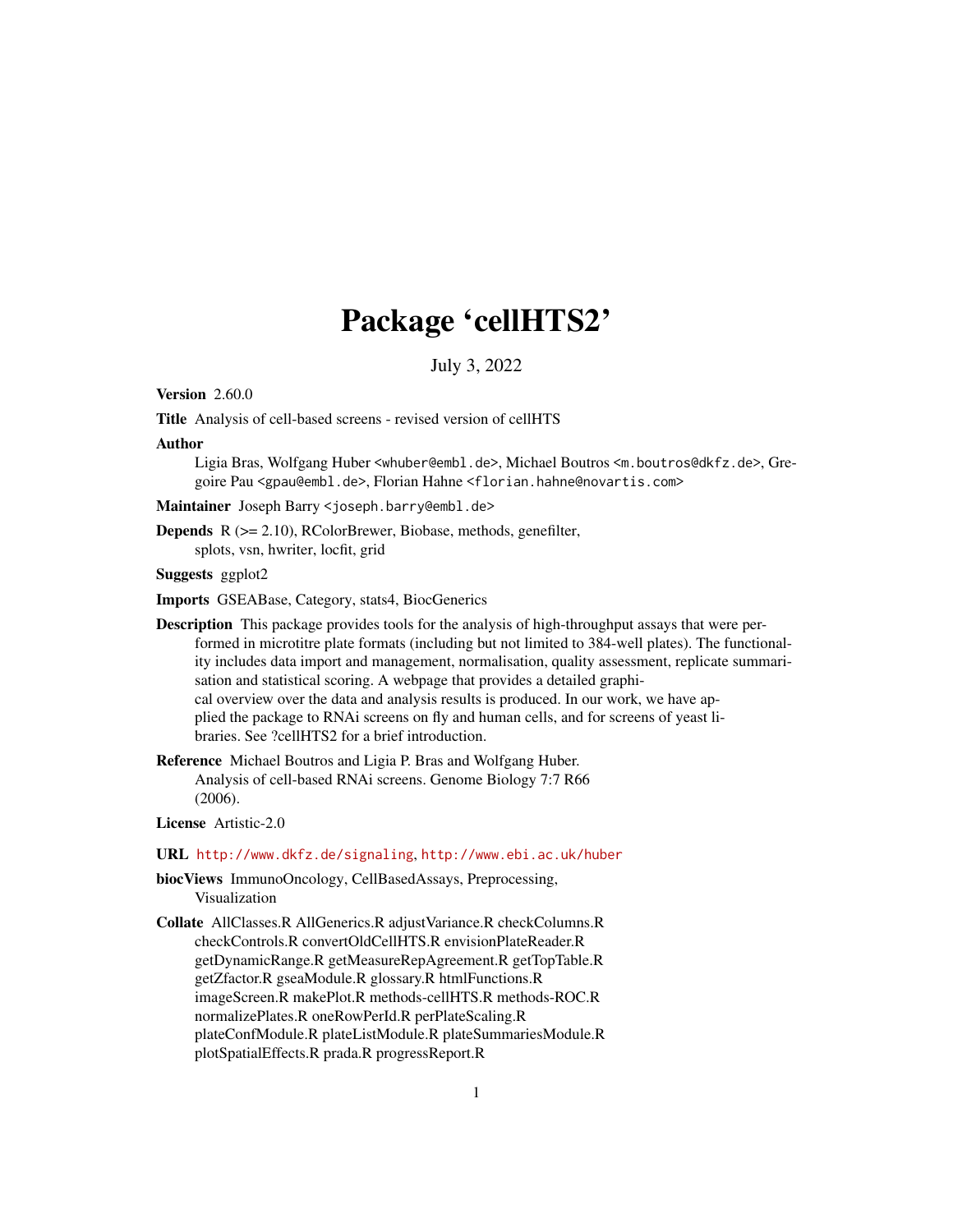readHTAnalystData.R readPlateList.R rsa.R screenResultsModule.R screenDescriptionModule.R screenScriptModule.R screenSummaryModule.R settings.R summarizeReplicates.R tableOutput.R templateDescriptionFile.R writeHTML-methods.R writeReport.R write.tabdel.R zzz.R

git\_url https://git.bioconductor.org/packages/cellHTS2

git\_branch RELEASE\_3\_15

git\_last\_commit 32edd2a

git\_last\_commit\_date 2022-04-26

Date/Publication 2022-07-03

# R topics documented:

| 3               |
|-----------------|
| $\overline{4}$  |
| 5               |
| 6               |
| 8               |
| 9               |
| 12              |
| 15              |
| configure<br>17 |
| 19              |
| 20              |
| 21              |
| 22              |
| 22.             |
| 24              |
| 25              |
| 27              |
| 29              |
| 31              |
| 32              |
| 33              |
| 34              |
| 35              |
| 35              |
| 39              |
| 39              |
| 40              |
| 41              |
| 42              |
| 43              |
| 45              |
| 48              |
| 49              |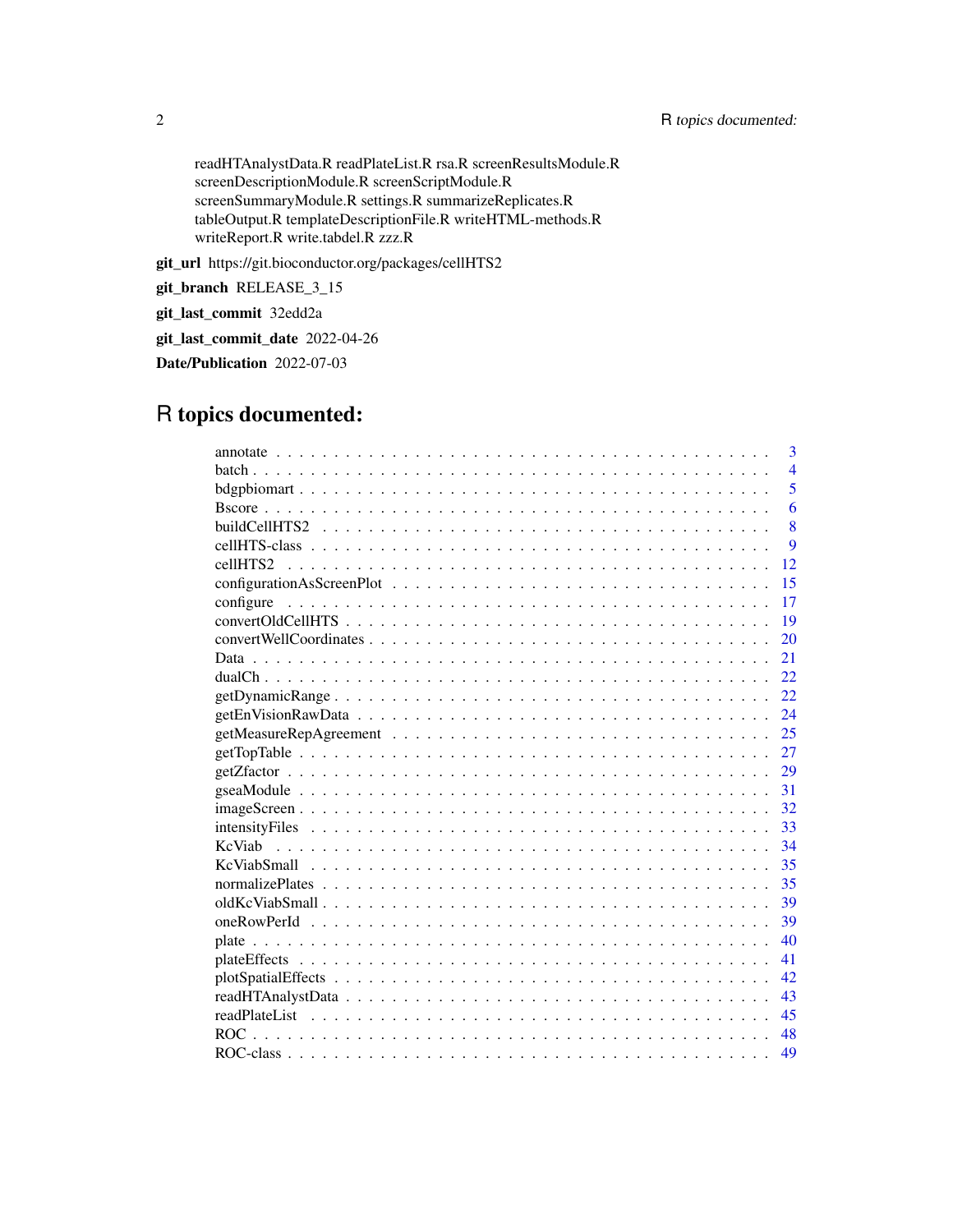#### <span id="page-2-0"></span>annotate 3

| Index | 74 |
|-------|----|

<span id="page-2-1"></span>annotate *Annotates the reagents (probes) of a cellHTS object*

# Description

Annotate the reagents (probes) of a [cellHTS](#page-8-1) object. In RNAi-screens, there is a often a 1:1 correspondence between reagents and intended target genes, hence in this software package the term gene ID is used as a synonym.

# Usage

```
## S4 method for signature 'cellHTS'
annotate(object, geneIDFile, path)
```
# Arguments

| object     | a cellHTS object.                                                                                                                                                                                                                                     |
|------------|-------------------------------------------------------------------------------------------------------------------------------------------------------------------------------------------------------------------------------------------------------|
| geneIDFile | the name of the file with the gene IDs (see details). This argument is just<br>passed on to the read, table function, so any of the valid argument types for<br>read, table are valid here, too. Must contain one row for each well in each<br>plate. |
| path       | a character of length 1 indicating the path in which to find the gene annotation<br>file (optional).                                                                                                                                                  |

# Details

geneIDFile This file is expected to be a tab-delimited file with at least three columns, and column names Plate, Well and GeneID. The contents of Plate are expected to be integer. Further columns are allowed.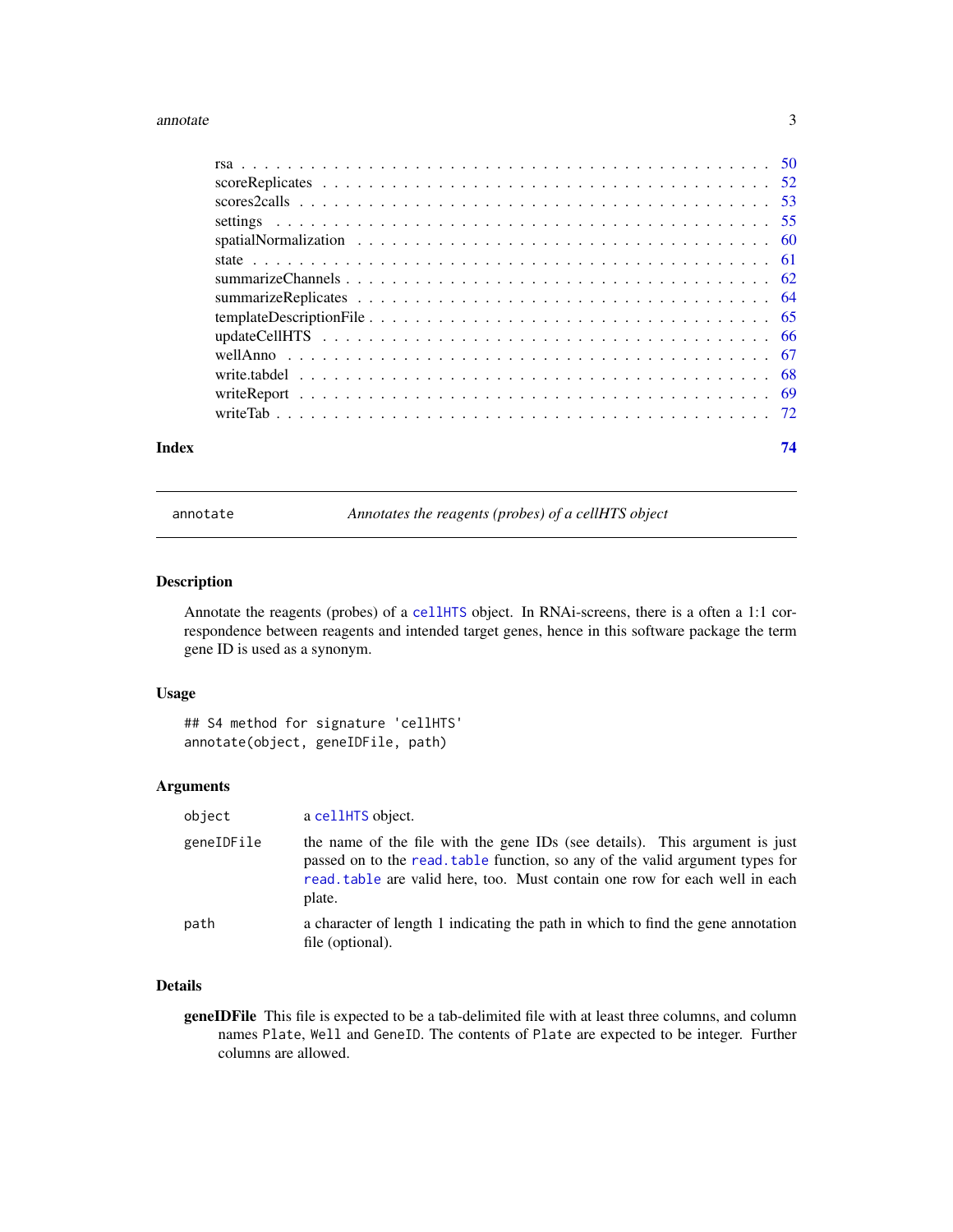# <span id="page-3-0"></span>Value

An S4 object of class [cellHTS](#page-8-1), which is obtained by copying object and updating the following slots:

| featureData | the contents of the annotation file are stored here.                                      |
|-------------|-------------------------------------------------------------------------------------------|
| state       | the processing status of the cellently object is updated to state ["annotated"]=<br>TRUE. |

# Author(s)

Wolfgang Huber, Ligia Bras

# References

Boutros, M., Bras, L.P. and Huber, W. (2006) Analysis of cell-based RNAi screens, *Genome Biology* 7, R66.

# See Also

[readPlateList](#page-44-1), [configure](#page-16-1)

# Examples

```
datadir <- system.file("KcViabSmall", package = "cellHTS2")
x <- readPlateList("Platelist.txt", path=datadir, name="KcViabSmall")
x <- configure(x, "Description.txt", "Plateconf.txt", "Screenlog.txt", path=datadir)
x <- annotate(x, "GeneIDs_Dm_HFAsubset_1.1.txt", path=datadir)
```
<span id="page-3-1"></span>batch *Access and replace the batch information of a cellHTS object*

# <span id="page-3-2"></span>Description

This method accesses and replaces the batch data stored in the slot plateData of a [cellHTS](#page-8-1) object.

# Usage

```
batch(object)
batch(object) <- value
```
#### Arguments

| object | object of class cellHTS.                                                           |
|--------|------------------------------------------------------------------------------------|
| value  | a data frame of integer values giving the batch number for each plate, and sample. |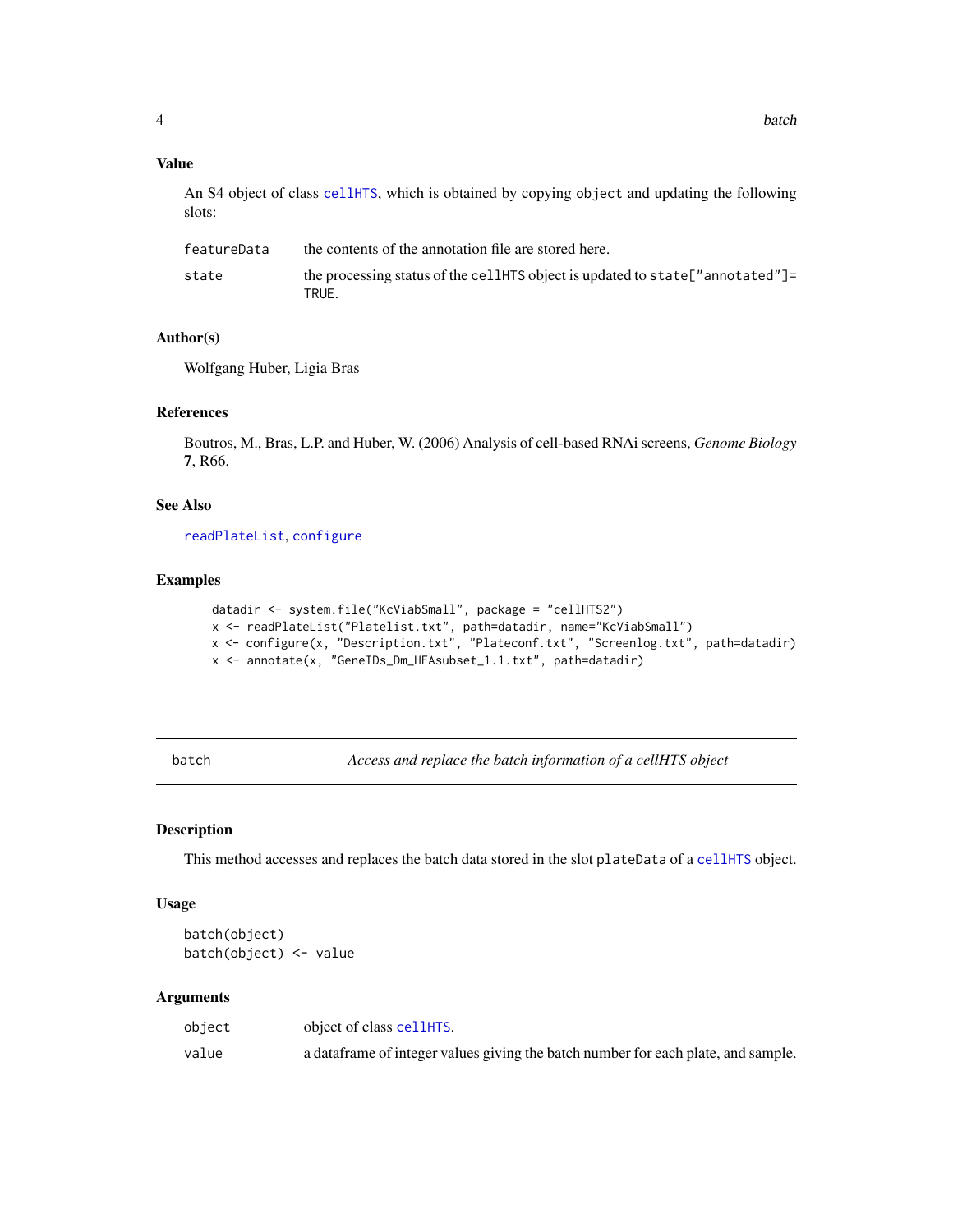# <span id="page-4-0"></span>bdgpbiomart 5

# Value

batch returns a dataframe containing the contents of slot plateData\$Batch. This dataframe has dimensions number of plates x number of samples of the [cellHTS](#page-8-1) object.

See class [cellHTS](#page-8-1) for details.

#### Author(s)

Ligia Bras

# References

Boutros, M., Bras, L.P. and Huber, W. (2006) Analysis of cell-based RNAi screens, *Genome Biology* 7, R66.

#### See Also

[cellHTS](#page-8-1), [nbatch](#page-8-2)

<span id="page-4-1"></span>bdgpbiomart *Dataset with annotation of CG identifiers*

# Description

See the vignette *End-to-end analysis of cell-based screens: from raw intensity readings to the annotated hit list*, Section *Using biomaRt to annotate the target genes online* for details. The annotations were obtained on 21 September 2007.

#### Usage

data(bdgpbiomart)

#### Format

Dataframe with 21888 rows and 11 columns plate, well, controlStatus, HFAID, GeneID, chromosome\_name, start\_position, end\_position, description, flybasename\_gene, go, go\_description.

# Source

BioMart webinterface to Ensembl.

# Examples

data("bdgpbiomart")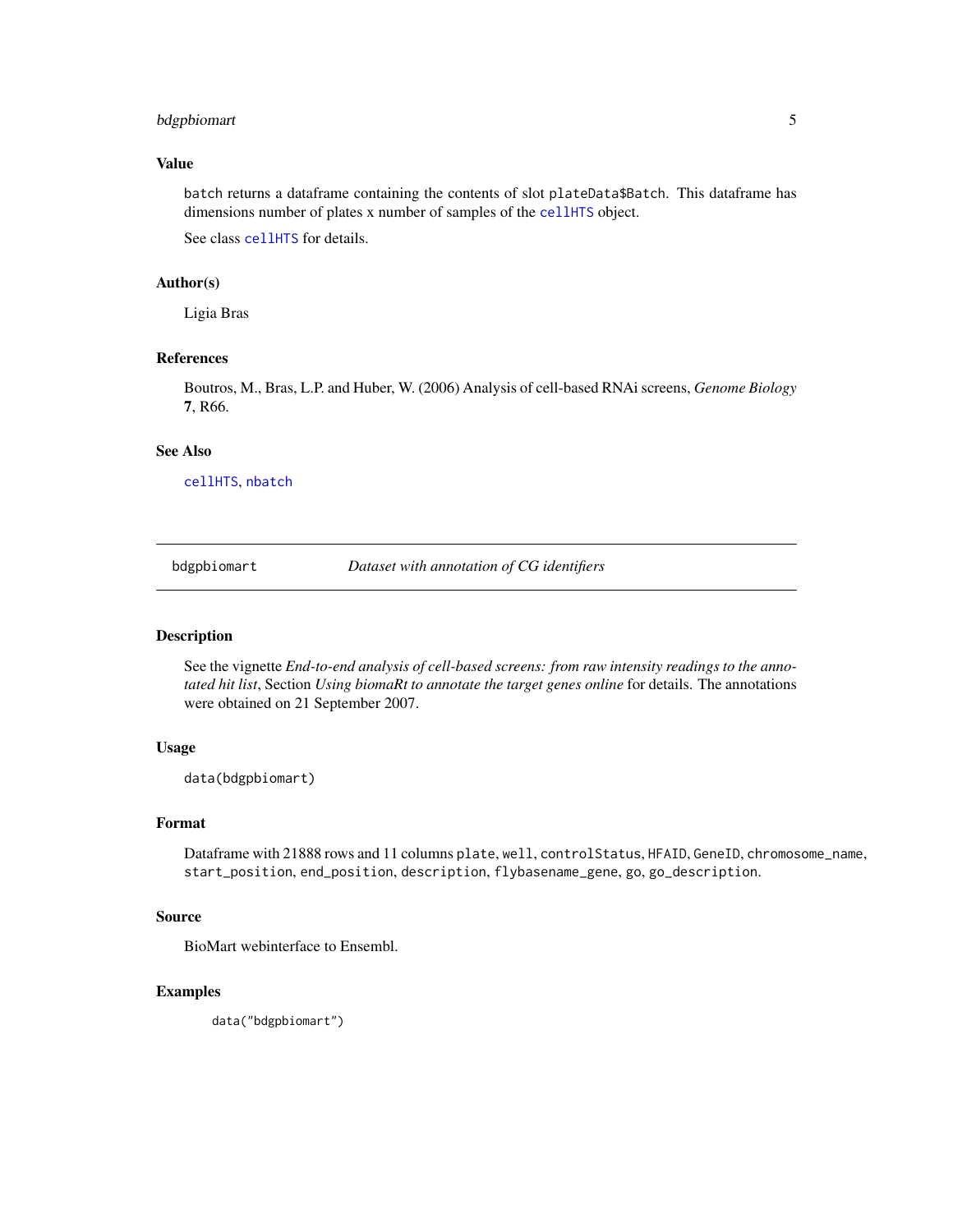<span id="page-5-1"></span><span id="page-5-0"></span>Correction of plate and spatial effects of data stored in slot assayData of a [cellHTS](#page-8-1) object using the B score method (without variance adjustment of the residuals). Using this method, a two-way median polish is fitted, on a per-plate basis, to account for row and column effects.

#### Usage

```
Bscore(object, save.model = FALSE)
```
#### Arguments

| object     | a cellet a cellet that has already been configured. See details.                  |
|------------|-----------------------------------------------------------------------------------|
| save.model | a logical value specifying whether the per-plate models should be stored in slots |
|            | rowcol.effects and overal.effects. See details.                                   |

# Details

This function is usually not called directly by the user, but from within the [normalizePlates](#page-34-1) function. The normalization is performed in a per-plate fashion using the B score method, for each replicate and channel. In the B score method, the residual  $r_{ijp}$  of the measurement for row *i* and column *j* on the *p*-th plate is obtained by fitting a [two-way median polish,](#page-0-0) in order to account for both row and column effects within the plate:

$$
r_{ijp} = y_{ijp} - \hat{y}_{ijp} = y_{ijp} - (\hat{\mu}_p + \hat{R}_{ip} + \hat{C}_{jp})
$$

 $y_{ijp}$  is the measurement value in row *i* and column *j* of plate *p* (taken from slot assayData - only sample wells are considered), and  $\hat{y}_{ipj}$  is the corresponding fitted value. This is defined as the sum between the estimated average of the plate  $(\hat{\mu}_p)$ , the estimated systematic offset for row *i* ( $\hat{R}_{ip}$ ), and the systematic offset for column *j*  $(\hat{C}_{jp})$ .

*NOTE:* In the original B score method, as presented by Malo et al., a further step is performed: for each plate  $p$ , each of the obtained residual values  $r_{ijp}$ 's are divided by the median absolute deviation of the residuals in plate  $p$  ( $MAD_p$ ), resulting in:

$$
\frac{r_{ijp}}{MAD_p}
$$

The intention of such a further adjustment is to compensate for plate-to-plate variability in dynamic range. In the Bscore function, this step is not automatically performed, but can be done if B score normalization is called using the function [normalizePlates](#page-34-1) with arguments method="Bscore" and varianceAdjust="byPlate". See the latter function for more details.

If save.model=TRUE, the models row and column offsets and overall offsets are stored in the slots rowcol.effects and overall.effects of object.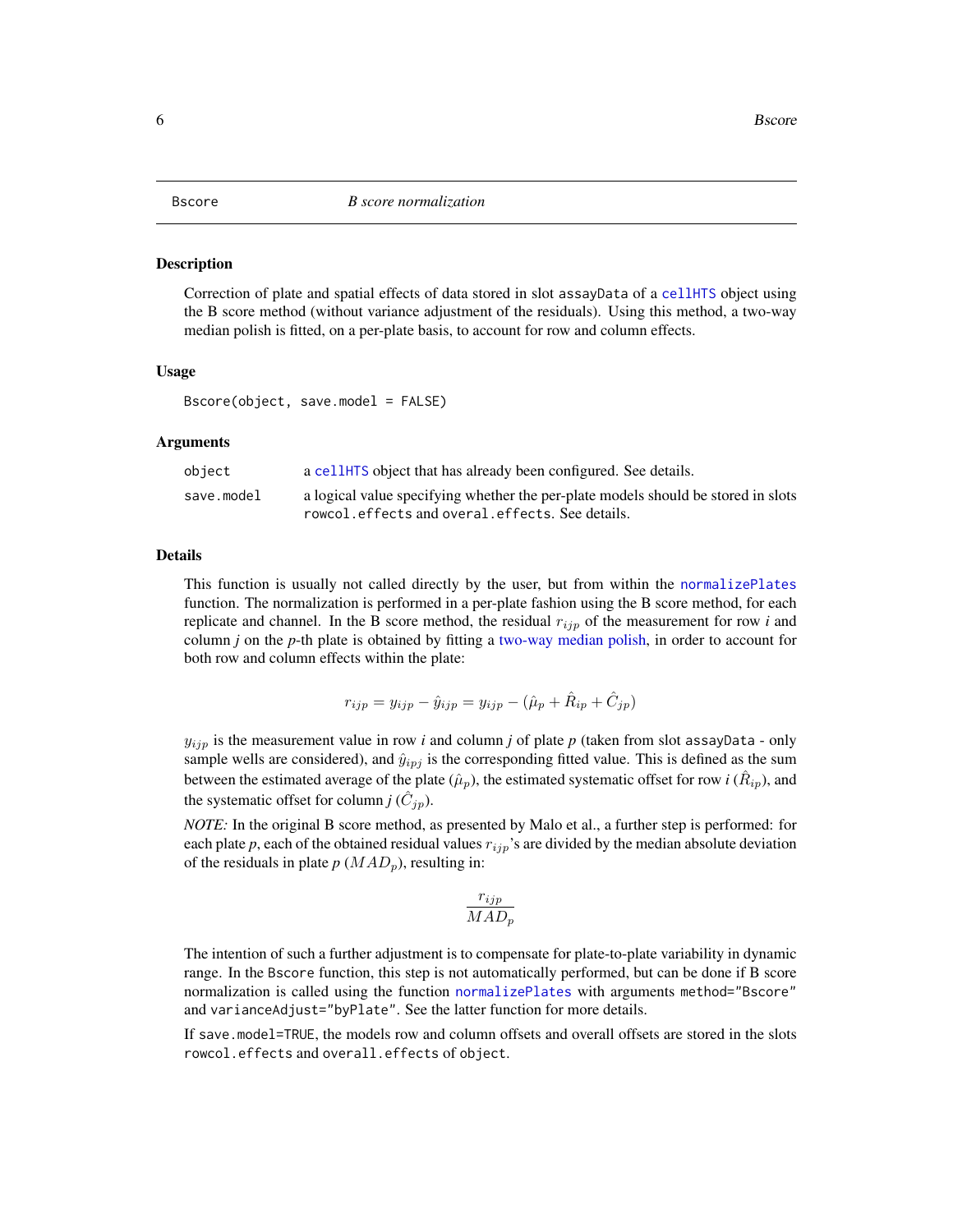#### Bscore **Figure 2** and 2 and 2 and 2 and 2 and 2 and 2 and 2 and 2 and 2 and 2 and 2 and 2 and 2 and 2 and 2 and 2 and 2 and 2 and 2 and 2 and 2 and 2 and 2 and 2 and 2 and 2 and 2 and 2 and 2 and 2 and 2 and 2 and 2 and 2

#### Value

An object of class [cellHTS](#page-8-1) with B-score normalized data stored in slot assayData.

Furthermore, if save.model=TRUE, the row and column effects and the overall effects are stored in slots rowcol.effects and overall.effects , respectively. The latter slots are arrays with the same dimension as Data(object), except the overall.effects slot, which has dimensions nr Plates x nr Samples x nr Channels.

After calling this function, the processing status of the [cellHTS](#page-8-1) object is updated in the slot state to object@state["normalized"]=TRUE.

#### Author(s)

Ligia Bras

# References

Brideau, C., Gunter, B., Pikounis, B. and Liaw, A. (2003) Improved statistical methods for hit selection in high-throughput screening, *J. Biomol. Screen* 8, 634–647.

Malo, N., Hanley, J.A., Cerquozzi, S., Pelletier, J. and Nadon, R. (2006) Statistical practice in high-throughput screening data analysis, *Nature Biotechn* 24(2), 167–175.

Boutros, M., Br\'as, L.P. and Huber, W. (2006) Analysis of cell-based RNAi screens, *Genome Biology* 7, R66.

#### See Also

[medpolish](#page-0-0), [loess](#page-0-0), [locfit.robust](#page-0-0), [plotSpatialEffects](#page-41-1), [normalizePlates](#page-34-1), [summarizeChannels](#page-61-1) [plateEffects](#page-40-1)

```
data("KcViabSmall")
xb <- Bscore(KcViabSmall, save.model = TRUE)
## Calling Bscore function from "normalizePlates" and adding the per-plate variance adjustment step:
xopt <- normalizePlates(KcViabSmall, method="Bscore", varianceAdjust="byPlate", save.model = TRUE)
## Access the slots overall.effects and rowcol.effects
ef1 = plateEffects(xb)
ef2 = plateEffects(xopt)
## double-check
stopifnot(
```

```
all(xb@rowcol.effects==xopt@rowcol.effects, na.rm=TRUE),
 all(xb@overall.effects==xopt@overall.effects, na.rm=TRUE),
 identical(ef1, ef2)
)
```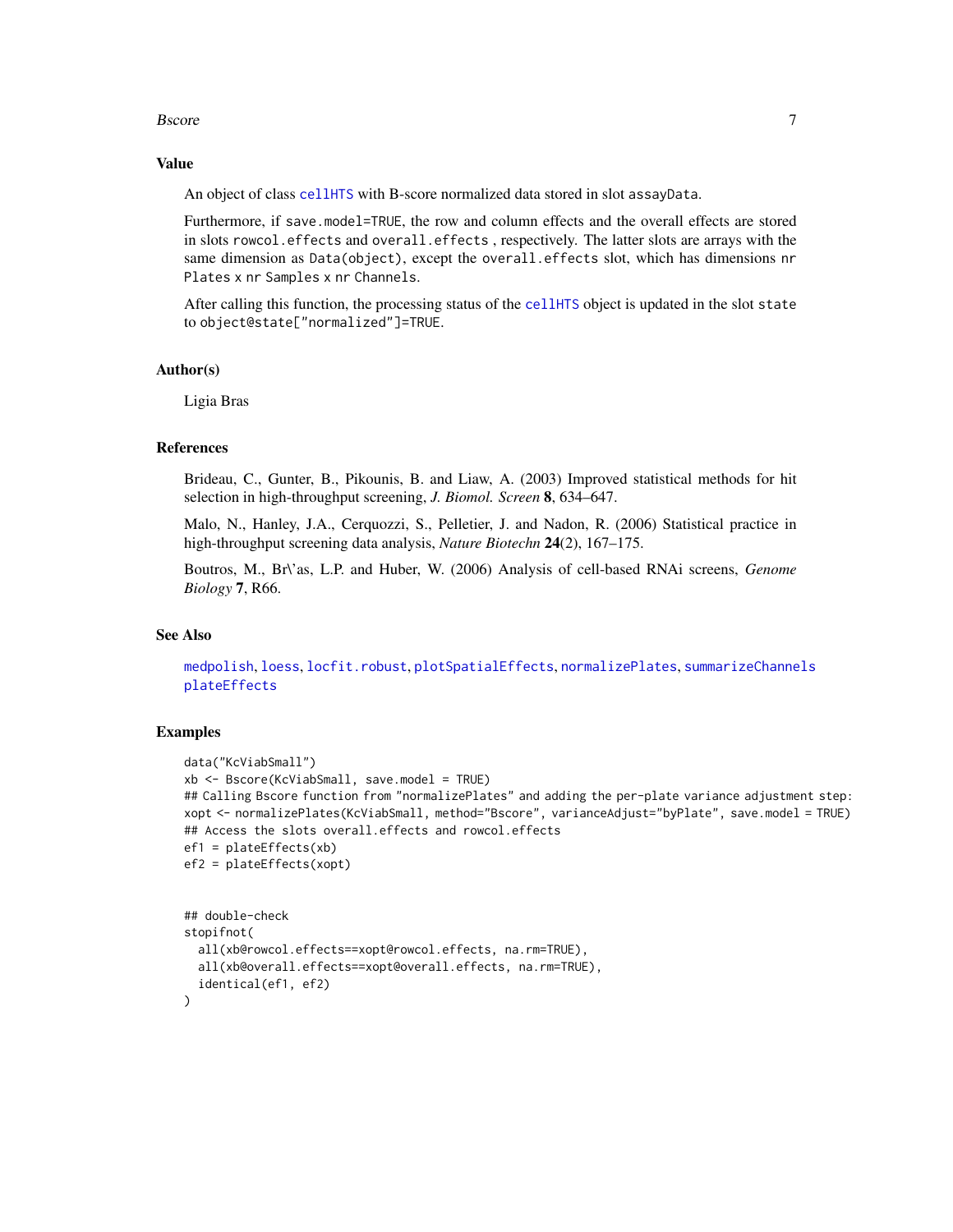<span id="page-7-0"></span>

Builds a cellHTS2 object from a data frame.

#### Usage

buildCellHTS2(xd, measurementNames)

# Arguments

| bx | a data frame containing the columns plate, replicate and well, and the mea-        |
|----|------------------------------------------------------------------------------------|
|    | surement columns. The plate and replicate columns must contain integer             |
|    | values, starting from 1. The well column must contain well names formed by         |
|    | one to two capitals letter followed by two digits, e.g. A12 or AB01. Letter order- |
|    | ing is as follows: A, B, C,, Z, AA, AB, AC,, AZ, BA, BB, , ZZ.                     |
|    |                                                                                    |

#### measurementNames

an optional character vector containing the measurement names. If missing, the names of the measurement columns in xd are used. If NULL, the measurements are not named.

#### Details

The function uses readPlateList to build a cellHTS2 object.

# Value

An object of class [cellHTS](#page-8-1), which extends the class [NChannelSet](#page-0-0).

# Author(s)

Gregoire Pau <gregoire.pau@embl.de>

# References

Boutros, M., Bras, L.P. and Huber, W. (2006) Analysis of cell-based RNAi screens, *Genome Biology* 7, R66.

# See Also

[readPlateList](#page-44-1).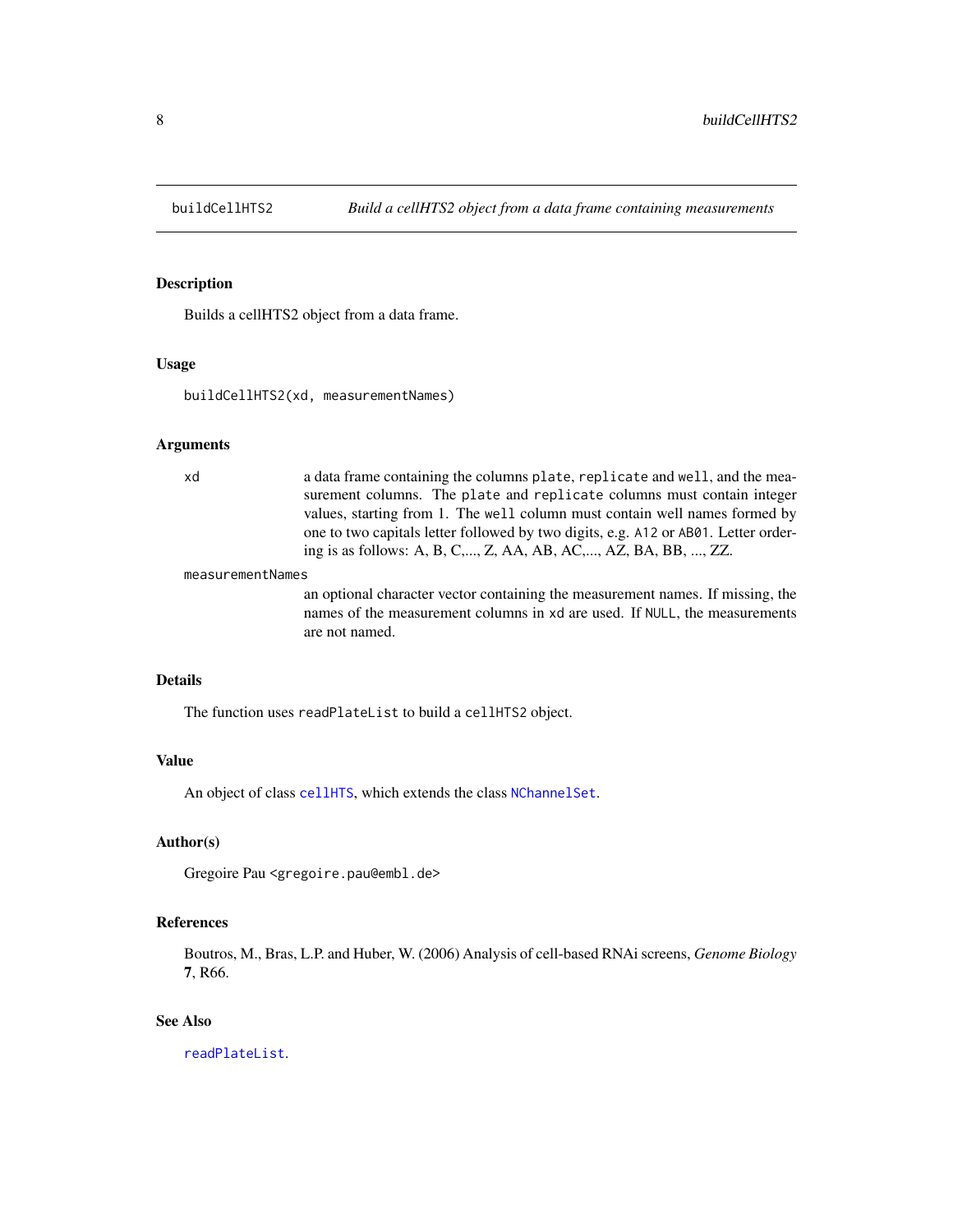# <span id="page-8-0"></span>cellHTS-class 9

#### Examples

```
wells = sprintf("%s%02d", rep(LETTERS[1:8], each=12), 1:12)
xd = expand.grid(plate=1:3, replicate=1:2, well=wells)
xd$cell_number = rnorm(nrow(xd))xd$cell.size = rnorm(nrow(xd))x = buildCellHTS2(xd)
```
<span id="page-8-1"></span>cellHTS-class *A class for data from cell-based high-throughput assays performed in plate format.*

#### <span id="page-8-2"></span>**Description**

Container for data and experimental meta-data from cell-based high-throughput assays performed in plate format. Typical applications are RNA interference or small molecular compound screens. The class extends the [NChannelSet](#page-0-0) class. Data are from experiments where the same set of reagents (probes) where used. The class can represent data from multi-channel assays.

The data can be thought of as being organised in a two- or three-dimensional array as follows:

- The first dimension corresponds to reagents (e.g. siRNAs, chemical compounds) that were used in the assays. For example, if the screen used 100 plates of 384 wells (24 columns, 16 rows), then the first dimension has size 38,400, and the cellHTS object keeps track of plate ID, row, and column associated with each element. For historic reasons, and because we are using infrastructure that was developed for microarray experiments, the following terms are used synonymously for the elements of the first dimension: reagents, features, probes, genes.
- The second dimension corresponds to assays, including replicates and different experimental conditions (cell type, treatment, genetic background). A potentially confusing terminology is that the data structure that annotates the second dimension is called phenoData. This is because we are using infrastructure (the [NChannelSet](#page-0-0) class) that uses this unfortunate term for this purpose. The software provides methodology for replicate summarization and scoring, however more complicated experimental designs are not directly supported. Multi-purpose tools like [lmFit](#page-0-0) in the limma package should be consulted.
- The (optional) third dimension corresponds to different channels (e.g. different luminescence reporters)

#### Objects from the Class

Objects can be created by calls of the form new("cellHTS", assayData, phenoData, ...). See the examples below.

#### **Slots**

plateList: a [data.frame](#page-0-0) containing what was read from input measurement data files plus a column status of type character containing the string "OK" if the data import appeared to have gone well, and the respective error or warning message otherwise.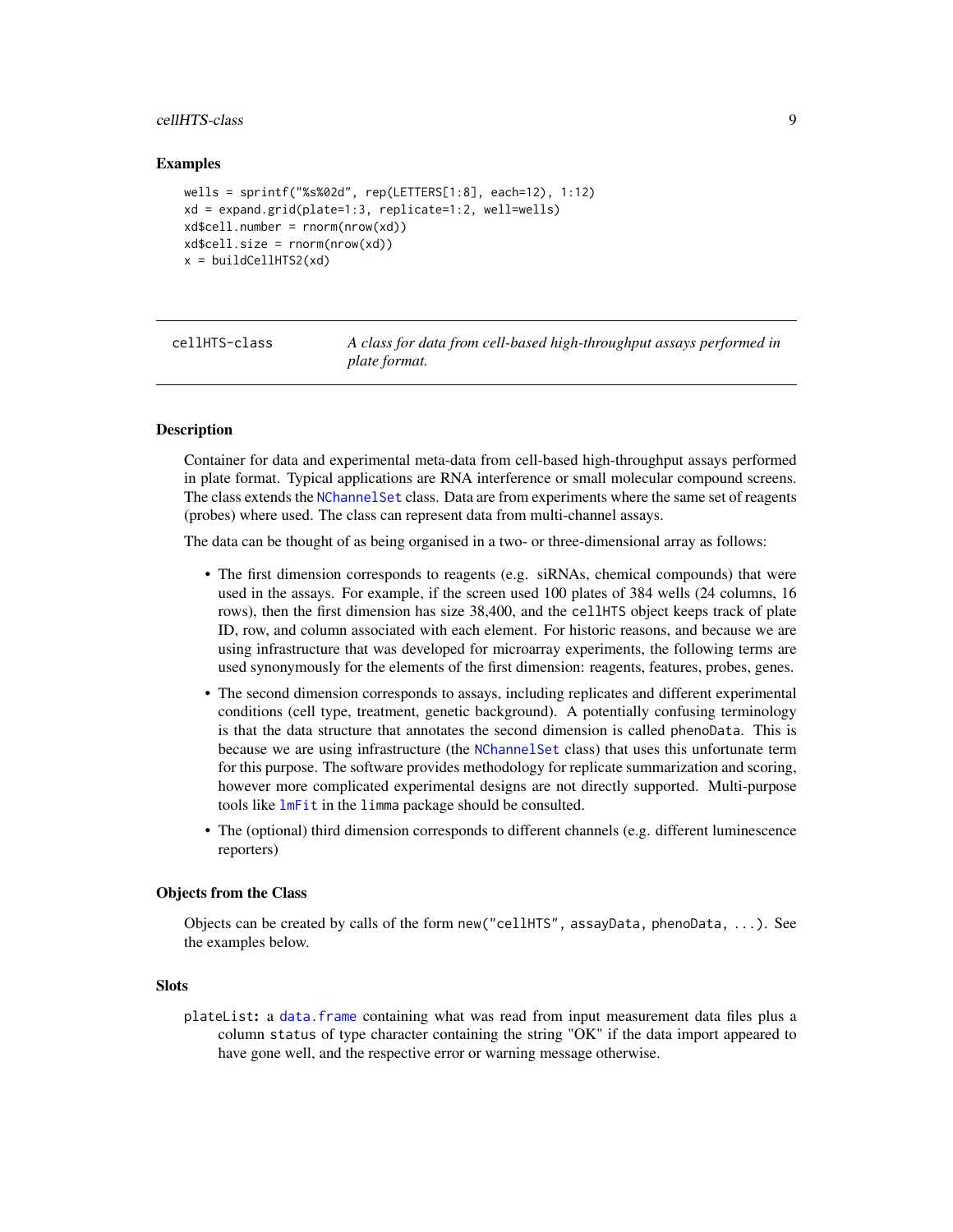- intensityFiles: a list, where each component contains a copy of the imported input data files. Its length corresponds to the number of rows of plateList.
- state: a logical vector of length 4 representing the processing status of the object. It must have the names "configured", "normalized", "scored" and "annotated".
- plateConf: a [data.frame](#page-0-0) containing what was read from the *configuration file* for the experiment (except the first two header rows). It contains at least three columns named Plate, Well and Content. Columns Plate and Well are allowed to contain regular expressions.
- screenLog: a data. frame containing what was read from the *screen log file* for the experiment, in case it exists. Contains at least three columns, and column names Plate, Well, and Flag. Additional columns are Sample (when there are replicates or more than one sample or condition) and Channel (when there are multiple channels).
- screenDesc: a character containing what was read from the *description file* of the experiment.
- rowcol.effects: a 3D array of size Features (i.e. plate size x number of plates) x Samples x Channels containing estimated row and column plate spatial offsets.
- overall.effects: a 3D array of size Features x Samples x Channels containing estimated plate overall offsets.
- assayData: Object of class [AssayData](#page-0-0), usually an environment containing matrices of identical size. Each matrix represents a single channel. Columns in each matrix correspond to samples (or replicate), rows to features (probes). Once created, cellHTS manages coordination of samples and channels.
- plateData: A list of data frames, with number of rows of each frame equal to the number of plates used in the assay and number of columns equal to the number of samples. Each data frame in the list should contain factorial annotation information relevant for the individual plates, like experimental batches or varying types of micro-titre plates. Currently, this information will be used for between-batch normalization and quality assessment.
- phenoData: Object of class [AnnotatedDataFrame](#page-0-0). Please see the documentation of the phenoData slot of [NChannelSet](#page-0-0) for more details.

It contains information about the screens, and it must have the following columns in its data component: replicate and assay, where replicate is expected to be a vector of integers giving the replicate number, while assay is expected to be a vector of characters giving the name of the biological assay. Both of these vectors should have the same length as the number of Samples.

Once created, cellHTS coordinates selection and subsetting of channels in phenoData.

- featureData: Object of class [AnnotatedDataFrame](#page-0-0), containing information about the reagents: plate, well, column, the well annotation (sample, control, etc.), etc. For a [cellHTS](#page-8-1) object, this slot must contain in its data component at least three mandatory columns named plate, well and controlStatus. Column plate is expected to be a numeric vector giving the plate number (e.g. 1, 2, ...), well should be a vector of characters (alphanumeric characters) giving the well ID within the plate (e.g. A01, B01, H12, etc.). Column controlStatus should be a factor specifying the annotation for each well with possible levels: *empty*, *other*, *neg*, *sample*, and *pos*. Other levels besides *pos* and *neg* may be employed for controls.
- experimentData: Object of class [MIAME](#page-0-0) containing descriptions of the experiment.
- annotation: A "character" of length 1, which can be used to specify the name of an annotation package that goes with the reagents used for this experiment.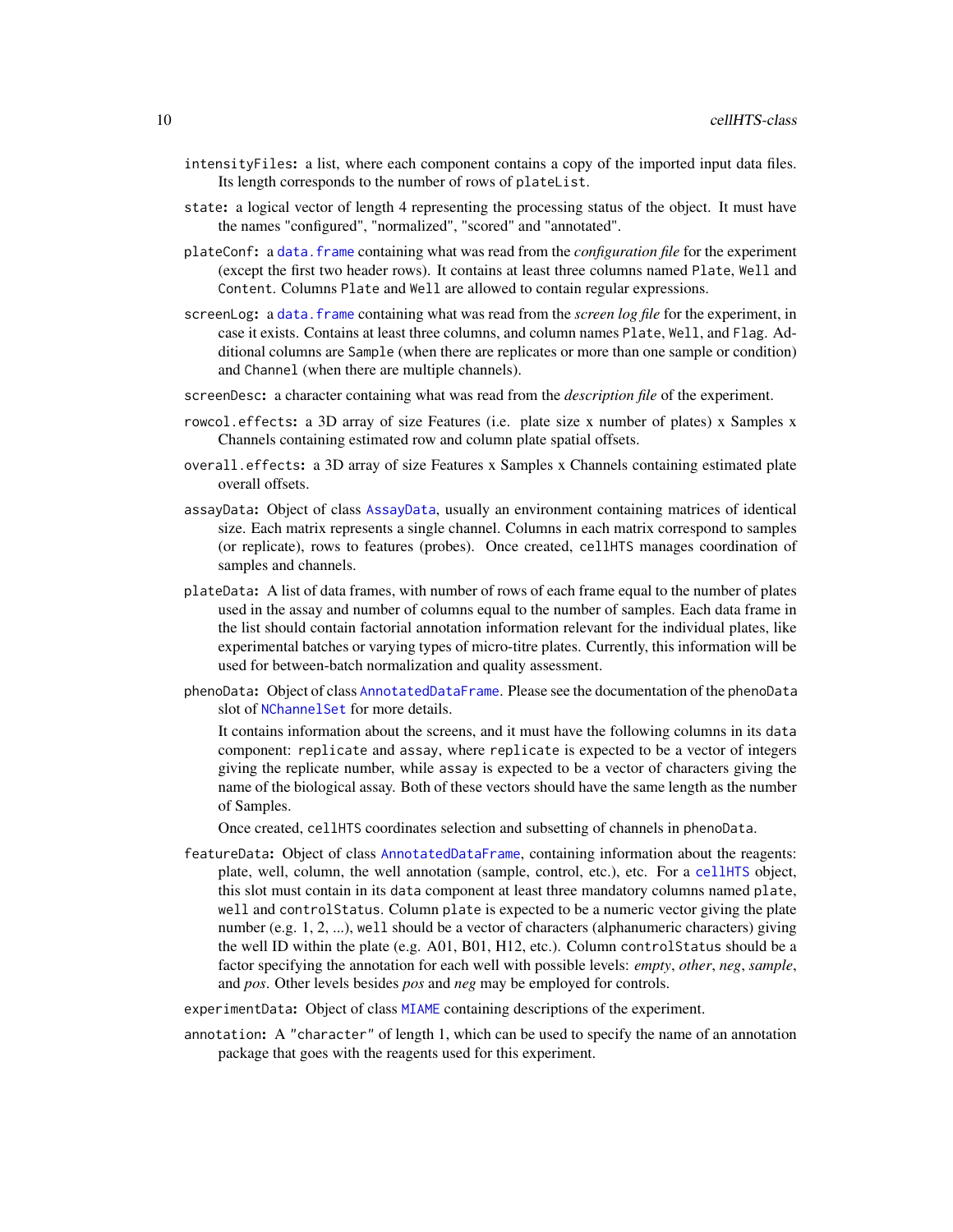- processingInfo: A list containing information about which normalization and summarization methods have been used.
- .\_\_classVersion\_\_: Object of class [Versions](#page-0-0), containing automatically created information about the class definition, Biobase package version, and other information about the user system at the time the instance was created. See [classVersion](#page-0-0) and [updateObject](#page-0-0) for examples of use.

#### Extends

Class [NChannelSet](#page-0-0), directly.

#### **Methods**

Methods with class-specific functionality:

- name(object) signature(object="cellHTS"). Obtains the name of the assay stored in the object. This corresponds to the contents of column assay of the phenoData slot of the cellHTS object.
- name(object) <- value signature(object = "cellHTS", value = "character") assign the character of length one (value) to the elements in column assay of the slot phenoData of object.
- pdim(object) signature(object = "cellHTS"). Obtain the plate dimension for the data stored in object.
- nbatch(object) signature(object = "cellHTS"). Obtain the total number of batches for the data stored in object.
- compare2[cellHTS](#page-8-1)(x, y) signature(x = "cellHTS", y = "cellHTS"). Compares two cellHTS objects, x and y, returning TRUE if they are from the same experiment (i.e. if they derive from the same initial cellHTS object), or FALSE otherwise.

Methods with functionality derived from class [NChannelSet](#page-0-0): channel, channelNames, channelNames<-, selectChannels, object[features, samples], sampleNames

Methods with functionality derived from [eSet](#page-0-0): annotation, assayData, assayData<-, classVersion, classVersion<-, dim, dims, experimentData, featureData, phenoData, phenoData<-, pubMedIds, sampleNames, sampleNames<-, storageMode, varMetadata, isCurrent, isVersioned.

Additional methods:

initialize used internally for creating objects

- show invoked automatically when the object is displayed to the screen. It prints a summary of the object.
- state Access the state slot of a [cellHTS](#page-8-1) instance.

annotate Annotate the [cellHTS](#page-8-1) object using the *screen annotation file*.

- configure Configure the [cellHTS](#page-8-1) object using the the *screen description file*, the *screen configuration file* and the *screen log file*.
- writeTab Write the contents of assayData slot of a [cellHTS](#page-8-1) object to a tab-delimited file.
- ROC Construct an object of S4 class [ROC](#page-48-1), which represents a receiver-operator-characteristic curve, from the data of the annotated positive and negative controls in a scored [cellHTS](#page-8-1) object.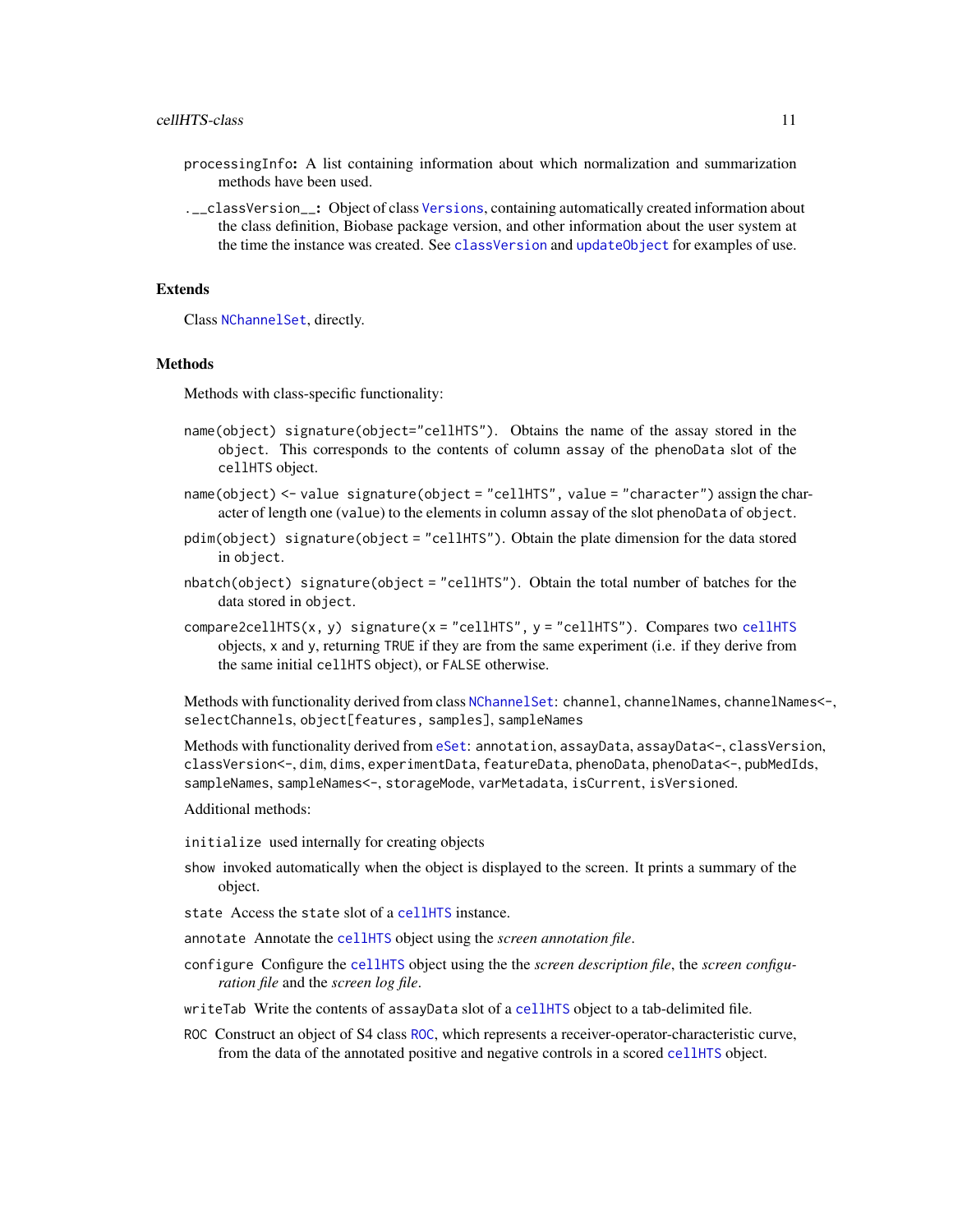<span id="page-11-0"></span>meanSdPlot(x) signature(x = "cellHTS") plots row standard deviations across samples versus row means across samples for data stored in slot assayData of a cellHTS object. If there are multiple channels, row standard deviations and row means are calculated across samples for each channel separately. Only wells containing "sample" are considered. See [meanSdPlot](#page-8-2) for more details about this function.

#### Author(s)

Ligia P. Bras <ligia@ebi.ac.uk>, Wolfgang Huber <huber@ebi.ac.uk>

# See Also

[NChannelSet](#page-0-0) [readPlateList](#page-44-1) [annotate](#page-2-1) [configure](#page-16-1) [writeTab](#page-71-1) [state](#page-60-1) [Data](#page-20-1) [normalizePlates](#page-34-1) [ROC](#page-47-1)

#### Examples

showClass("cellHTS") showMethods(class="cellHTS")

```
## An empty cellHTS
obj <- new("cellHTS")
```

```
data("KcViabSmall")
KcViabSmall
state(KcViabSmall)
## Replicate 1 as a cellHTS object
y <- KcViabSmall[,1]
compare2cellHTS(KcViabSmall, y)
data("KcViab")
compare2cellHTS(KcViab, KcViabSmall)
```
cellHTS2 *cellHTS2 Package Overview*

#### Description

cellHTS2 Package Overview

#### Details

This package provides data structures and algorithms for cell-based high-throughput assays performed in plate format. Typical applications are RNA interference or small molecular compound screens. The most important data class is [cellHTS](#page-8-1), which extends the [NChannelSet](#page-0-0) class.

Full help on methods and associated functions is available from within class help pages.

Data sets: [KcViab](#page-33-1), [KcViabSmall](#page-34-2), [oldKcViabSmall](#page-38-1), [dualCh](#page-21-1), [bdgpbiomart](#page-4-1).

Introductory information is available from vignettes, type openVignette().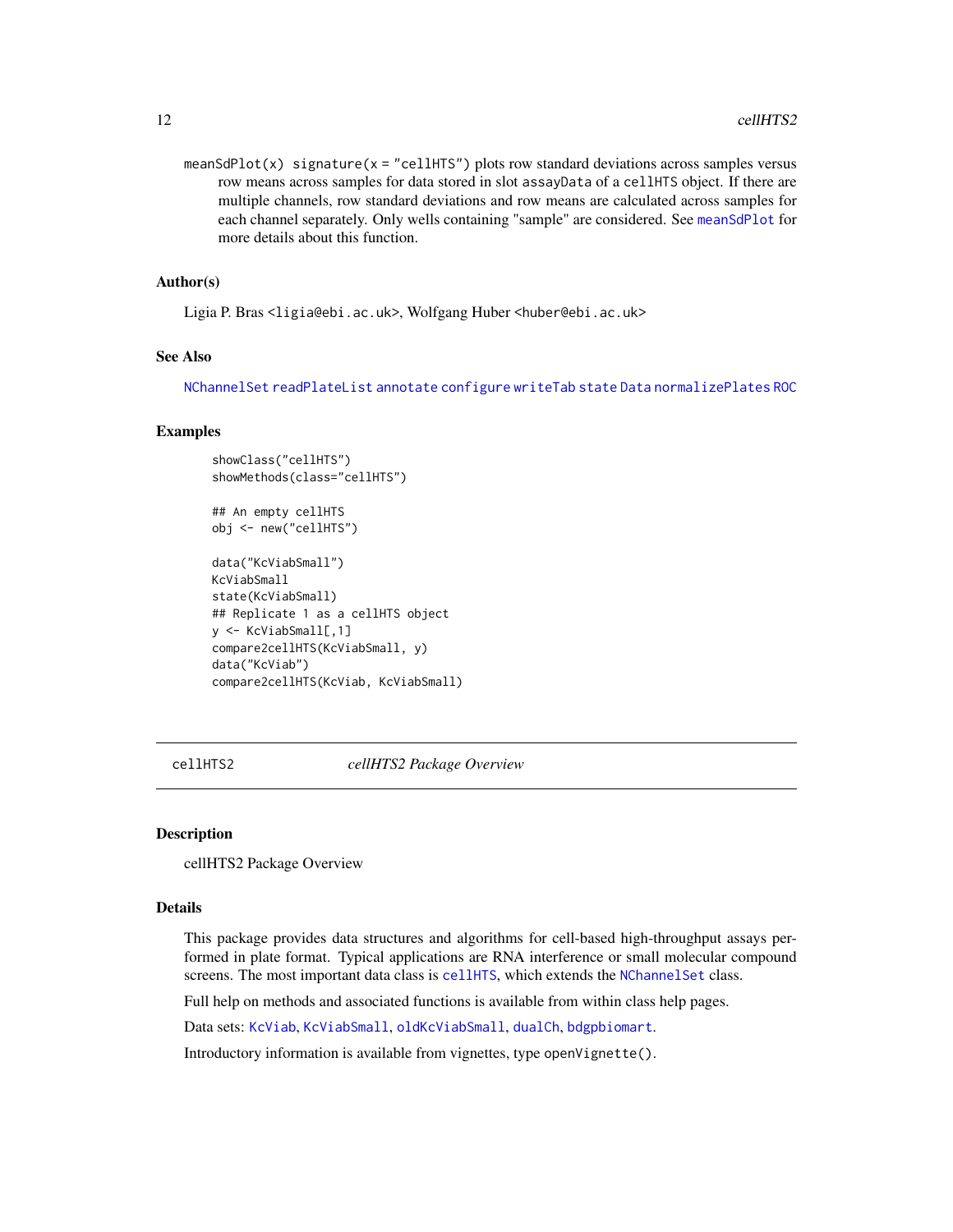#### $cellHTS2$  and  $13$

Class-specific methods: [annotate](#page-2-1), [batch](#page-3-1), [batch<-](#page-3-2), [compare2cellHTS](#page-8-2), [configure](#page-16-1), [Data](#page-20-1), [Data<-](#page-20-2), [geneAnno](#page-66-1), [intensityFiles](#page-32-1), [name](#page-8-2), [name<-](#page-8-2), [nbatch](#page-8-2), [pdim](#page-39-1), [plate](#page-39-2), [plateConf](#page-32-2), [plateEffects](#page-40-1), [plateList](#page-32-2), [position](#page-39-1), [screenDesc](#page-32-2), [screenLog](#page-32-2), [state](#page-60-1), [well](#page-39-1), [wellAnno](#page-66-2), [writeTab](#page-71-1), [ROC](#page-47-1).

Generic functions: [show](#page-0-0), [initialize](#page-0-0), [validObject](#page-0-0).

Other functions: [oneRowPerId](#page-38-2), [write.tabdel](#page-67-1), [readPlateList](#page-44-1), [readHTAnalystData](#page-42-1), [normalizePlates](#page-34-1), [Bscore](#page-5-1), [spatialNormalization](#page-59-1), [plotSpatialEffects](#page-41-1), [summarizeChannels](#page-61-1), [scoreReplicates](#page-51-1), [summarizeReplicates](#page-63-1), [imageScreen](#page-31-1), [configurationAsScreenPlot](#page-14-1), [getEnVisionRawData](#page-23-1), getEnVisionCrosstalkCor [getTopTable](#page-26-1), [getMeasureRepAgreement](#page-24-1). [getDynamicRange](#page-21-2), [getZfactor](#page-28-1), [writeReport](#page-68-1), [convertOldCellHTS](#page-18-1), [scores2calls](#page-52-1), and [templateDescriptionFile](#page-64-1).

A full listing of documented topics is available in HTML view by typing help.start() and selecting the cellHTS2 package from the Packages menu or via library(help="cellHTS2").

#### Author(s)

Ligia P. Bras

#### References

Boutros, M., Bras, L.P. and Huber, W. (2006) Analysis of cell-based RNAi screens, *Genome Biology* 7, R66.

#### See Also

Below, we present a list of 'high level' functions in the celHTS2 package together with a brief description of what they do.

#### Data import:

[readPlateList](#page-44-1) read a collection of plate reader data files.

[readHTAnalystData](#page-42-1) read input files from a HTanalyser plate reader containing data for a set of plate replicates.

[getEnVisionRawData](#page-23-1) this function can be used as an import function when calling [readPlateList](#page-44-1) to read plate result files obtained from EnVision Plate Reader.

[getEnVisionCrosstalkCorrectedData](#page-23-2) this function can be used as an import function when calling [readPlateList](#page-44-1) to read plate result files obtained from EnVision Plate Reader.

# Screen configuration and annotation:

[annotate](#page-2-1) annotates the reagents (e.g. siRNAs, molecular compounds) of a [cellHTS](#page-8-1) object.

[configure](#page-16-1) annotates the plates and the plate result files of a g[cellHTS](#page-8-1) object.

#### Accessors:

[batch](#page-3-1) accesses and replaces the batch slot of a cellHTS object.

[Data](#page-20-1) accesses and replaces the assayData slot of a cellHTS object. It returns a 3D array with dimensions number of features (product between the number of wells per plates and the number of plates) x number of samples (or replicates) x number of channels.

[geneAnno](#page-66-1) returns the reagent IDs used in the screen (i.e. the contents of fData(object)[,"GeneID"].

[intensityFiles](#page-32-1) returns a list, where each component contains a copy of the imported input data files.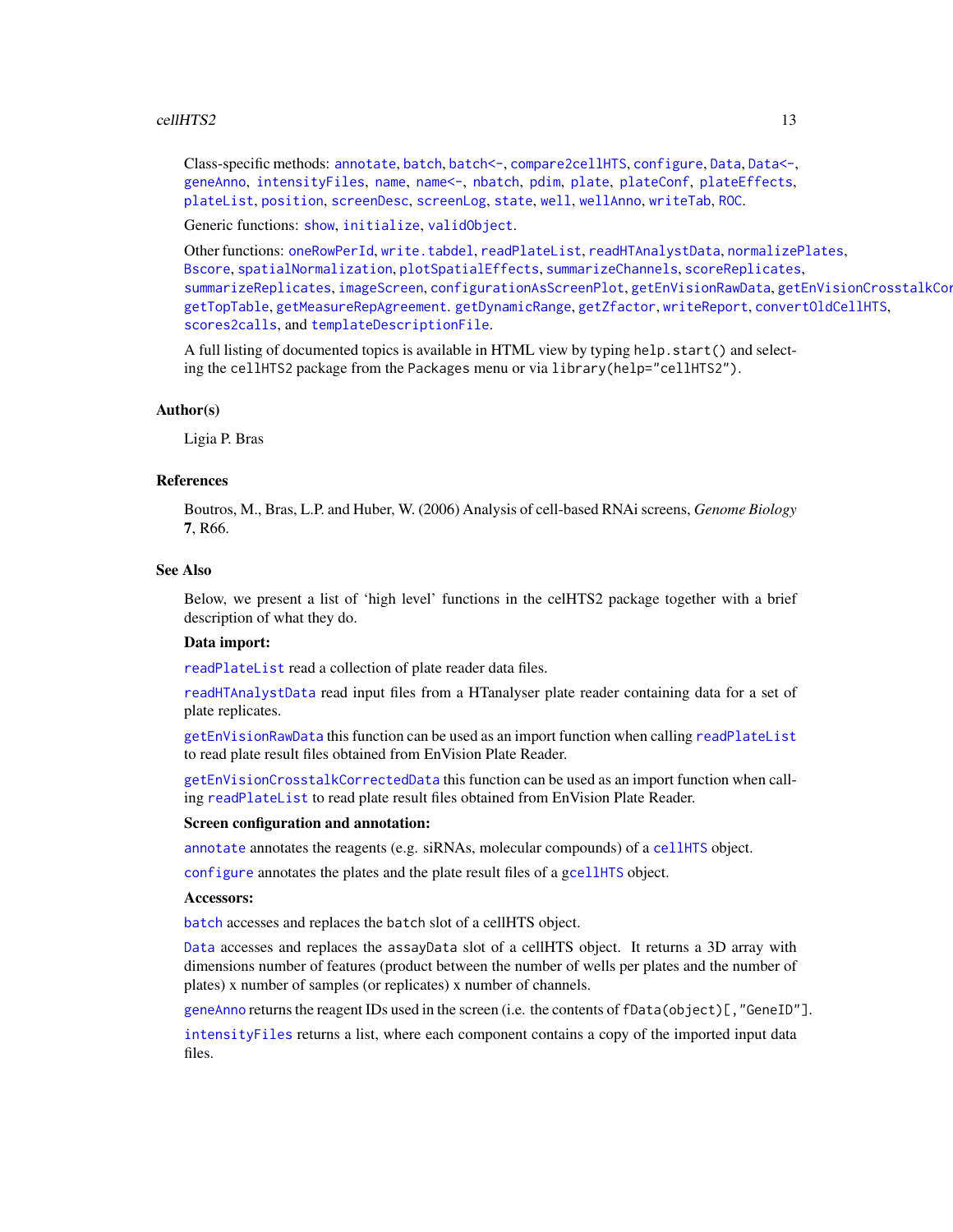[name](#page-8-2) obtains the name(s) of the assay, or multiple assays, stored in the object. This corresponds to the contents of column assay of the phenoData slot of the cellHTS object.

[pdim](#page-39-1) obtains the plate dimensions (number of rows and columns) for the data stored in object.

[plate](#page-39-2) plate identifier for each feature (well).

[plateConf](#page-32-2) returns a data.frame that contains what was read from the plate configuration input file (except the first two header rows) during the screen configuration step.

[plateList](#page-32-2) returns a data.frame containing what was read from the plate list file, plus a column status of type character that contains the string "OK" if the data import appeared to have gone well, and the respective error or warning message otherwise.

[plateEffects](#page-40-1) accesses the slots rowcol.effects and overall.effects.

[position](#page-39-1) gives the well number for each feature (well) within each plate.

[screenDesc](#page-32-2) returns an object of class character that contains what was read from the screen description input file during the configuration of the [cellHTS](#page-8-1) object.

[screenLog](#page-32-2) returns a data.frame containing what was read from the screen log input file during the screen configuration step.

[state](#page-60-1) This generic function accesses the state of an object derived from the [cellHTS](#page-8-1) class.

[well](#page-39-1) gives the alphanumeric identifier (e.g. A01, A02, ...) for each well and plate.

[wellAnno](#page-66-2) accesses the plate annotation stored in fData(object)[,"controlStatus"].

# Data preprocessing:

All the following methods work on the data stored in the slot assayData of a [cellHTS](#page-8-1) object.

[normalizePlates](#page-34-1) per-plate data transformation, normalization and variance adjustment.

[Bscore](#page-5-1) correction of plate and spatial effects using the B score method (without variance adjustment of the residuals).

[spatialNormalization](#page-59-1) correction of spatial effects by fitting a polynomial surface within each plate using local regression ([loess](#page-0-0) or [robust local fit](#page-0-0)). Uses a second degree polynomial (local quadratic fit). Only wells containing "sample" are considered to fit the models.

[summarizeChannels](#page-61-1) combines intensities from a dual-channel assay by applying the function defined in fun.

[scoreReplicates](#page-51-1) transform per-replicate values into scores.

[summarizeReplicates](#page-63-1) summarizes between normalized and scored replicate values, obtaining a single value for each probe.

[scores2calls](#page-52-1) applies a sigmoidal transformation to the z-score values stored in a cellHTS object mapping them to the range [0,1].

#### Miscellaneous:

[compare2cellHTS](#page-8-2) compares two [cellHTS](#page-8-1) objects to see whether they derive from the same initial [cellHTS](#page-8-1) object.

[convertOldCellHTS](#page-18-1) converts an old S3 class cellHTS object obtained using cellHTS package to new S4 class cellHTS object(s) to use with package cellHTS2.

[convertWellCoordinates](#page-19-1) converts between different ways of specifying well coordinates within a plate. For example, wells can be identified by an alphanumeric character (e.g. "B02" or c("B", "02")) or by an integer value (e.g. 26).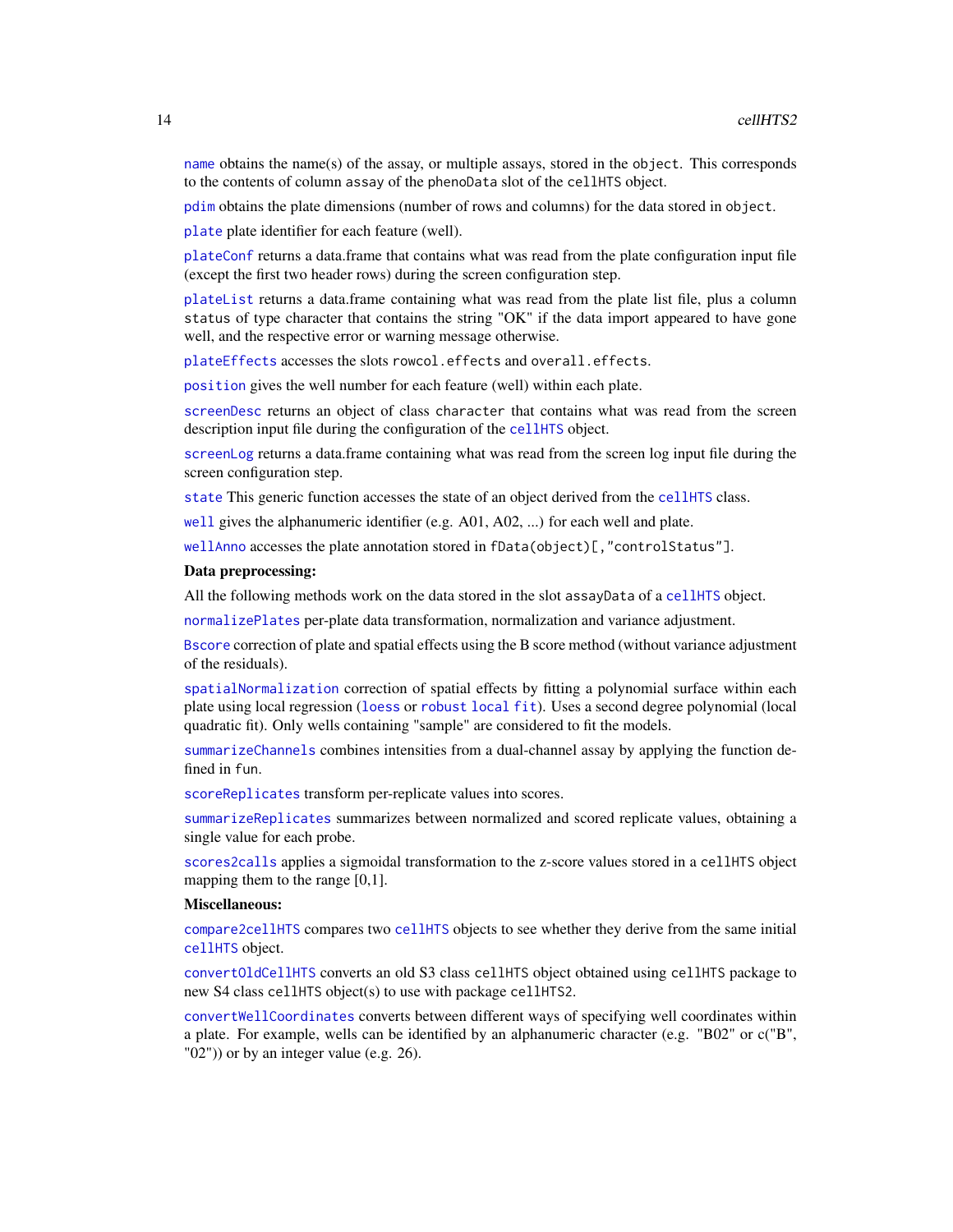<span id="page-14-0"></span>[ROC](#page-47-1) creates an object of class [ROC](#page-48-1) from a scored [cellHTS](#page-8-1) object which can be plotted as a ROC curve.

[getTopTable](#page-26-1) generates the hit list from a scored [cellHTS](#page-8-1) object and write it to a tab-delimited file.

[getMeasureRepAgreement](#page-24-1) calculates the agreement between plate replicates using raw data or normalized data stored in a [cellHTS](#page-8-1) object.

[getDynamicRange](#page-21-2) calculates per-plate dynamic range of data stored in a [cellHTS](#page-8-1) object.

[getZfactor](#page-28-1) calculates per-experiment Z'-factor of data stored in a [cellHTS](#page-8-1) object. The Z'-factor is a measure that quantifies the separation between the distribution of positive and negative controls.

[plotSpatialEffects](#page-41-1) this function plots the per-plate row and column effects estimated by the B score method or by the spatial normalization.

[imageScreen](#page-31-1) creates an image plot that gives an overview of the whole set of score values stored in a scored cellHTS object.

[writeReport](#page-68-1) creates a directory with HTML pages of linked tables and plots documenting the contents of the preprocessing of a [cellHTS](#page-8-1) object.

[oneRowPerId](#page-38-2) rearranges dataframe entries such that there is exactly one row per ID.

[nbatch](#page-8-2) gives the total number of batches in a [cellHTS](#page-8-1) object.

[templateDescriptionFile](#page-64-1) creates a template description file for an RNAi experiment with default entries compliant with MIAME class and with additional entries specific for a [cellHTS](#page-8-1) object.

[writeTab](#page-71-1) this function is a wrapper for the function [write.table](#page-0-0) to write the contents of assayData slot of a [cellHTS](#page-8-1) object to a tab-delimited file. If the object is already annotated, the probe information (fData(object)@GeneID) is also added.

[write.tabdel](#page-67-1) a wrapper for the function [write.table](#page-0-0) used to write data to a tab-delimited file.

[meanSdPlot](#page-8-2) method for [meanSdPlot](#page-8-2) (from the vsn package) to construct the standard deviation versus mean plot of data stored in a cellHTS object.

<span id="page-14-1"></span>configurationAsScreenPlot

*Screen plot of the plate configuration of a cellHTS object*

# **Description**

Screen plot displaying the plate configuration of a cellHTS object.

# Usage

```
configurationAsScreenPlot(x, verbose=interactive(), posControls,
negControls, legend=FALSE, main="")
```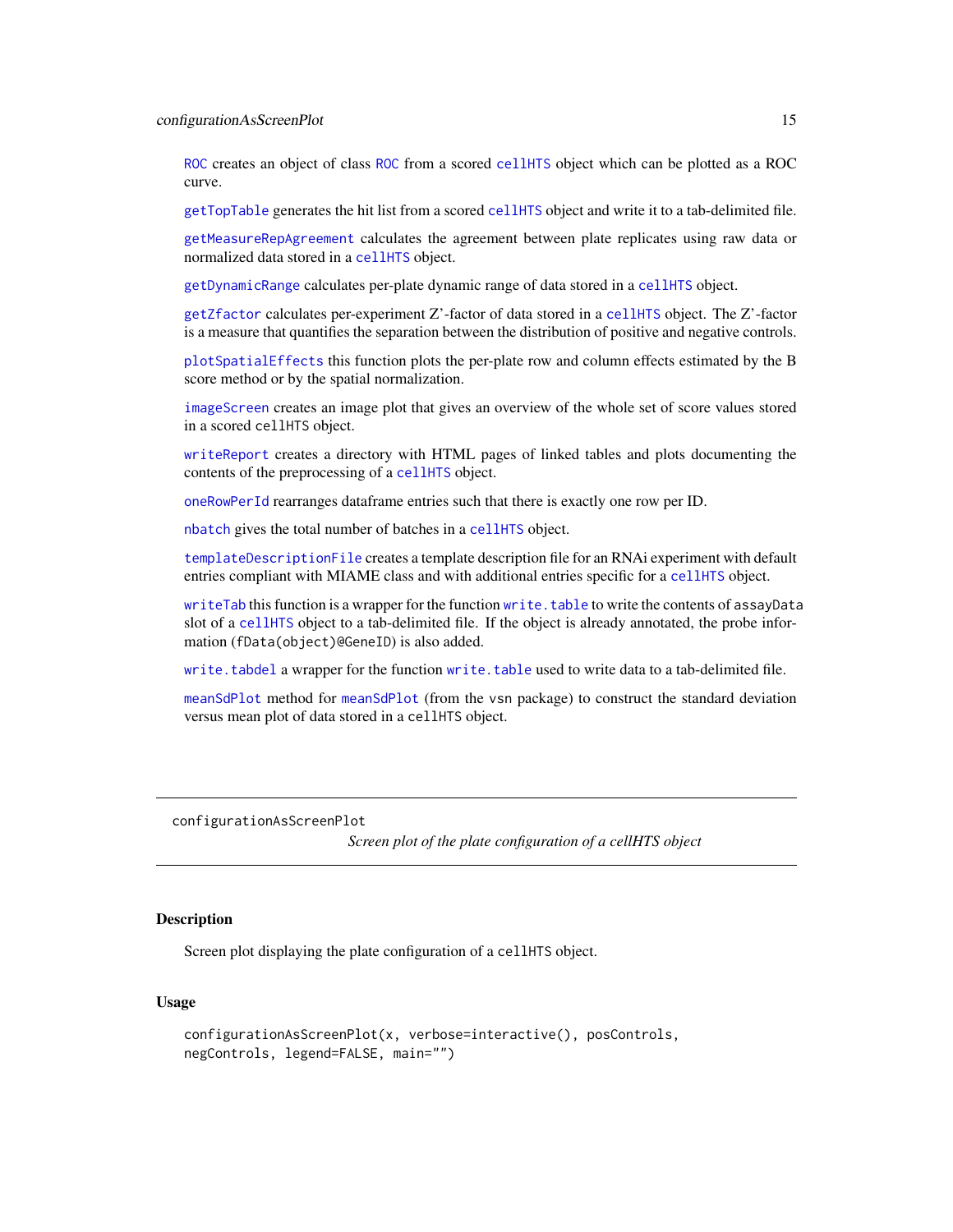# Arguments

| x           | a configured cellHTS object (i.e. state(x)['configured'] must be TRUE).                                            |
|-------------|--------------------------------------------------------------------------------------------------------------------|
| verbose     | a logical value, if TRUE, the function reports some of its intermediate progress.<br>The default is interactive(). |
| posControls | a list or vector of regular expressions specifying the name of the positive con-<br>trols. See details.            |
| negControls | a vector of regular expressions specifying the name of the negative controls. See<br>details.                      |
| legend      | logical defining whether to include a legend.                                                                      |
| main        | character giving a figure caption.                                                                                 |

#### Details

This function calls the function [plotScreen](#page-0-0) to create a screen plot showing the plate configuration (as defined by the plate configuration file used to configure the cellHTS object – see function [configure](#page-16-1)) used for the RNAi experiment stored in x.

posControls and negControls should be given as vectors of regular expression patterns specifying the name(s) of the positive(s) and negative(s) controls, respectivey, as provided in the plate configuration file (and acccessed via wellAnno $(x)$ ).

By default, if posControls is not given, "pos" will be taken as the annotation name for the wells containing positive controls. Similarly, if negControls is missing, by default "neg" will be considered as the name used to annotate the negative controls. The content of posControls and negControls will be passed to [regexpr](#page-0-0) for pattern matching within the well annotation given in column controlStatus of the featureData slot of the cellHTS object.

# Value

Invisibly, a vector with the color map used to display the well annotation in the image plot.

#### Author(s)

Ligia Bras <ligia@ebi.ac.uk>

# References

Boutros, M., Bras, L.P. and Huber, W. (2006) Analysis of cell-based RNAi screens, *Genome Biology* 7, R66.

# See Also

[plotScreen](#page-0-0), [writeReport](#page-68-1)

# Examples

data("KcViab") configurationAsScreenPlot(KcViab)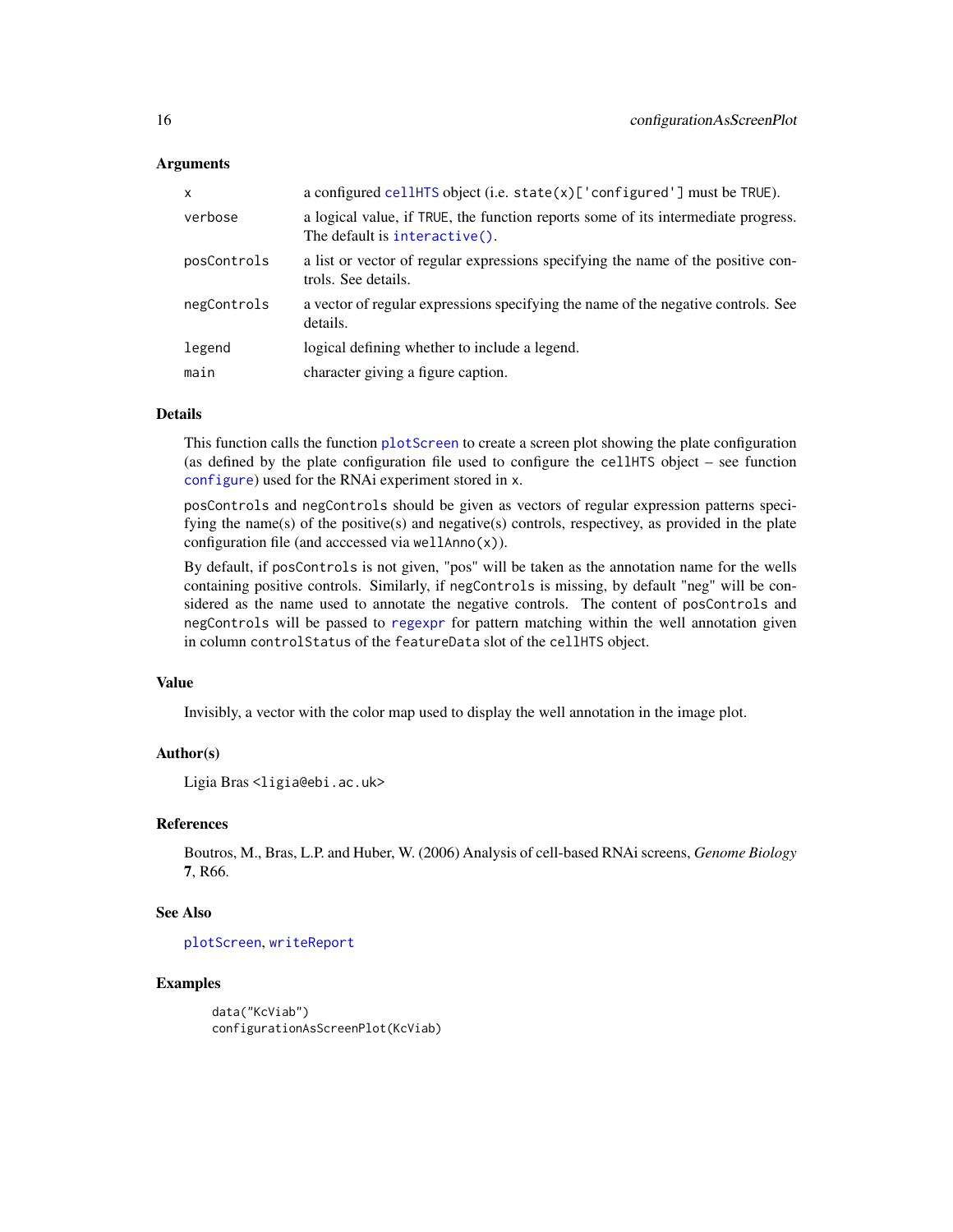<span id="page-16-1"></span><span id="page-16-0"></span>

Annotate the plates and the plate result files of a [cellHTS](#page-8-1) object.

# Usage

```
## S4 method for signature 'cellHTS'
configure(object, descripFile, confFile, logFile,
path, descFunArgs=NULL, confFunArgs=NULL, logFunArgs=NULL)
```
# Arguments

| object      | a cellHTS object.                                                                                                                                                                                                                                                                                     |
|-------------|-------------------------------------------------------------------------------------------------------------------------------------------------------------------------------------------------------------------------------------------------------------------------------------------------------|
| descripFile | the name of the screen description file (see details). This argument is just passed<br>on to the readLines function, so any of the valid argument types for readLines<br>are valid here, too. Alternatively this can be a function. See details.                                                      |
| confFile    | the name of the configuration file (see details). This argument is just passed on to<br>the read, table function, so any of the valid argument types for read, table are<br>valid here, too. Must contain one row for each well and each batch. Alternatively<br>this can be a function. See details. |
| logFile     | optional; the name of the screen log file (see details). This argument is just<br>passed on to the read. table function, so any of the valid argument types for<br>read. table are valid here, too. Alternatively this can be a function. See details.                                                |
| path        | optional; a character of length one indicating the path in which to find the con-<br>figuration files. It can be useful when the files are located in the same directory,<br>and may be omitted otherwise.                                                                                            |
|             | descFunArgs, confFunArgs, logFunArgs                                                                                                                                                                                                                                                                  |
|             | optional; lists of additional arguments that can be passed on if one or more of<br>descripfile, conffile or logfile are functions rather than file names. See<br>details.                                                                                                                             |

# Details

The configuration has three components:

*confFile*: This file specifies where the controls are. This file is expected to be a tab-delimited file with two first header rows giving the total number of wells and plates in the screen. The next rows should be in the form of a spreadsheet table with at least three columns named Plate, Well and Content. Columns Plate and Well are allowed to contain regular expressions. Data from wells that are configured as *empty* will be ignored and are set to NA in the data slot xraw. For an example, and for more details, please read the accompanying vignette.

*logFile*: This optional file allows to flag certain measurements as invalid. It is expected to be a tab-delimited file with at least three columns, and column names Plate, Well, and Flag. If there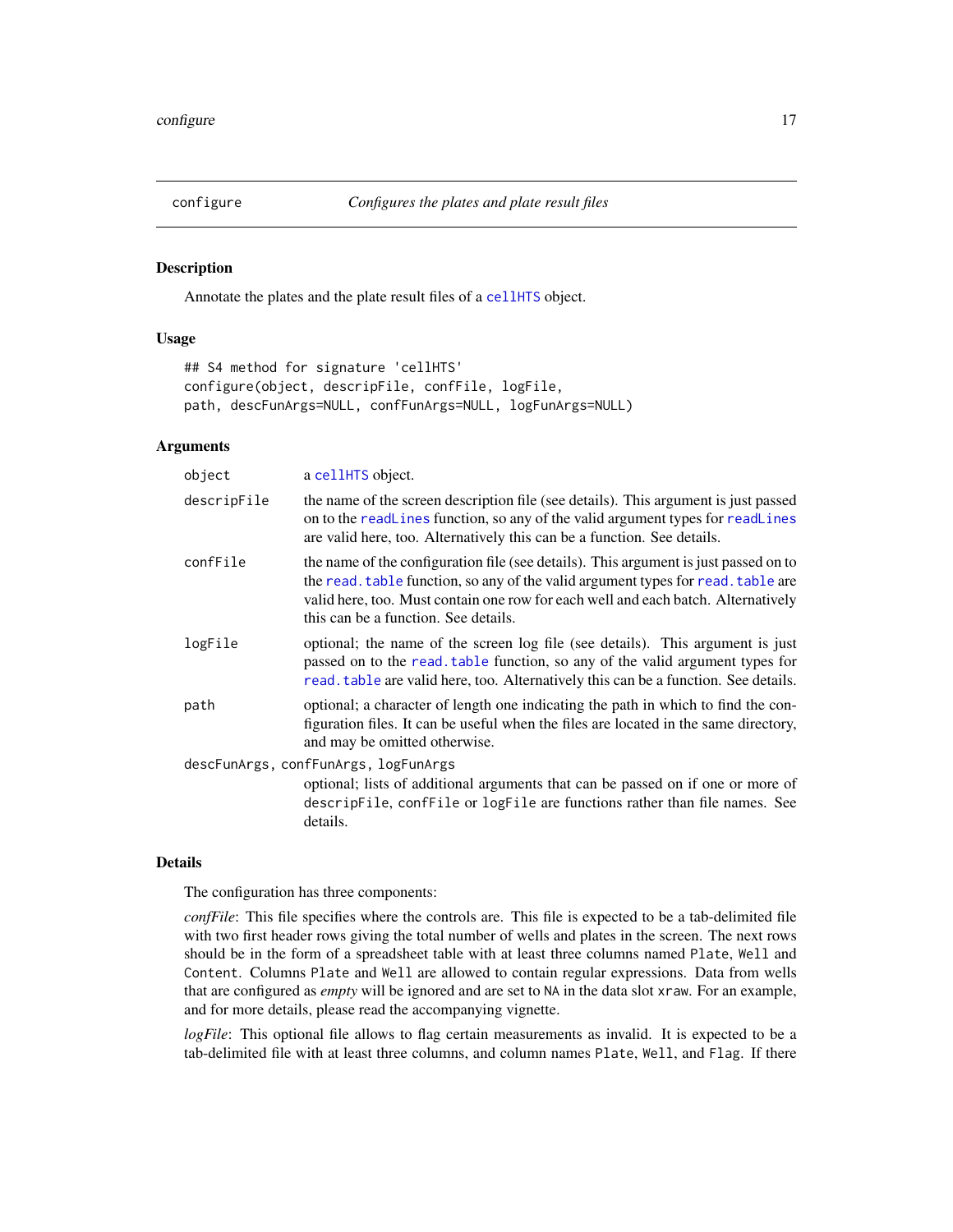are multiple samples (replicates or conditions), a column called Sample should also be given. If there are multiple channels, a column called Channel must be given. Further columns are allowed.

*descripFile*: The screen description file contains general information about the screen.

Alternatively, any of the three arguments can also be a user-defined function returning data frames similar to those produced by read.table from the respective files. If confFile is a function, it has to return a list, where the first list item is an integer vector of length 2 giving the total number of plates and wells, and the second list item is the data.frame of the actual plate configuration. Additional parameters can be passed on to these functions via the descFunArgs, confFunArgs and logFunArgs arguments. This design allows for instance to import the necessary information directly from a data base rather than using flat files.

#### Value

An S4 object of class [cellHTS](#page-8-1), which is obtained by copying object and updating the following slots:

| plateConf      | a data frame containing what was read from input file confFile (except the first<br>two header rows).                  |
|----------------|------------------------------------------------------------------------------------------------------------------------|
| screenLog      | a data frame containing what was read from input file logFile.                                                         |
| screenDesc     | object of class character containing what was read from input file descrip File.                                       |
| state          | the processing status of the cellHTS object is updated in to state ["configured"]=TRUE.                                |
| featureData    | the column control Status is updated taking into account the well annotation<br>given by the plate configuration file. |
| experimentData | an object of class MIAME containing descriptions of the experiment, constructed<br>from the screen description file.   |

# Author(s)

Wolfgang Huber <huber@ebi.ac.uk>, Ligia Bras <ligia@ebi.ac.uk>

# References

Boutros, M., Bras, L.P. and Huber, W. (2006) Analysis of cell-based RNAi screens, *Genome Biology* 7, R66.

# See Also

[readPlateList](#page-44-1) [templateDescriptionFile](#page-64-1)

```
datadir <- system.file("KcViabSmall", package = "cellHTS2")
x <- readPlateList("Platelist.txt", name="KcViabSmall", path=datadir)
x <- configure(x, "Description.txt", "Plateconf.txt", "Screenlog.txt", path=datadir)
```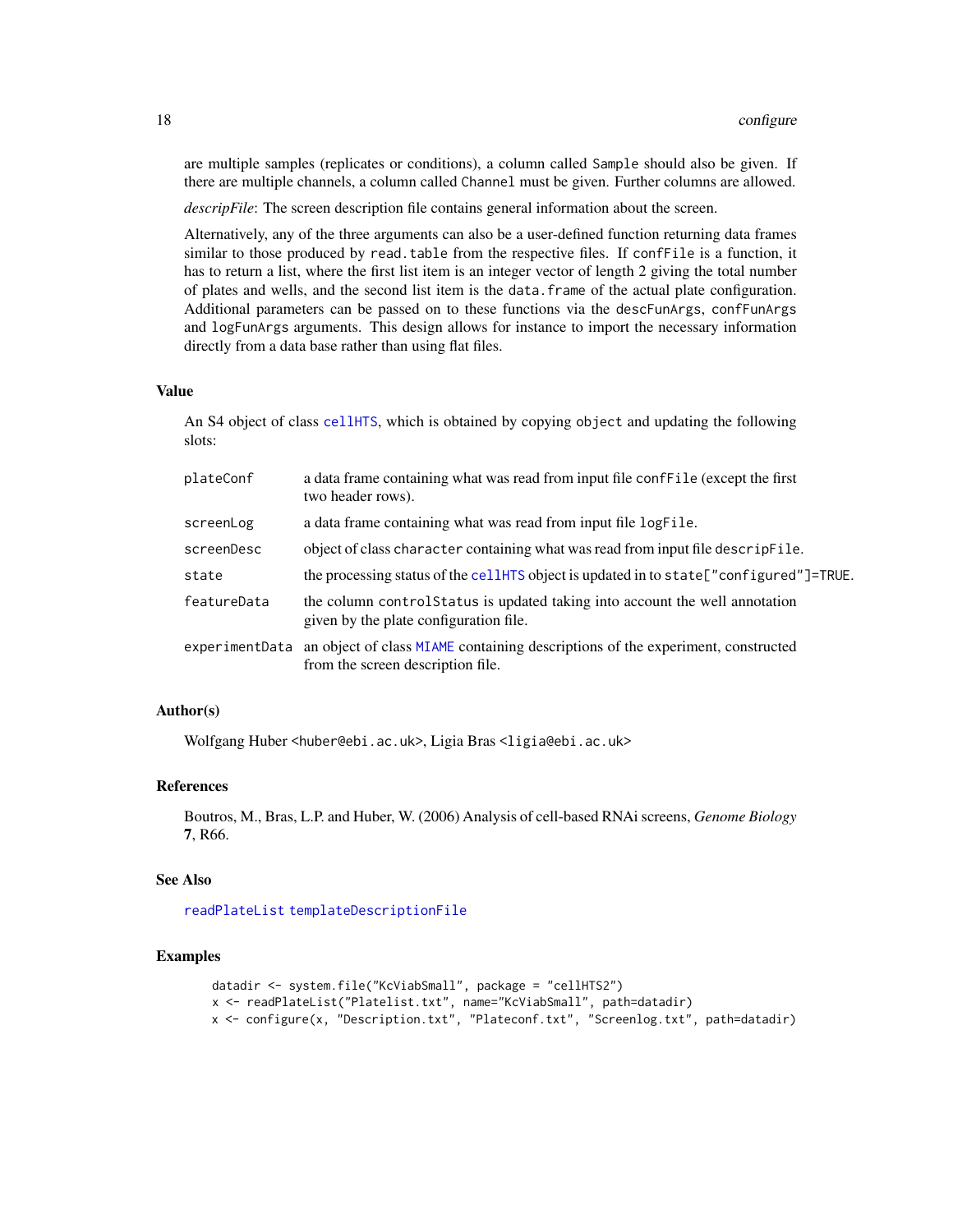<span id="page-18-1"></span><span id="page-18-0"></span>convertOldCellHTS *Convert an old S3 class cellHTS object to the new S4 class cellHTS object*

#### Description

Convert an old S3 cellHTS object (from the cellHTS package) into one or several S4 [cellHTS](#page-8-1) objects (from the cellHTS2 package).

#### Usage

convertOldCellHTS(oldObject)

#### Arguments

oldObject an S3 class cellHTS object obtained using the package cellHTS.

#### Value

The function returns a list containing one or more cellHTS objects. The element raw contains the unnormalized data from oldObject. Depending on the state of oldObject (on whether it is normalized and scored), the other components of this list can be: normalized, an S4 cellHTS object containing the normalized data, and scored, an S4 class cellHTS object containing the scored data.

# Author(s)

Ligia P. Bras <ligia@ebi.ac.uk>

# References

Boutros, M., Bras, L.P. and Huber, W. (2006) Analysis of cell-based RNAi screens, *Genome Biology* 7, R66.

# See Also

#### [updateCellHTS](#page-65-1)

```
data("oldKcViabSmall")
out <- convertOldCellHTS(oldKcViabSmall)
names(out)
out[["raw"]]
```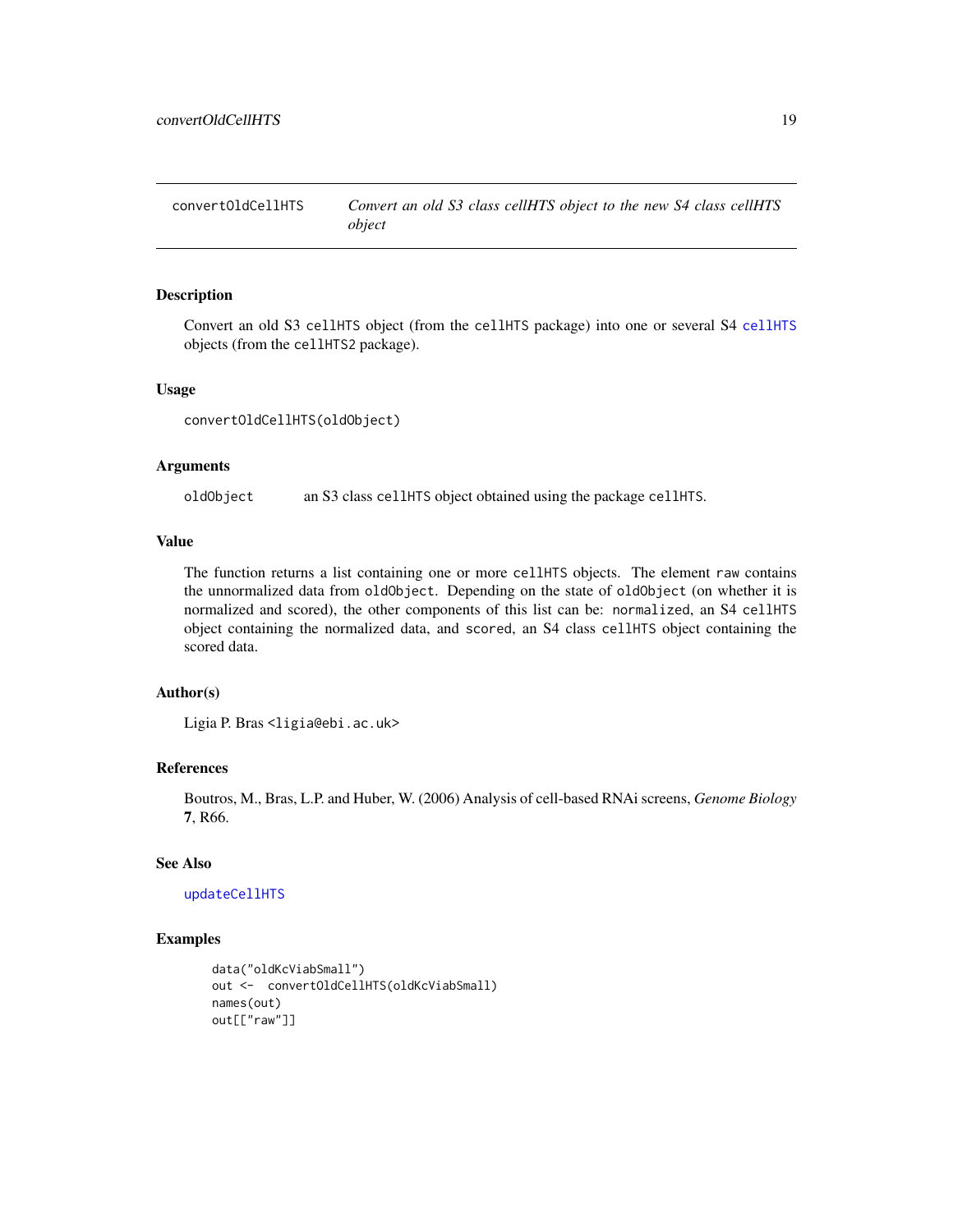<span id="page-19-1"></span><span id="page-19-0"></span>convertWellCoordinates

*Converts different well identifiers*

# Description

For example, "B02" <-> c("B", "02") <-> 26, "AB32" <-> c("AB", "32") <-> 1328.

#### Usage

convertWellCoordinates(x, pdim, type="384")

# Arguments

| $\mathsf{x}$ | either: a character vector with alphanumeric well identifiers (e.g. B03 or AB32);<br>or an nx2 character matrix whose first column contains letters and whose second<br>column contains numbers; or an integer vector with position identifiers for wells<br>within a plate (e.g. $27$ ). |
|--------------|-------------------------------------------------------------------------------------------------------------------------------------------------------------------------------------------------------------------------------------------------------------------------------------------|
| pdim         | a vector of length 2 with names nrow and nool giving the number of rows and<br>columns in a plate. E.g. 'c(nrow=32, ncol=48)' for 1536-well plates.                                                                                                                                       |
| type         | an alternative way of specifying pdim. Supported are the values "24" for c(nrow=4,<br>$ncol=6$ , "96" for c(nrow= 8, ncol=12), "384" for c(nrow=16, ncol=24) and<br>" $1536$ " for c(nrow= $32$ , ncol= $48$ ).                                                                           |

# Value

A list with elements: letnum, with the alphanumeric well identifiers; let.num, with the alphanumeric well identifiers giving as a pair c(letter(s), 2-digits); num, with the integer position of the well within a plate.

# Author(s)

Ligia Bras <ligia@ebi.ac.uk> and Wolfgang Huber <huber@ebi.ac.uk>

```
pd <- c("nrow"=8L, "ncol"=12L) # 96-well plate
w <- sample(prod(pd), 3L)
wpos <- convertWellCoordinates(w, pd)
wpos
```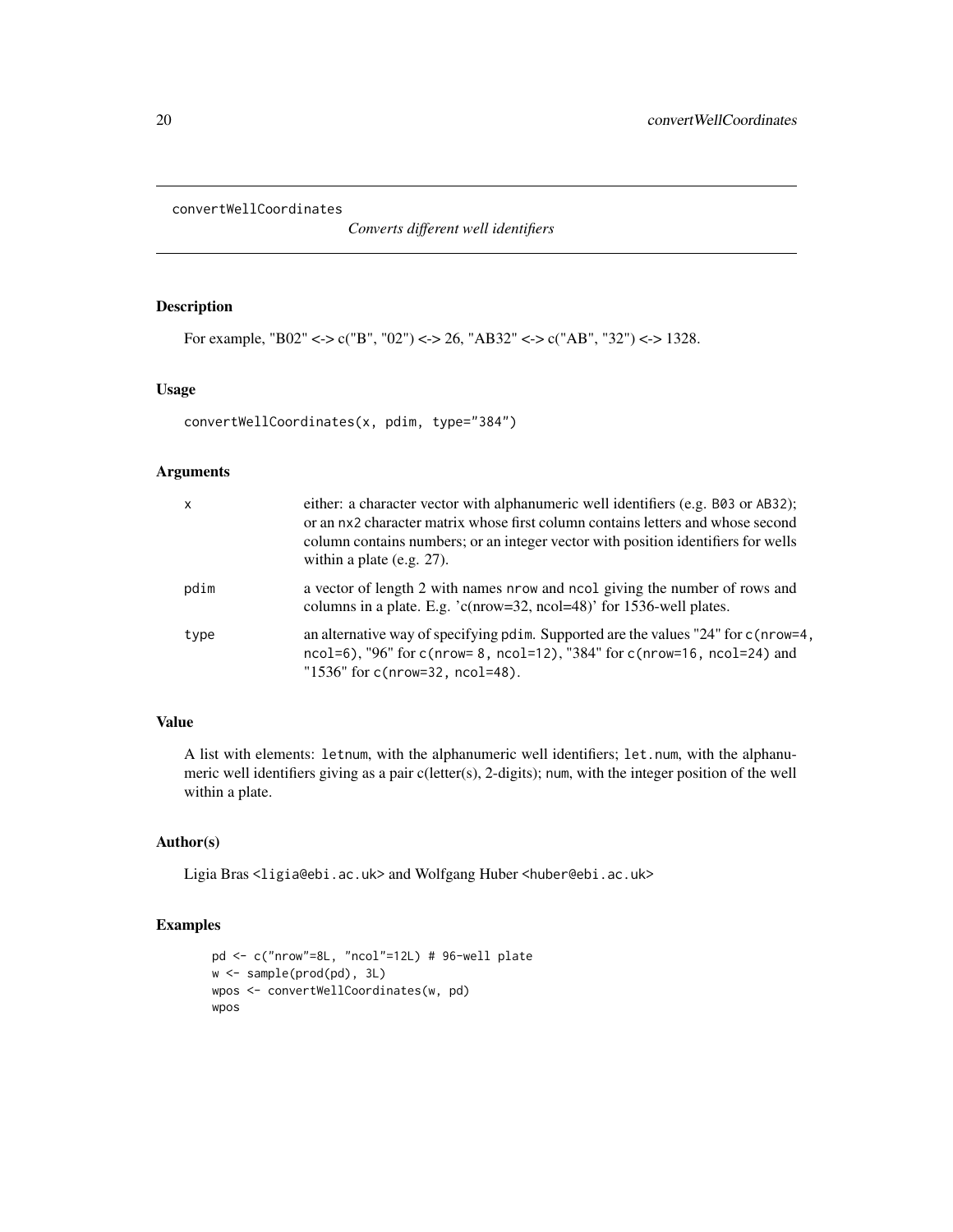<span id="page-20-2"></span><span id="page-20-1"></span><span id="page-20-0"></span>

This generic function accesses and replaces the data stored in slot assayData of an object of [cellHTS](#page-8-1) class.

# Usage

Data(object) Data(object) <- value

#### Arguments

| object | Object derived from class cellHTS.                                                                                                                               |
|--------|------------------------------------------------------------------------------------------------------------------------------------------------------------------|
| value  | a 3D array of dimensions $dim(object)[1]$ (this corresponds to the total number                                                                                  |
|        | of features: number of wells per plate x number of plates) x $dim(object)[2]$ (this<br>corresponds to the number of samples or replicates) x number of channels. |

# Value

Data returns a 3D array containing the contents of slot assayData. This array has dimensions number of features (product between the number of wells per plates and the number of plates) x number of samples (or replicates) x number of channels. Depending on the preprocessing status of the cellHTS object, this array corresponds to the raw data, or to normalized data or to scored data.

See class [cellHTS](#page-8-1) for details.

# Author(s)

Ligia Bras

#### References

Boutros, M., Bras, L.P. and Huber, W. (2006) Analysis of cell-based RNAi screens, *Genome Biology* 7, R66.

# See Also

[cellHTS](#page-8-1)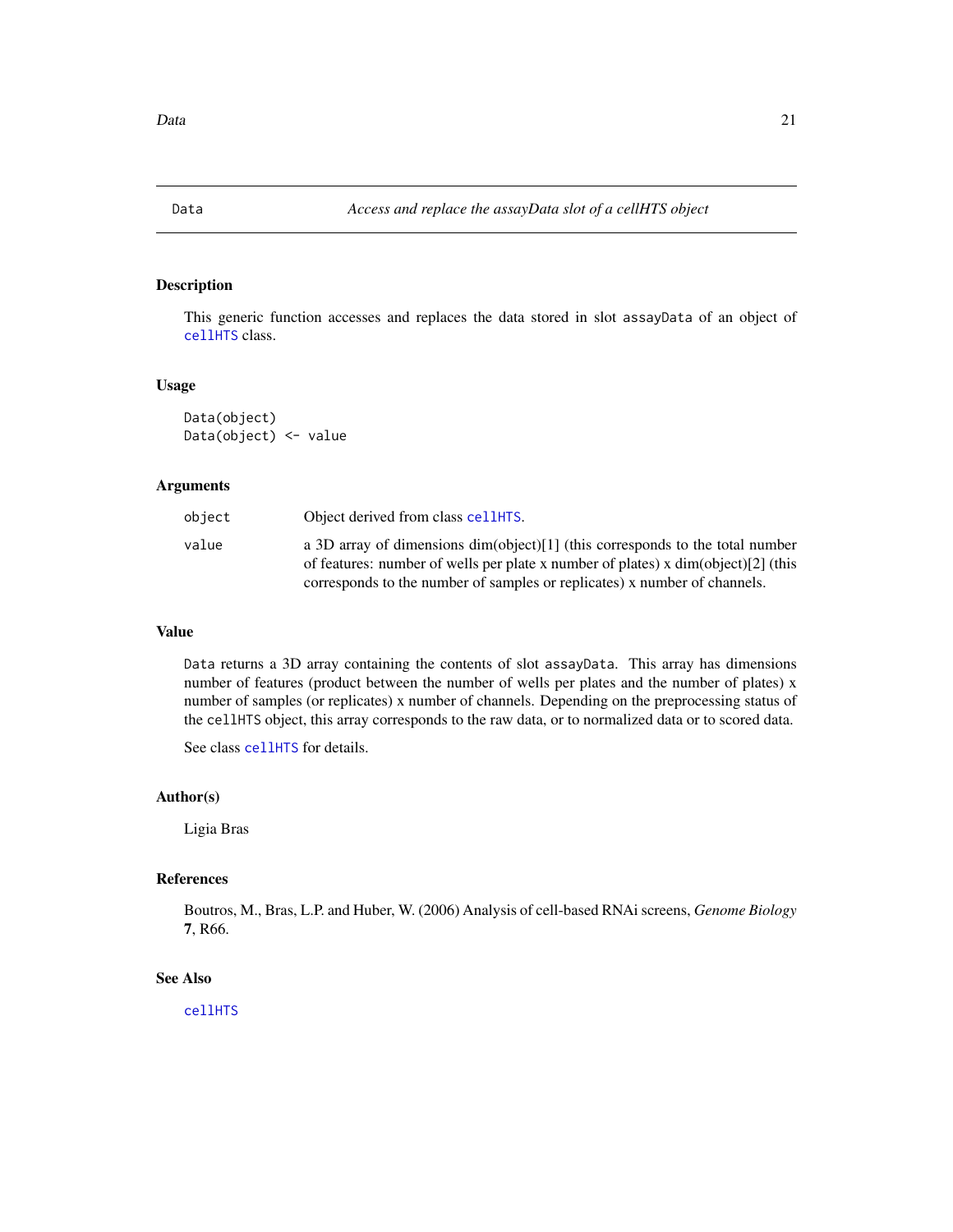<span id="page-21-1"></span><span id="page-21-0"></span>

Archived [cellHTS](#page-8-1) object corresponding to the first three 384-well plates of a genome-wide RNAi screen for pathway activity in *Drosophila* cells

# Usage

##cellHTS object, see examples for details

# Format

[cellHTS](#page-8-1) object

# Examples

data(dualCh)

<span id="page-21-2"></span>getDynamicRange *Per-plate dynamic range of a cellHTS object*

# Description

Calculates per-plate dynamic range of data stored in a [cellHTS](#page-8-1) object.

# Usage

```
getDynamicRange(x,
verbose=interactive(),
definition,
posControls,
negControls)
```
# Arguments

| X           | a configured cellHTS object. See details.                                                                                |
|-------------|--------------------------------------------------------------------------------------------------------------------------|
| verbose     | a logical, if TRUE the function reports some of its intermediate progress. The<br>default is the state of interactive(). |
| definition  | a character string with possible values "ratio" or "difference". See details.                                            |
| posControls | (optional) a list or vector of regular expressions specifying the name of the pos-<br>itive controls. See details.       |
| negControls | (optional) a vector of regular expressions specifying the name of the negative<br>controls. See details.                 |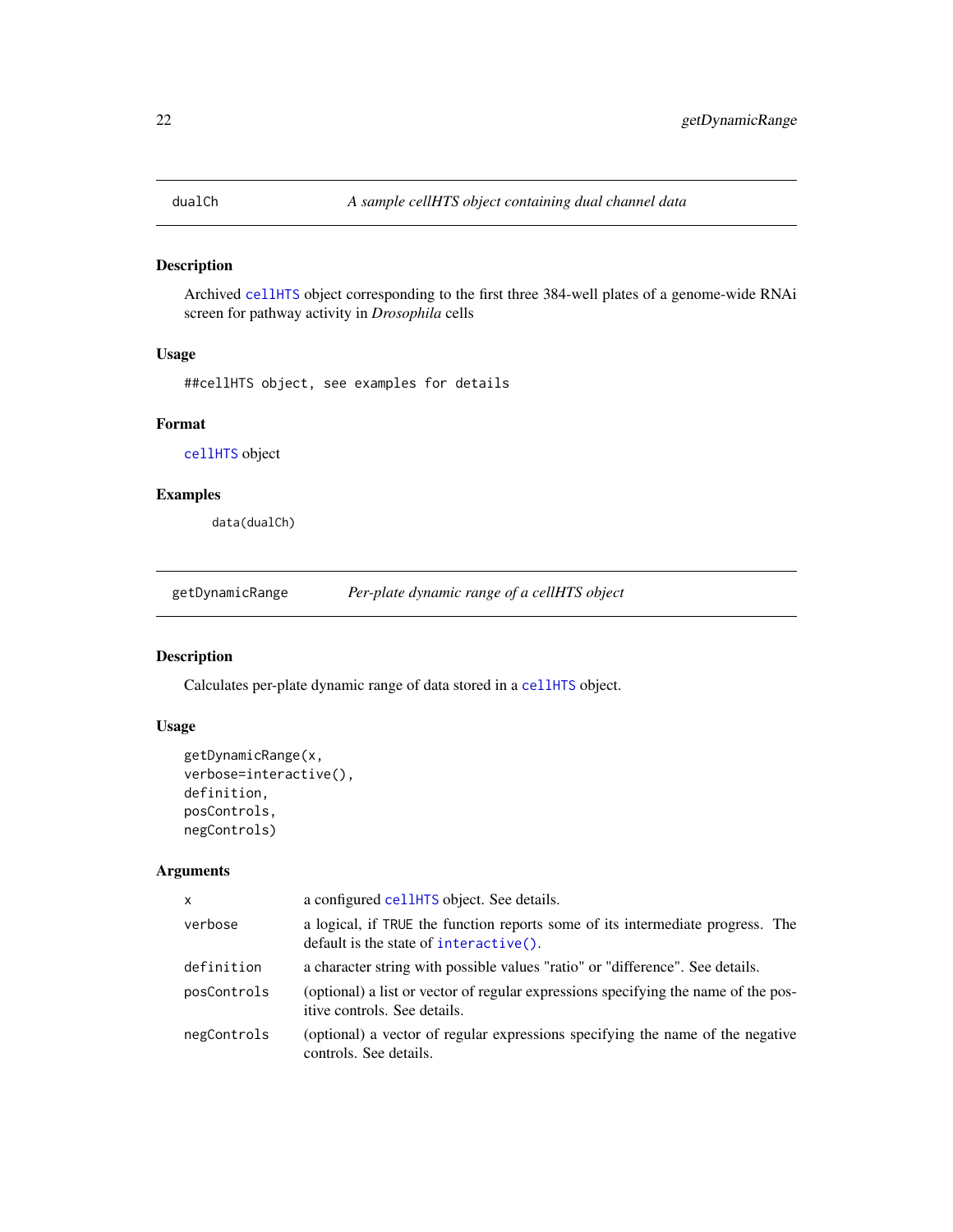#### Details

x should be an already configured [cellHTS](#page-8-1) object (state(x)["configured"]=TRUE), so that the information about the well annotation of the plates is available.

The per-plate dynamic ranges are calculated for the data stored in slot assayData of x. This can be raw data, normalized data or scored data.

If definition="difference", the dynamic range is calculated as the absolute difference between the arithmetic average on positive and negative controls.

If definition="ratio", the dynamic range is calculated as the ratio between the geometric mean on positive and negative controls.

*NOTE*: the argument definition should only be set to "ratio" if data are in positive scale!

If definition is missing it is determined based on the scale of the data. By default, if data are in positive scale, definition is set to "ratio", otherwise, it is set to "difference".

posControls and negControls should be given as a vector of regular expression patterns specifying the name of the positive(s) and negative(s) controls, respectivey, as provided in the plate configuration file (and accessed via wellAnno $(x)$ ). The length of these vectors should be equal to the current number of channels in  $x$  (dim(Data(x))[3]). By default, if posControls is not given, pos will be taken as the name for the wells containing positive controls. Similarly, if negControls is missing, by default neg will be considered as the name used to annotated the negative controls. The content of posControls and negControls will be passed to [regexpr](#page-0-0) for pattern matching within the well annotation given in wellAnno $(x)$  (see examples). If no controls are available for a given channel, use "" or NA for that channel. For example, posControls =  $c("", "(?i)^{\dagger}$ diap\$") means that channel 1 has no positive controls, while diap is the positive control for channel 2.

The arguments posControls and negControls are particularly useful in multi-channel data since the controls might be reporter-specific, or after normalizing multi-channel data.

If there are different positive controls, the dynamic range is calculated between each of the positive controls and the negative controls.

In the case of a two-way assay, where two types of "positive" controls are used in the screen ("activators" and "inhibitors"), posControls should be defined as a list with two components (called act and inh), each of which should be vectors of regular expressions of the same length as the current number of reporters (as explained above). The dynamic range is calculated between each type of positive control (activators or inhibitors) and the negative controls.

#### Value

The function generates a list with the per-plate dynamic ranges in each channel and each replicate. The average dynamic range between replicates is also given. Each element of this list is an array of dimensions nrPlates x (nrReplicates + 1) x nrChannels, and is named by the positive controls. In the case of a two-way assay, these elements are called activators and inhibitors, while for a one-way assay, the elements have the same name of the positive controls. See Examples section.

#### Author(s)

Ligia P. Bras <ligia@ebi.ac.uk>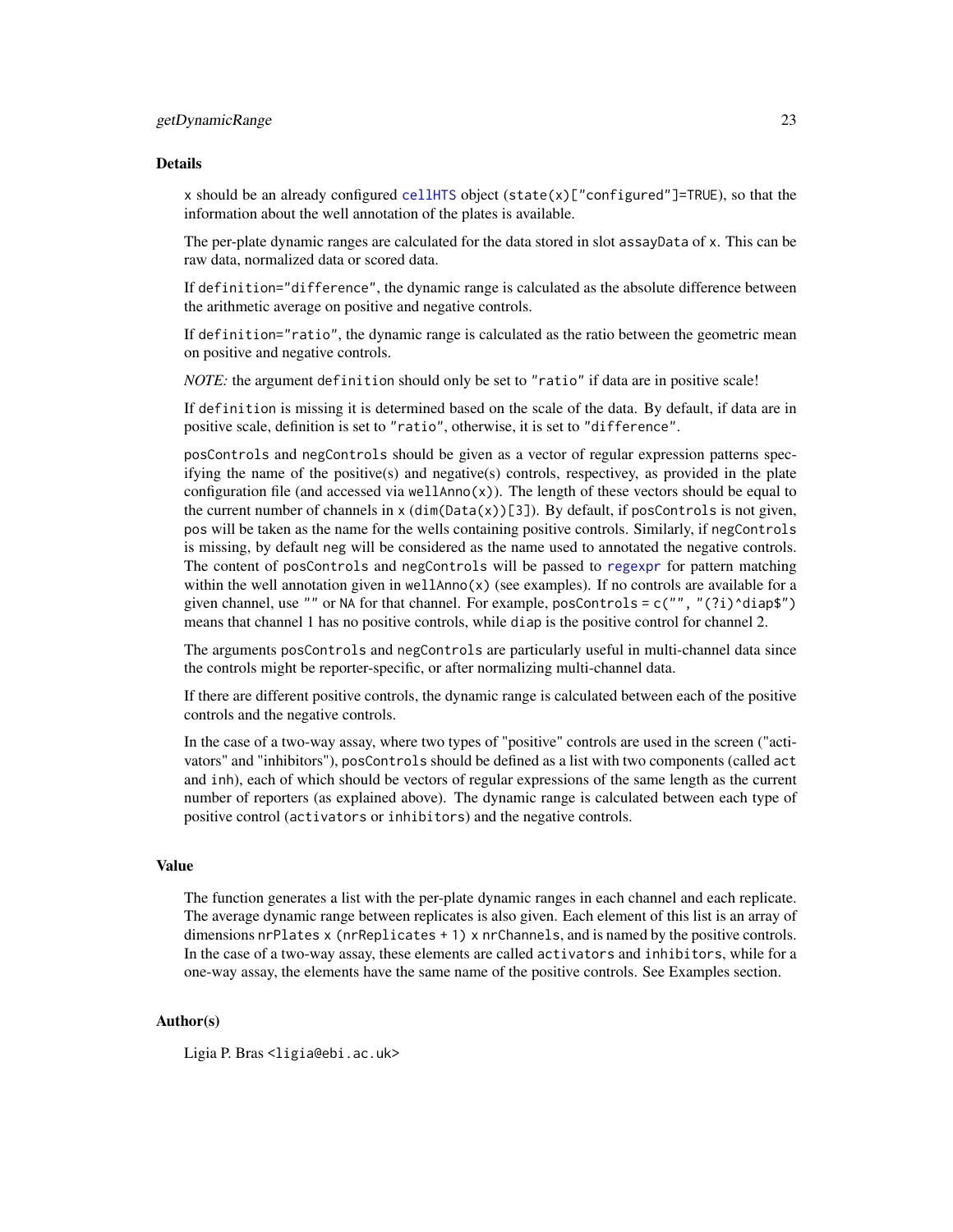# References

Boutros, M., Bras, L.P. and Huber, W. (2006) Analysis of cell-based RNAi screens, *Genome Biology* 7, R66.

# See Also

[configure](#page-16-1), [writeReport](#page-68-1)

# Examples

```
data(KcViabSmall)
 ## pCtrls <- c("pos")
 ## nCtrls <- c("neg")
 ## or for safety reasons (not a problem for the current well annotation, however)
 pCtrls <- c("^pos$")
 nCtrls <- c("^neg$")
dr <- getDynamicRange(KcViabSmall, definition="ratio", posControls=pCtrls, negControls=nCtrls)
 ## same as:
 ## getDynamicRange(KcViabSmall)
x <- normalizePlates(KcViabSmall, scale="multiplicative", log=TRUE, method="median", varianceAdjust="none")
 try(drn <- getDynamicRange(x, definition="ratio"))
 drn <- getDynamicRange(x, definition="difference")
```
<span id="page-23-1"></span>getEnVisionRawData *Read a plate file obtain from EnVision Plate Reader*

# <span id="page-23-2"></span>Description

Import functions to read a plate file obtained from EnVision Plate Reader. These functions should be set as the import function of [readPlateList](#page-44-1) through the argument importFun when reading plate result files obtained from EnVision plate reader.

#### Usage

```
getEnVisionRawData(f, p)
getEnVisionCrosstalkCorrectedData(f, p)
```
#### Arguments

| the name of the result plate file to read.                                                                                 |  |
|----------------------------------------------------------------------------------------------------------------------------|--|
| capturing the additional path argument, which will actually be ignored. f is<br>expected to be a fully resolved file path. |  |

<span id="page-23-0"></span>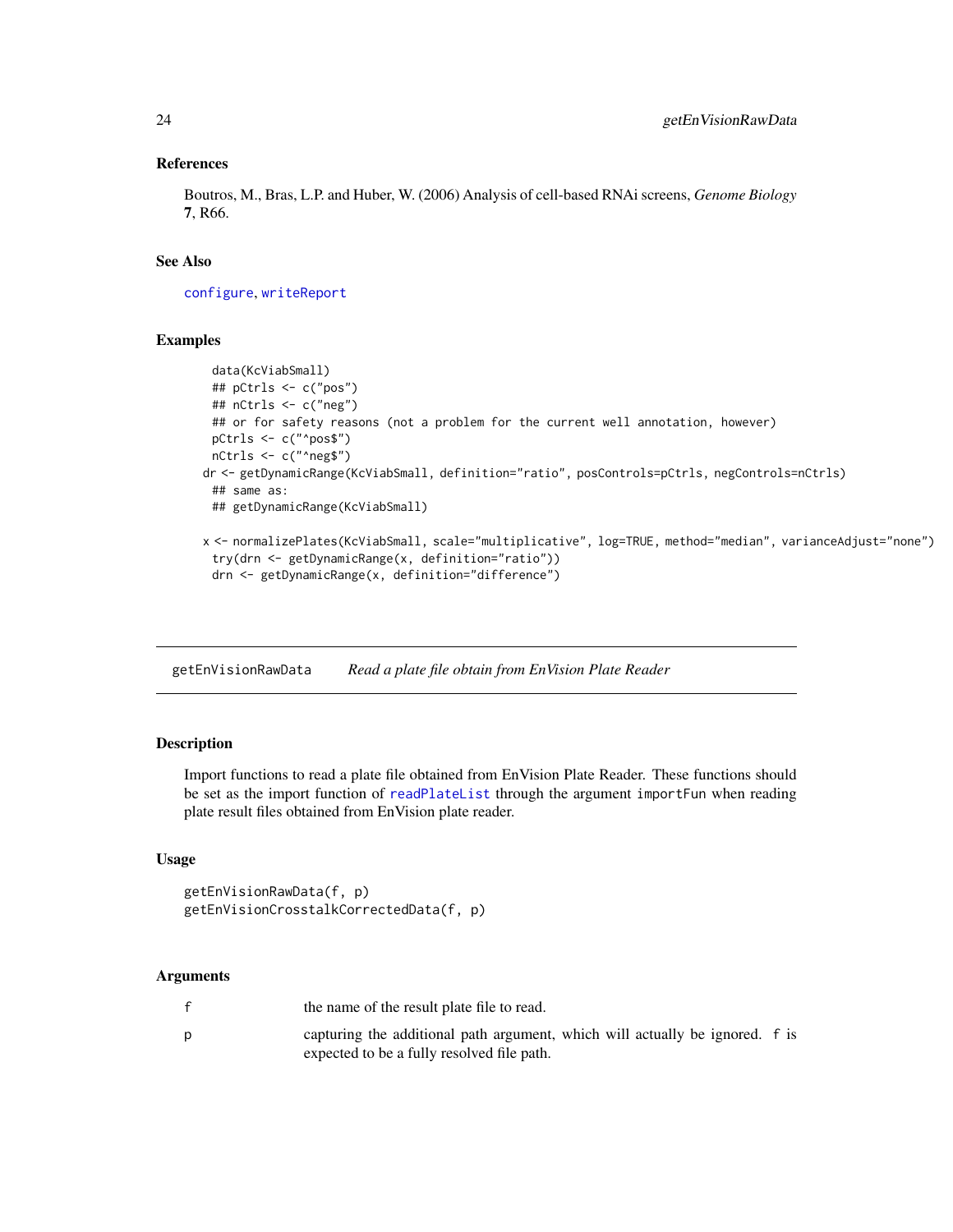# <span id="page-24-0"></span>Details

These functions should not be called directly. Instead, they should be set as the import function of [readPlateList](#page-44-1) through the argument importFun when reading plate result files obtained from an EnVision plate reader.

# Value

These functions return a list with two components. The first component should be a 'data.frame' with the following slots: well (a character vector with the well identifier in the plate) and val (the intensity values measured at each well). The second component of this list should be a character vector containing a copy of the imported input data file (such as the output of [readLines](#page-0-0)). It should be suitable to be used as input for [writeLines](#page-0-0).

# Author(s)

```
Ligia Bras <ligia@ebi.ac.uk>
```
# See Also

[readPlateList](#page-44-1)

#### Examples

```
plateFile <- system.file("EnVisionExample/XXX_1500.csv", package = "cellHTS2")
onePlate <- getEnVisionRawData(plateFile)
```

```
## to get the cross talk corrected data:
onePlate2 <- getEnVisionCrosstalkCorrectedData(plateFile)
```
<span id="page-24-1"></span>getMeasureRepAgreement

*Measures of agreement between plate replicates from a cellHTS object*

# **Description**

Calculate the agreement between plate replicates using raw data or normalized data stored in a [cellHTS](#page-8-1) object. This function calculates the repeatability standard deviation between replicate plates and the correlation coefficient between replicates. If there are more than 2 replicates, the minimum and maximum correlation between replicates is given. These measures are calculated only for sample wells.

# Usage

```
getMeasureRepAgreement(x, corr.method = "spearman")
```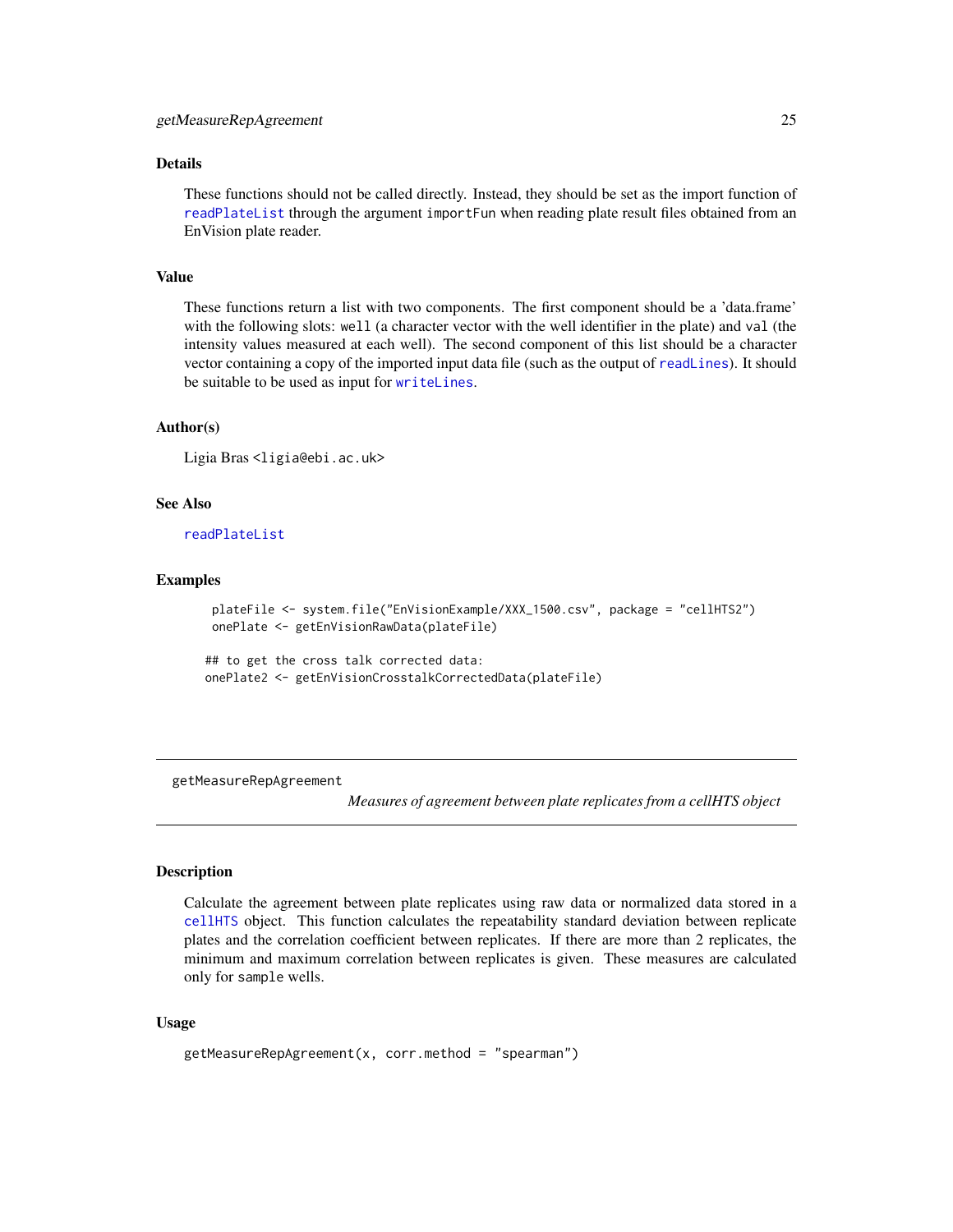#### Arguments

|             | a configured cellently object. See details.                                                                                                                                                                  |
|-------------|--------------------------------------------------------------------------------------------------------------------------------------------------------------------------------------------------------------|
| corr.method | a character string indicating which correlation coefficient should be computed.<br>Can be either "pearson", "kendall" or "spearman" (default). The correlation is<br>calculated by calling the function cor. |

#### Details

Given an already configured [cellHTS](#page-8-1) object (state(x)[["configured"]]=TRUE), this function calculates the repeatability standard deviation between replicate plates and the correlation coefficient between plate replicates using only the sample wells. If there are more than 2 replicates, the minimum and maximum correlation value between pairs of replicates are given.

These measures are calculated using the data values stored in slot assayData of the x.

For a given plate  $p$ , the repeatability standard deviation is determined as the square root of the average of the squared standard deviations  $(sr)$  calculated for each sample well k by considering the measurement of all of the replicates:

$$
RepStDev_p = \sqrt{\frac{\sum sr^2}{n_k}}
$$

where  $n_k$  is the total number of sample probes for plate p.

#### Value

The function generates a list with elements:

"repStDev": matrix with the calculated repeatability standard deviation between plate replicates. It has dimensions nrPlates x nrChannels;

"corrCoef" (if the number of replicates equals 2): matrix with the correlation coefficients between plate replicates. It has dimensions: nrPlates x nrChannels;

"corrCoef.min" (if the number of replicates is greater than 2): matrix with the minimum value of the correlation coefficients between plate replicates. It has dimensions nrPlates x nrChannels;

"corrCoef.max" (if the number of replicates is greater than 2): matrix with the maximum value of the correlation coefficients between plate replicates. It has dimensions nrPlates x nrChannels.

# Author(s)

Ligia Bras <ligia@ebi.ac.uk>

# References

Boutros, M., Bras, L.P. and Huber, W. (2006) Analysis of cell-based RNAi screens, *Genome Biology* 7, R66.

#### See Also

[configure](#page-16-1), [writeReport](#page-68-1)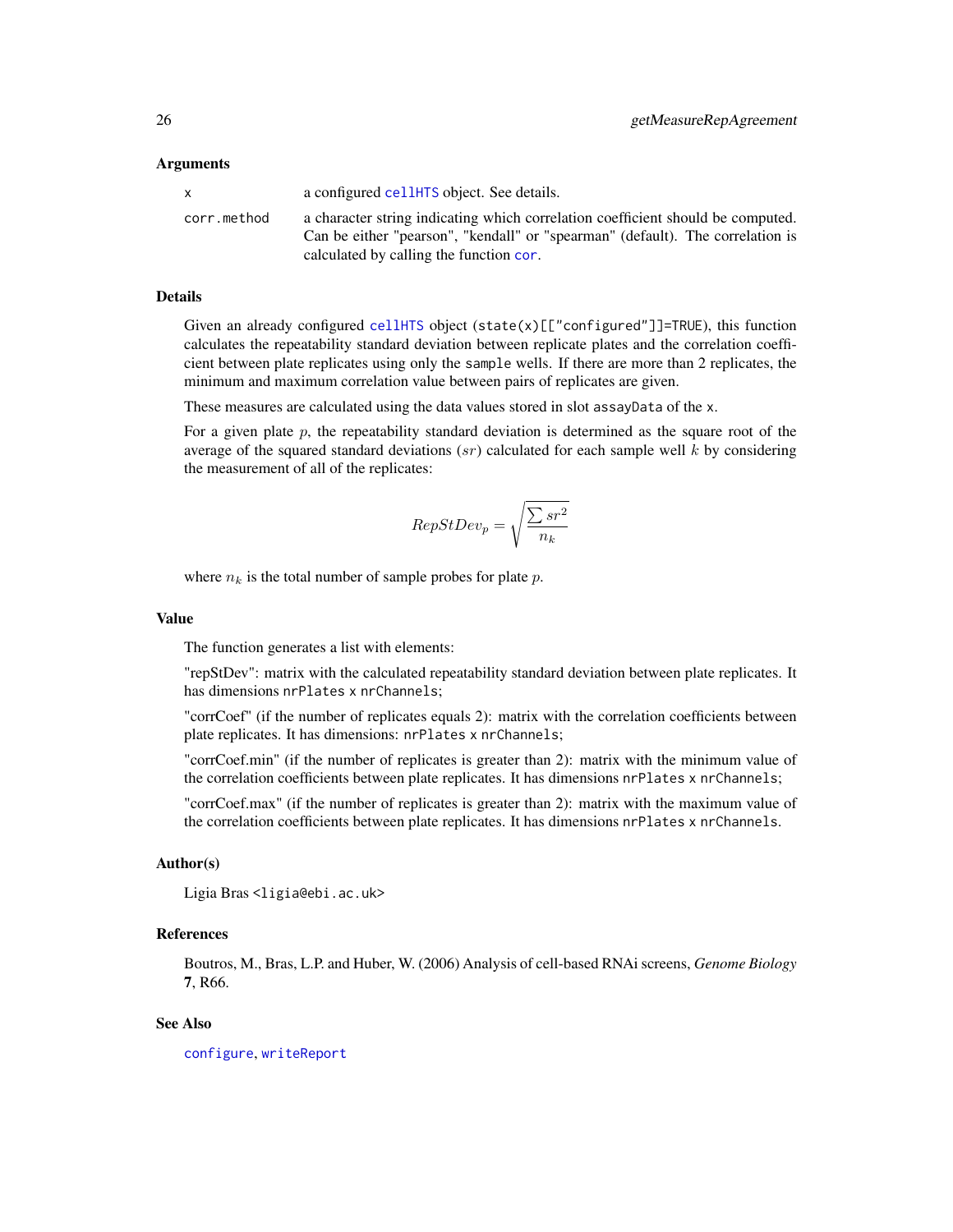# <span id="page-26-0"></span>getTopTable 27

# Examples

```
data(KcViabSmall)
 repAgree <- getMeasureRepAgreement(KcViabSmall)
x <- normalizePlates(KcViabSmall, scale="multiplicative", log=FALSE, method="median", varianceAdjust="none")
 repAgree <- getMeasureRepAgreement(x)
```
<span id="page-26-1"></span>getTopTable *Generate the hit list from a scored cellHTS object*

# **Description**

Generate the hit list from a scored [cellHTS](#page-8-1) object and write it to a tab-delimited file.

#### Usage

```
getTopTable(cellHTSlist, file="topTable.txt", verbose=interactive())
```
# **Arguments**

| cellHTSlist | a list of cellHTS objects. See details.                                                                 |
|-------------|---------------------------------------------------------------------------------------------------------|
| file        | the name of the output file. Default is "topTable.txt".                                                 |
| verbose     | a logical value, if TRUE, the function reports its progress. Defaults to the state of<br>interactive(). |

# Details

Argument cellHTSlist should be a list containing at least one component named "scored" which corresponds to a scored [cellHTS](#page-8-1) object. Other possible components of cellHTSlist can be:

"raw": a cellHTS object containing unpreprocessed data. I.e. state(cellHTSlist[["raw"]])["normalized"]=FALSE.

"normalized": a cellHTS object containing normalized data. I.e. state(cellHTSlist[["normalized"]])["normalized and state(cellHTSlist[["normalized"]])["scored"]=FALSE.

All of the components of cellHTSlist should be cellHTS objects containing data from the same experiment, but in different preprocessing stages.

This function generates a data.frame that is written to file. This data.frame and the output file contain the list of scored probes ordered by decreasing score values. They have one row for each well and plate, and contain the following columns (depending on the components of cellHTSlist):

plate: plate identifier for each well.

position: gives the position of the well in the plate (ranges from 1 to the total number of wells in the plate).

well: gives the alphanumeric identifier for the wells.

score: content of slot assayData of the scored [cellHTS](#page-8-1) object given in cellHTSlist[["scored"]].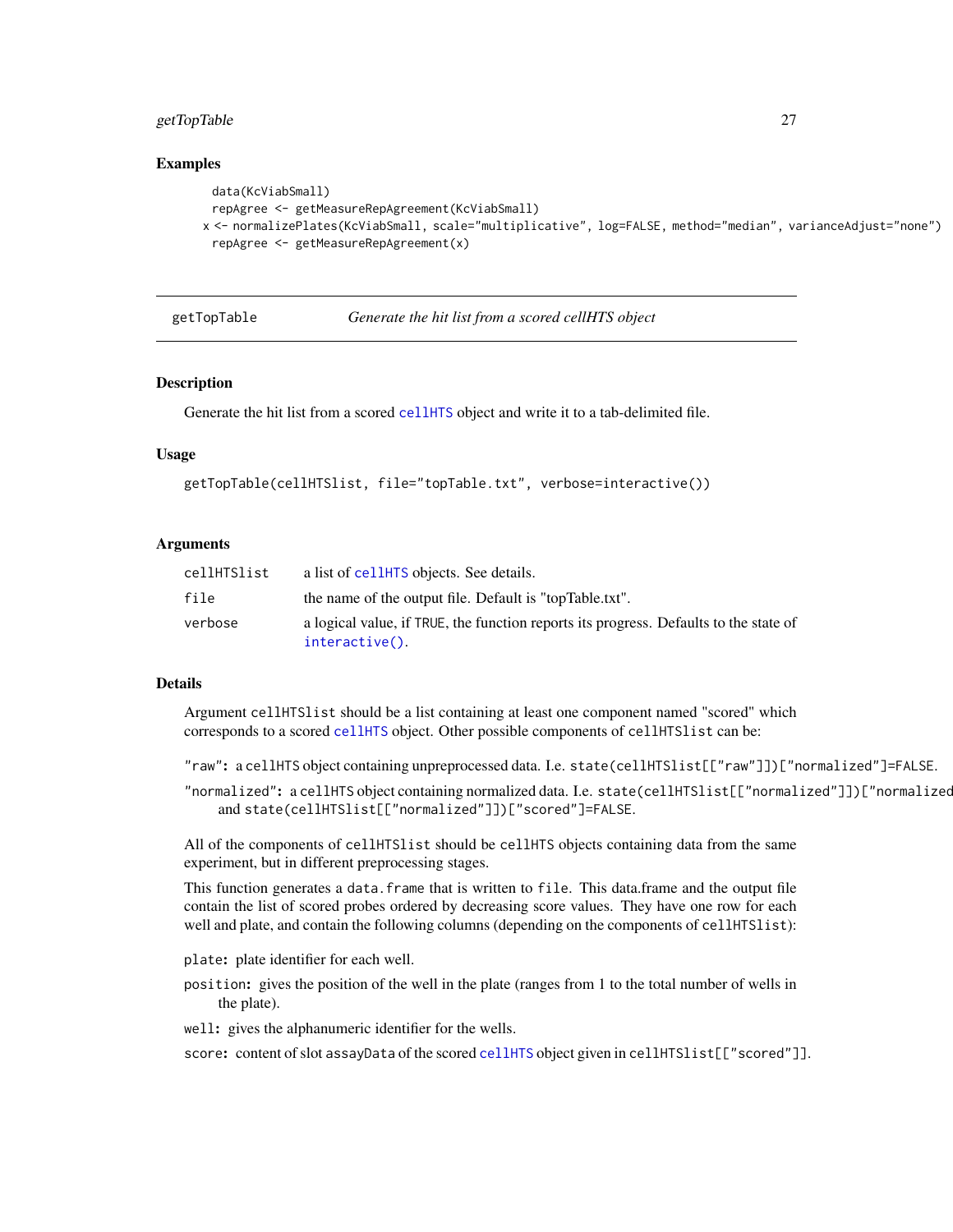codewellAnno: ell annotation as given by the plate configuration file.

- codefinalWellAnno: gives the final well annotation for the scored values. It combines the information given in the plate configuration file with the values in assayData slot of the scored cellHTS object, in order to have into account the wells that have been flagged either by the screen log file, or manually by the user during the analysis. These flagged wells appear with the annotation *flagged*.
- raw\_ri\_chj: (if cellHTSlist[["raw"]] is given) contains the raw intensities for replicate i in channel j (content of slot assayData of the cellHTS object given in cellHTSlist[["raw"]]).
- median\_chj: (if cellHTSlist[["raw"]] is given) corresponds to the median of raw measurements across replicates in channel j.
- diff\_chj: (if cellHTSlist[["raw"]] is given and if there are two replicates or samples) gives the difference between replicate (sample) raw measurements in channel j.
- average\_chj: (if cellHTSlist[["raw"]] is given and if there are more than 2 replicates or samples) corresponds to the average between replicate raw intensities for channel j.
- raw/PlateMedian\_ri\_chj: (if cellHTSlist[["raw"]] is given) this column gives the ratio between each raw measurement and the median intensity in each plate for replicate (or sample) i in channel j. The plate median is determined for the raw intensities using exclusively the wells annotated as sample.
- normalized\_ri\_chj: (if cellHTSlist[["normalized"]] is given) gives the normalized intensities for replicate (sample) i in channel j. This corresponds to the content of slot assayData of the cellHTS object given in cellHTSlist[["normalized"]].

Additionally, if the cellHTS object given in cellHTSlist[["scored"]] is already annotated, the output topTable also contains the gene annotation stored in slot featureData.

#### Value

Generates the file with the hit list and outputs a data. frame with the same contents.

# Author(s)

Ligia P. Bras <ligia@ebi.ac.uk>

#### References

Boutros, M., Bras, L.P. and Huber, W. (2006) Analysis of cell-based RNAi screens, *Genome Biology* 7, R66.

#### See Also

[cellHTS](#page-8-1)

```
data(KcViabSmall)
xn <- normalizePlates(KcViabSmall, scale="multiplicative", log=FALSE, method="median", varianceAdjust="none")
 xsc <- scoreReplicates(xn, sign="-", method="zscore")
 xsc <- summarizeReplicates(xsc, summary="mean")
out <- getTopTable(cellHTSlist=list("raw"=KcViabSmall, "normalized"=xn, "scored"=xsc), file=tempfile())
```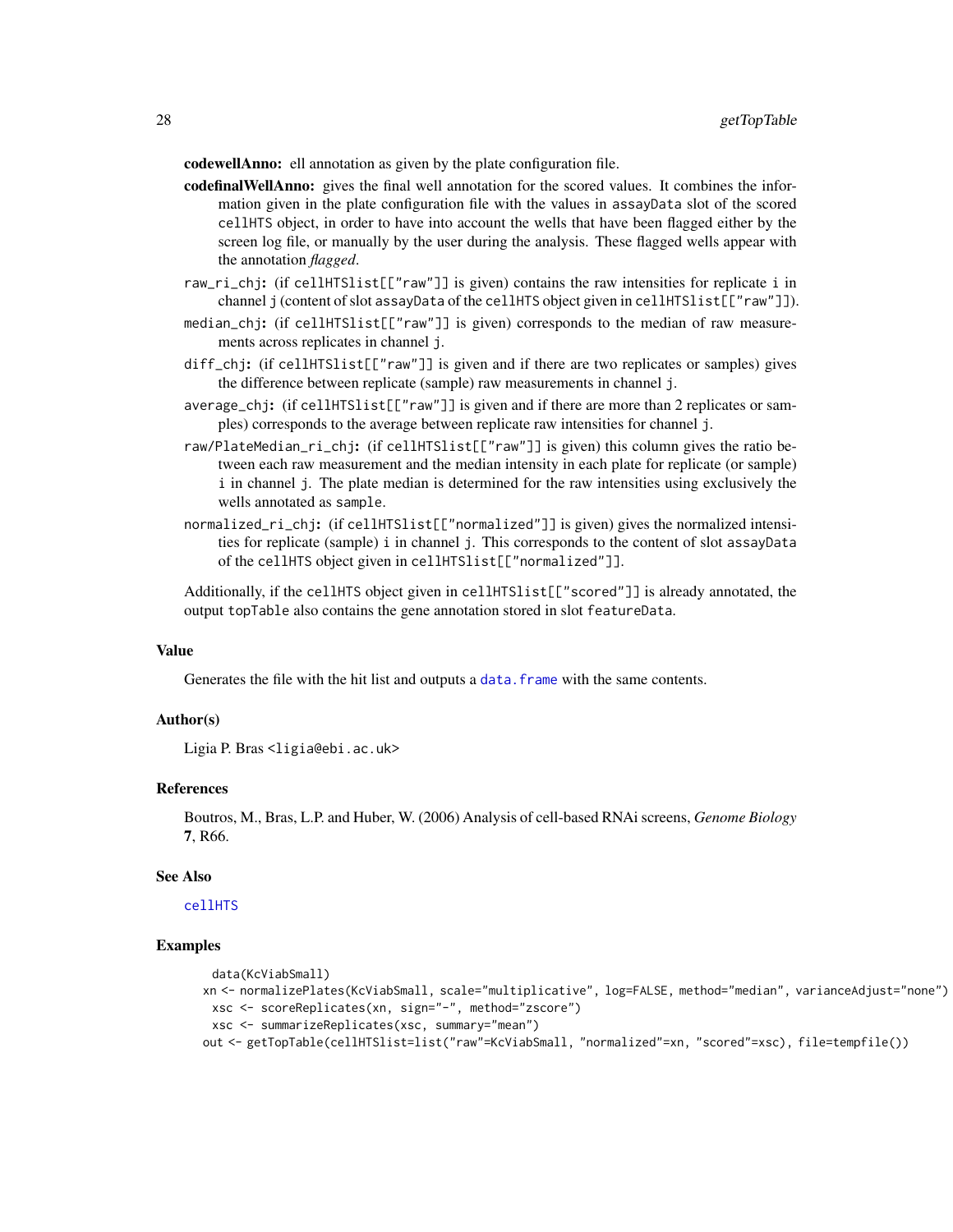<span id="page-28-1"></span><span id="page-28-0"></span>

Calculates per-experiment Z'-factor of data stored in a [cellHTS](#page-8-1) object. The Z'-factor is a measure that quantifies the separation between the distribution of positive and negative controls.

#### Usage

```
getZfactor(x,
robust=TRUE,
verbose=interactive(),
posControls,
negControls)
```
#### Arguments

| x           | a configured cellHTS object. See details.                                                                                        |
|-------------|----------------------------------------------------------------------------------------------------------------------------------|
| robust      | a logical, if TRUE the Z'-factor is calculated using the median and MAD instead<br>of mean and standard deviation, respectively. |
| verbose     | a logical, if TRUE the function reports some of its intermediate progress. The<br>default is the state of interactive().         |
| posControls | (optional) a list or vector of regular expressions specifying the name of the pos-<br>itive controls. See details.               |
| negControls | (optional) a vector of regular expressions specifying the name of the negative<br>controls. See details.                         |

# Details

x should be an already configured [cellHTS](#page-8-1) object  $(\text{state}(x)[\text{"configured"]=TRUE})$ , so that the information about the well annotation of the plates is available.

The per-experiment Z'-factor values are calculated for the data stored in slot assayData of x.

If robust=TRUE (default), the Z'-factor is calculated using robust estimates of location (median) and spread (mad).

posControls and negControls should be given as a vector of regular expression patterns specifying the name of the positive(s) and negative(s) controls, respectivey, as provided in the plate configuration file (and accessed via wellAnno $(x)$ ). The length of these vectors should be equal to the current number of channels in  $x$  (dim(Data(x))[3]). By default, if posControls is not given, pos will be taken as the name for the wells containing positive controls. Similarly, if negControls is missing, by default neg will be considered as the name used to annotated the negative controls. The content of posControls and negControls will be passed to [regexpr](#page-0-0) for pattern matching within the well annotation given in wellAnno $(x)$  (see examples). If no controls are available for a given channel, use "" or NA for that channel. For example, posControls =  $c("", "(?i)^{\land diap$")$ means that channel 1 has no positive controls, while diap is the positive control for channel 2.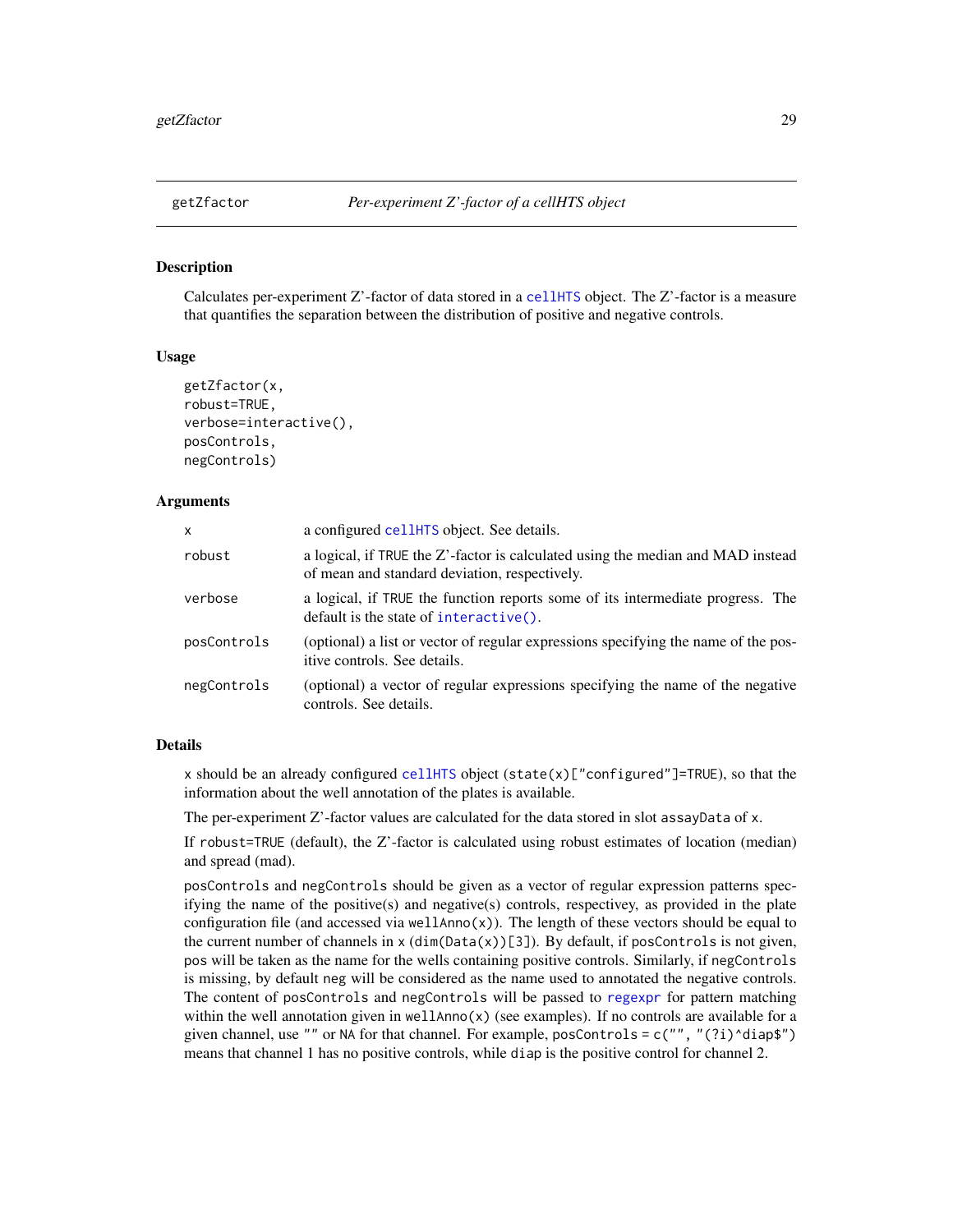The arguments posControls and negControls are particularly useful in multi-channel data since the controls might be reporter-specific, or after normalizing multi-channel data.

If there are different positive controls, the Z'-factor is calculated between each of the positive controls and the negative controls.

In the case of a two-way assay, where two types of "positive" controls are used in the screen ("activators" and "inhibitors"), posControls should be defined as a list with two components (called act and inh), each of which should be vectors of regular expressions of the same length as the current number of reporters (as explained above). The Z'-factor values are calculated between each type of positive control (activators or inhibitors) and the negative controls.

# Value

The function generates a list with the per-experiment Z'-factor values in each channel and each replicate. Each element of this list is a matrix with dimensions nrReplicates x nrChannels, and is named by the positive controls. In the case of a two-way assay, these elements are called activators and inhibitors, while for a one-way assay, the elements have the same name of the positive controls. See examples section.

#### Author(s)

Ligia P. Bras <ligia@ebi.ac.uk>

# References

Zhang, J.H., Chung, T.D. and Oldenburg, K.R. (1999) A simple statistical parameter for use in evaluation and validation of high throughput screening assays, *J. Biomol. Screen.* 4(2), 67–73.

# See Also

[configure](#page-16-1), [writeReport](#page-68-1)

#### Examples

```
data(KcViabSmall)
## pCtrls <- c("pos")
## nCtrls <- c("neg")
## or for safety reasons (not a problem for the current well annotation, however)
pCtrls <- c("^pos$")
nCtrls <- c("^neg$")
zf <- getZfactor(KcViabSmall, robust=TRUE, posControls=pCtrls, negControls=nCtrls)
```
x <- normalizePlates(KcViabSmall, scale="multiplicative", log=FALSE, method="median", varianceAdjust="none") zfn <- getZfactor(x)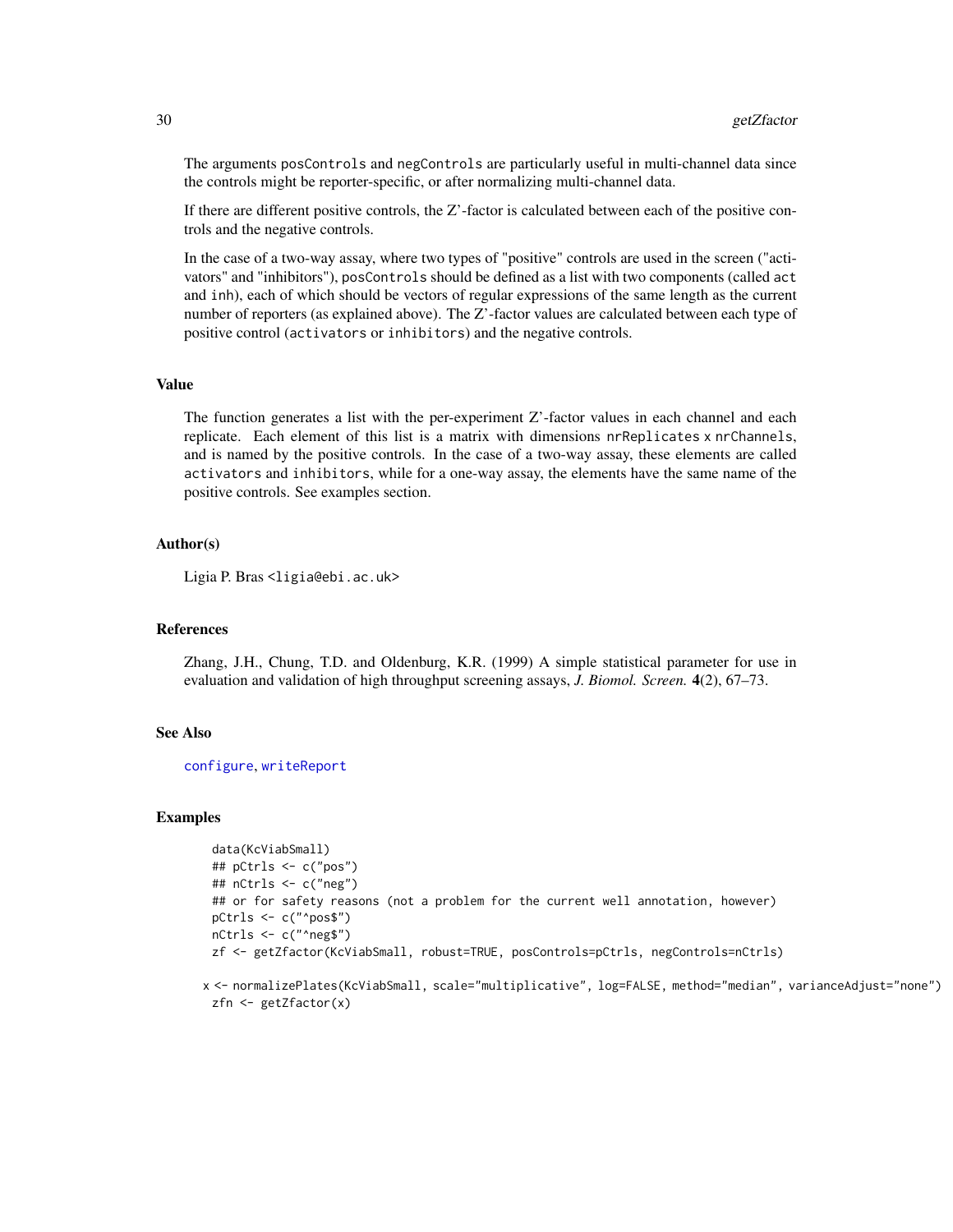<span id="page-30-0"></span>

gseaModule objects encapsulate all the information that is necessary to add the results of a gene set enrichment analysis to a cellHTS report. This feature is still experimental

# Usage

gseaModule(geneSets, statFuns, scores, annotation)

# Arguments

| geneSets   | An object of class GeneSetCollection containing the information about gene<br>sets for which to perform the analysis.                                                                                                                                                                                           |
|------------|-----------------------------------------------------------------------------------------------------------------------------------------------------------------------------------------------------------------------------------------------------------------------------------------------------------------|
| statFuns   | A list of functions to compute per gene set statistics. These will be called by<br>applyByCategory and need to be able to handle two mandatory arguments: x<br>are the scores for the respective category, and y are all scores of the whole assay.<br>This allows for statistics like $t. \text{test}(x, y)$ . |
| scores     | An optional numeric vector of assay scores. This should be extended to also<br>handle numeric matrices for multi-channel assays.                                                                                                                                                                                |
| annotation | A data. frame with additional annotation for the repsective gene sets.                                                                                                                                                                                                                                          |

#### Details

The resulting gseaModule object can be supplied as an additional argument to [writeReport](#page-68-1).

This feature is still experimental.

#### Value

An object of class gseaModule.

# Author(s)

Florian Hahne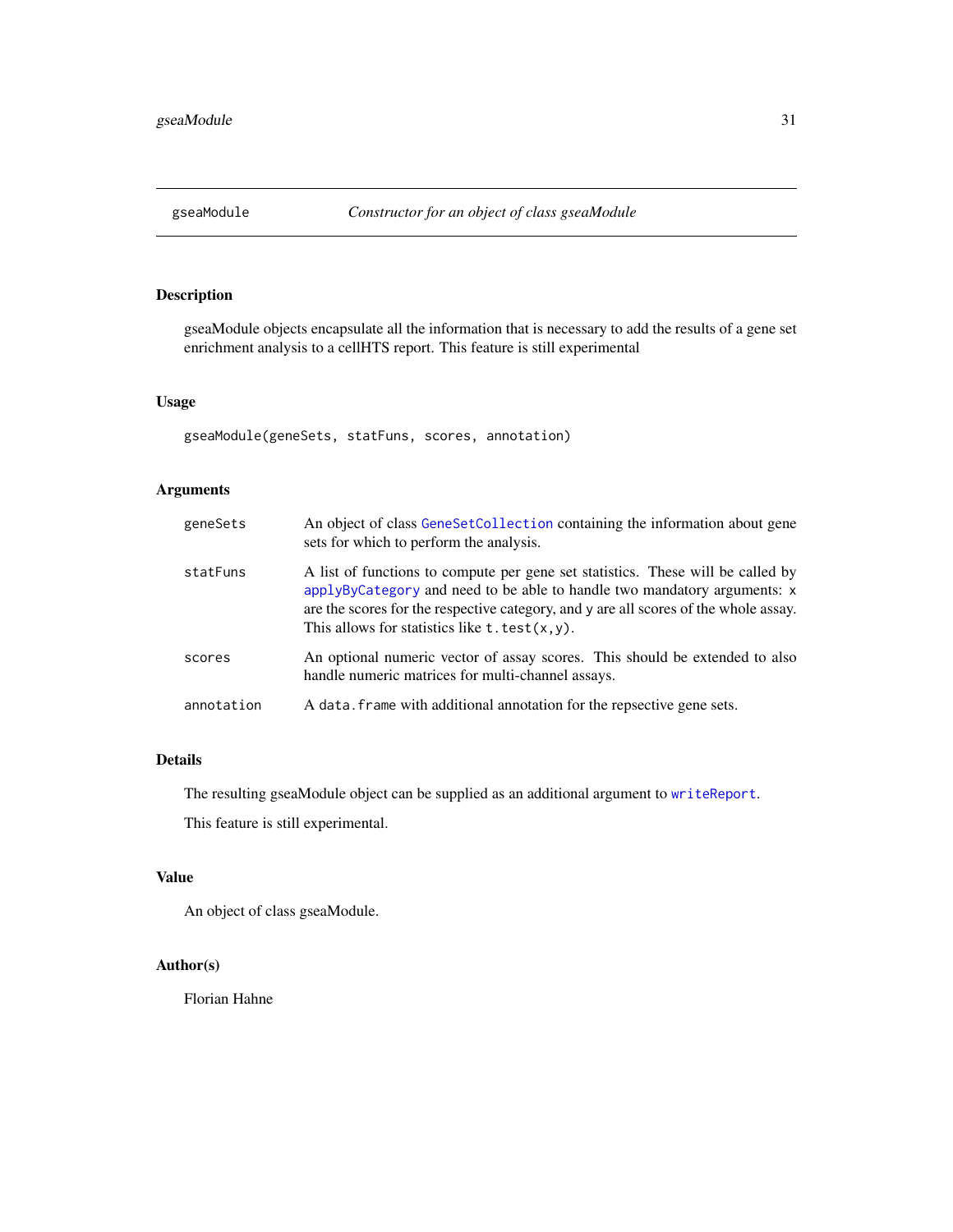<span id="page-31-1"></span><span id="page-31-0"></span>

Experiment-wide quality control plot of a scored cellHTS object.

# Usage

```
imageScreen(object, ar=3/5, zrange=NULL, map=FALSE, anno=NULL,
           col=list(posNeg=rev(brewer.pal(11,
                 "RdBu"))[c(1:5, rep(6, 3), 7:11)], pos=brewer.pal(9,
                 "Greys")), nbImageBins=256, nbLegendBins=7)
```
# Arguments

| object       | a cellHTS object that has already been scored (i.e. state (object) ['scored']=TRUE).                                                                                                                                                                               |
|--------------|--------------------------------------------------------------------------------------------------------------------------------------------------------------------------------------------------------------------------------------------------------------------|
| ar           | the desired aspect ration for the image plot (i.e. number of columns per number<br>of rows)                                                                                                                                                                        |
| zrange       | the range of values to be mapped into the color scale. If missing, zrange will be<br>set to the range of the score values stored in slot assayData of object.                                                                                                      |
| map          | a logical value that determines whether an image map should be created using<br>tooltips to indicate the annotation at each position. It only makes sense to set it<br>to TRUE when the function is called from write Report function, so the default<br>is FALSE. |
| anno         | optional input giving the annotation information for the mapping. It should be a<br>vector of the same size as the total number of featured in object. See details.                                                                                                |
| col          | a list giving the colors for the plot. The first element posNeg is used if zrange[1]<0<br>and $z$ range $[2]$ $>0$ , the second if all values are either positive or negative.                                                                                     |
| nbImageBins  | The number of color bins used in the map. Default is 256.                                                                                                                                                                                                          |
| nbLegendBins | The number of color bins shown in the legend. Default is 7.                                                                                                                                                                                                        |
|              |                                                                                                                                                                                                                                                                    |

#### Details

This function creates an image plot that gives an overview of the whole set of score values stored in slot assayData of a scored cellHTS object. When the annotation mapping is performed, by default, anno is set to:

- 1. (if object is annotated) The content of column named GeneSymbol or named GeneID (if the former is not available) of the featureData slot of object;
- 2. The position within the plate, if object is not annotated.

# Author(s)

Ligia Bras <ligia@ebi.ac.uk>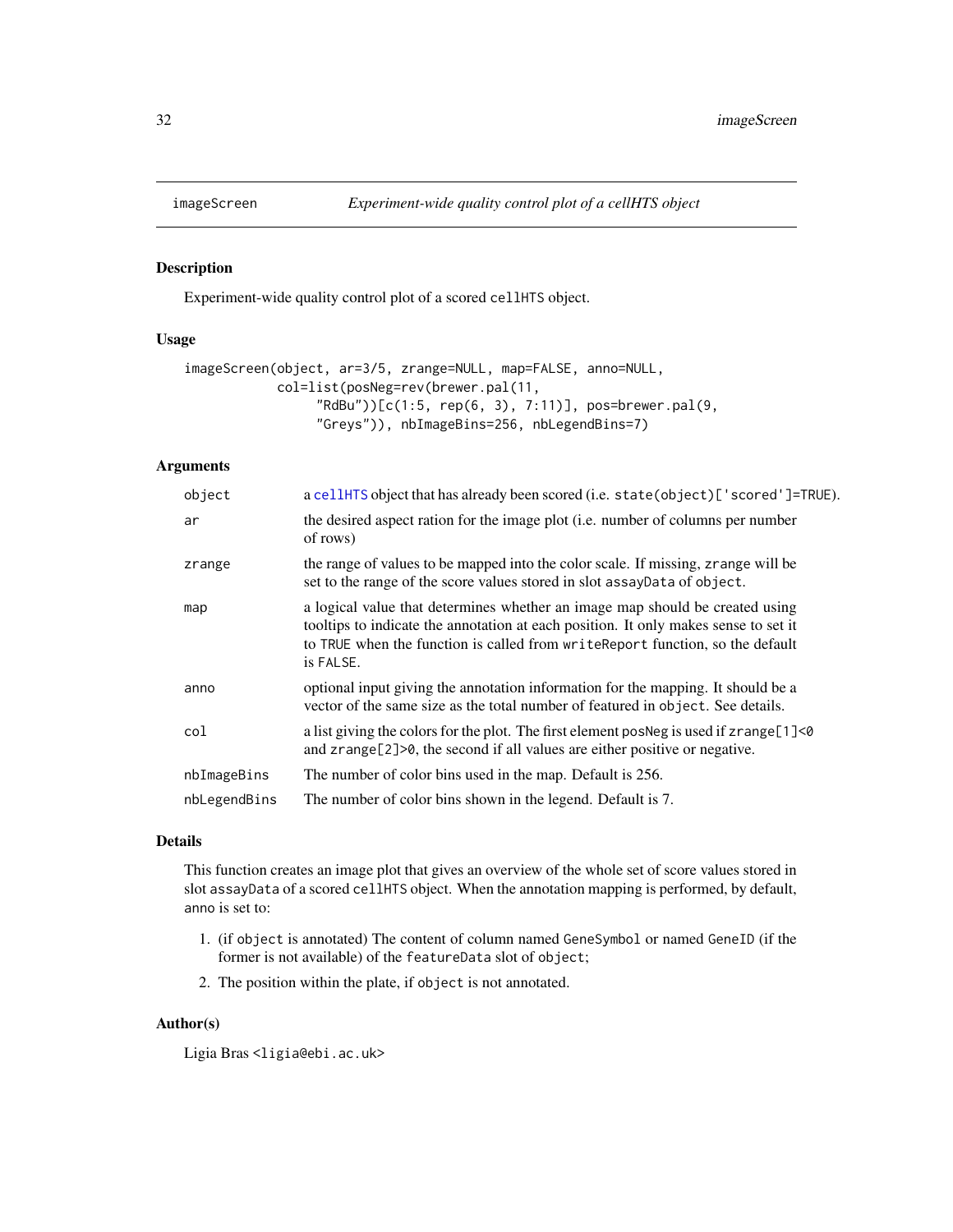#### <span id="page-32-0"></span>intensityFiles 33

#### References

Boutros, M., Bras, L.P. and Huber, W. (2006) Analysis of cell-based RNAi screens, *Genome Biology* 7, R66.

### See Also

[normalizePlates](#page-34-1), [summarizeChannels](#page-61-1), [scoreReplicates](#page-51-1), [summarizeReplicates](#page-63-1), [Data](#page-20-1) [writeReport](#page-68-1)

#### Examples

```
data(KcViabSmall)
 x <- KcViabSmall
x <- normalizePlates(x, scale="multiplicative", log=FALSE, method="median", varianceAdjust="none")
 x <- scoreReplicates(x, sign="-", method="zscore")
 x <- summarizeReplicates(x, summary="min")
 imageScreen(x, zrange=c(-5,5))
```
<span id="page-32-1"></span>intensityFiles *Retrieve the contents of the input files used to generate a given cellHTS object.*

#### <span id="page-32-2"></span>Description

These generic functions access different slots of an object derived from the [cellHTS](#page-8-1) class, which contain the original content of the input files used to create the object.

#### Usage

```
intensityFiles(object)
plateList(object)
plateConf(object)
screenLog(object)
screenDesc(object)
```
#### Arguments

object an object of class [cellHTS](#page-8-1).

#### Value

intensityFiles returns a list, where each component contains a copy of the imported input data files.

plateList returns a data.frame containing what was read from the plate list file, plus a column status of type character that contains the string "OK" if the data import appeared to have gone well, and the respective error or warning message otherwise. See [readPlateList](#page-44-1) for more details.

plateConf returns a data.frame that contains what was read from the plate configuration input file (except the first two header rows) during the screen configuration step. For more details see [configure](#page-16-1).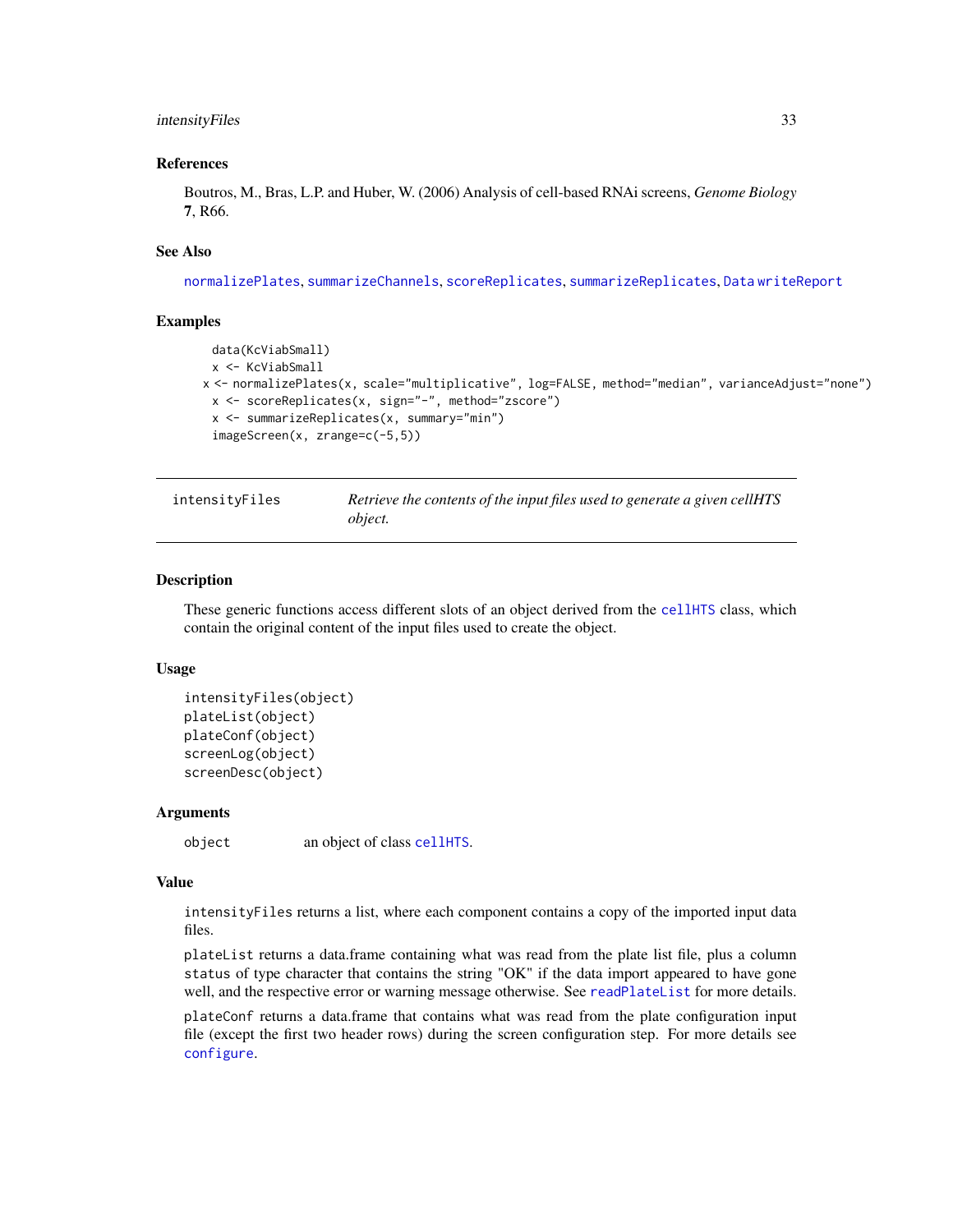screenLog returns a data.frame containing what was read from the screen log input file during the screen configuration step. See [configure](#page-16-1) for more details.

screenDesc returns an object of class character that contains what was read from the screen description input file during the configuration of the [cellHTS](#page-8-1) object. See [configure](#page-16-1) for more details.

#### Author(s)

Ligia Bras <ligia@ebi.ac.uk>

# See Also

[cellHTS](#page-8-1), [readPlateList](#page-44-1), [configure](#page-16-1), [name](#page-8-2)

<span id="page-33-1"></span>KcViab *A sample cellHTS object - D. melanogaster genome-wide RNAi screen*

# Description

Archived [cellHTS](#page-8-1) object from a genome-wide RNAi screen of cell viability in *Drosophila* Kc167 cells

#### Usage

##cellHTS object, see examples for details

#### Format

[cellHTS](#page-8-1) object

# References

Boutros, M., Kiger, A.A., Armknecht,S., Kerr,K., Hild,M., Koch,B., Haas, S.A., Heidelberg Fly Array Consortium, Paro,R. and Perrimon, N. (2004) Genome-wide RNAi analysis of growth and viability in Drosophila cells, *Science* 303:832–5.

# Examples

data(KcViab)

<span id="page-33-0"></span>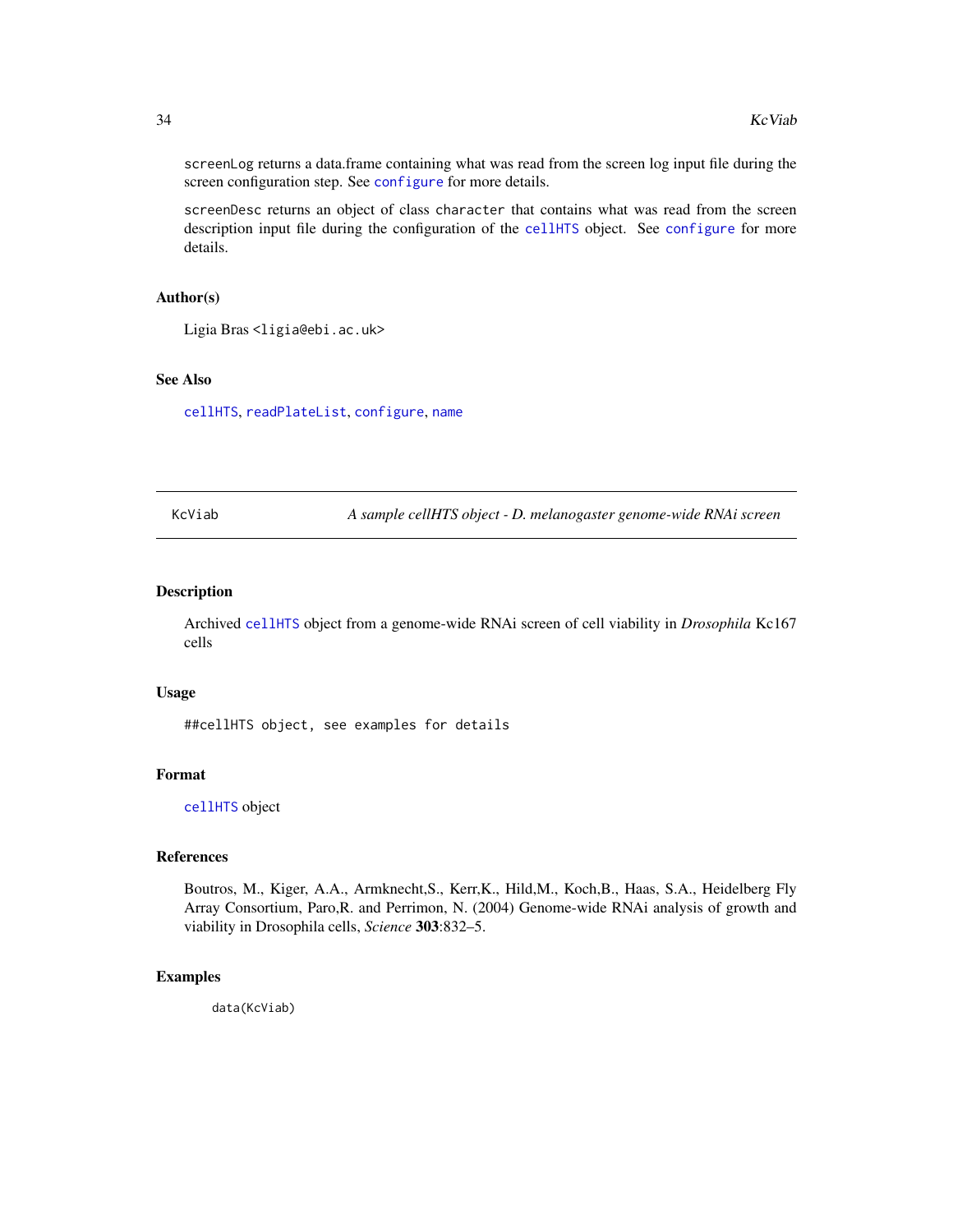<span id="page-34-2"></span><span id="page-34-0"></span>

Archived [cellHTS](#page-8-1) object corresponding to the first three 384-well plates of a genome-wide RNAi screen of cell viability in *Drosophila* Kc167 cells

#### Usage

##cellHTS object, see examples for details

# Format

[cellHTS](#page-8-1) object

# References

Boutros, M., Kiger, A.A., Armknecht,S., Kerr,K., Hild,M., Koch,B., Haas, S.A., Heidelberg Fly Array Consortium, Paro,R. and Perrimon, N. (2004) Genome-wide RNAi analysis of growth and viability in Drosophila cells, *Science* 303:832–5.

# Examples

data(KcViabSmall)

<span id="page-34-1"></span>normalizePlates *Per-plate data transformation, normalization and variance adjustment*

#### Description

Plate-by-plate normalization of the raw data stored in slot assayData of a [cellHTS](#page-8-1) object. Normalization is performed separately for each plate, replicate and channel. Log2 data transformation can be performed and variance adjustment can be performed in different ways (none, per-plate, per-batch or per-experiment).

#### Usage

```
normalizePlates(object, scale="additive", log=FALSE, method="median", varianceAdjust="none", posCont
```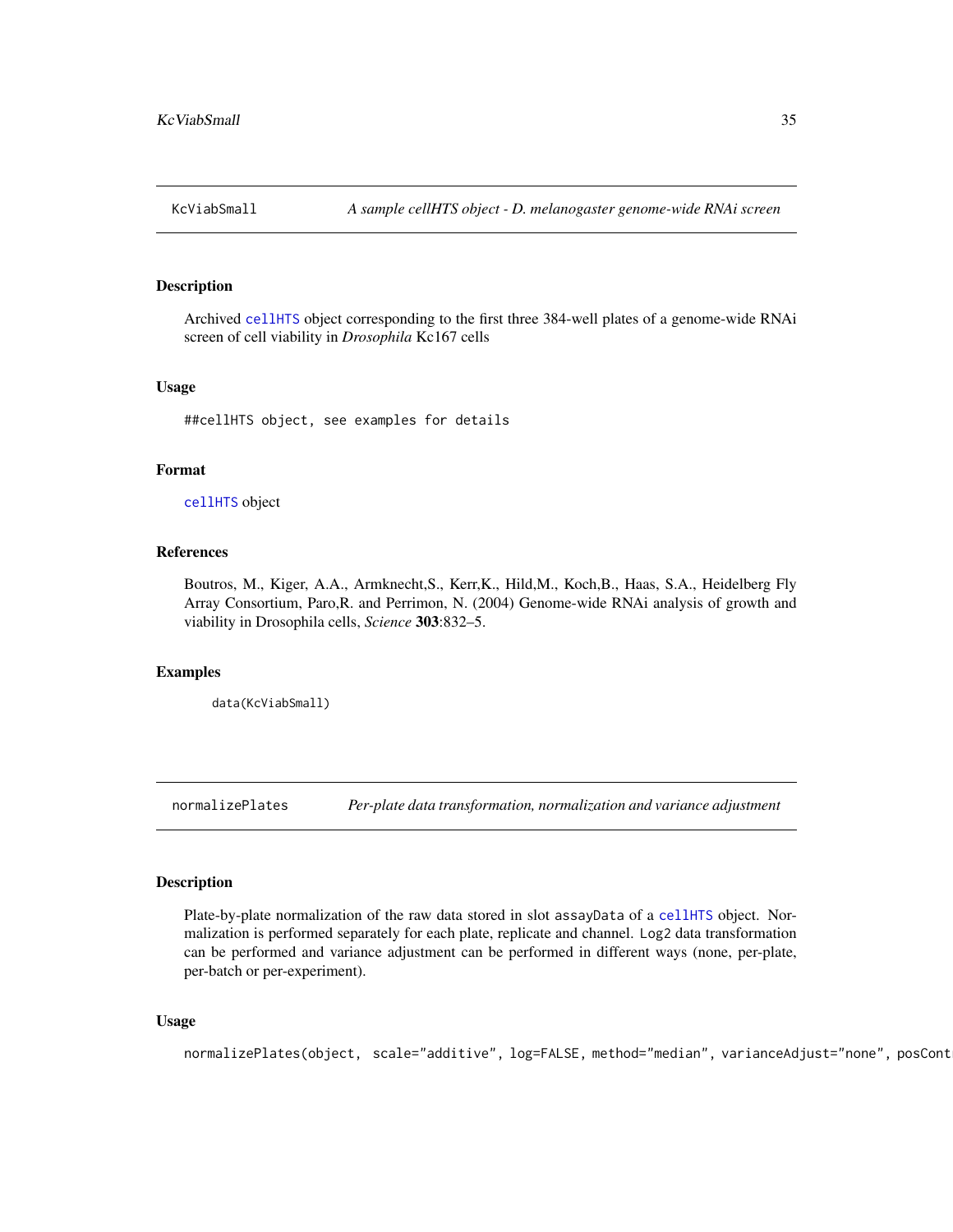#### **Arguments**

| object         | a cellHTS object that has already been configured. See details.                                                                                                                                                                                                                                                                                                               |
|----------------|-------------------------------------------------------------------------------------------------------------------------------------------------------------------------------------------------------------------------------------------------------------------------------------------------------------------------------------------------------------------------------|
| scale          | a character specifying the scale that the input data are considered to be on: "ad-<br>ditive" scale (default) or "multiplicative". The interpretation of this terminology<br>is that data on an additive scale will be normalised by subtraction of a correction<br>offset, whereas data on a multiplicative scale are normalised by division through<br>a correction factor. |
| log            | logical. If TRUE, data will first be log2 transformed. If data are on an additive<br>scale (i.e. if scale is "additive"), then log is only allowed to be FALSE. The<br>default is log=FALSE.                                                                                                                                                                                  |
| method         | character specifying the normalization method to use for the per-plate normal-<br>ization. Allowed values are "median" (the default), "mean", "shorth", "POC",<br>"NPI", "negatives", Bscore and "locfit". See details.                                                                                                                                                       |
| varianceAdjust | character specifying the variance adjustment to perform. Allowed values are<br>"none" (the default), code"byPlate", "byBatch" and "byExperiment". See de-<br>tails.                                                                                                                                                                                                           |
| posControls    | a vector of regular expressions giving the name of the positive control(s). See<br>details.                                                                                                                                                                                                                                                                                   |
| negControls    | a vector of regular expressions giving the name of the negative control(s). See<br>details.                                                                                                                                                                                                                                                                                   |
|                | Further arguments that get passed on to the function implementing the normal-<br>ization method chosen by method. Currently, this is only used for Bscore and<br>locfit.                                                                                                                                                                                                      |

#### Details

The function normalizePlates uses the content of the assayData slot of object. For dual-channel data, a recommended workflow is (i) to correct for plate effects using the normalizePlates function, (ii) combine the two channels using the function [summarizeChannels](#page-61-1), and (iii) finally, if necessary, normalize the summarized intensities calling normalizePlates again.

In this function, the normalization is performed in a plate-by-plate fashion, following this workflow:

- 1. Log transformation of the data (optional)
- 2. Per-plate normalization
- 3. Variance adjustment of the plate intensity corrected data (optional)

The argument scale defines the scale of the data. If the data are on a multiplicative scale (scale="multiplicative"), the data can be [log2](#page-0-0) transformed by setting log=TRUE. This then changes the scale of the data to code"additive".

In the next step of preprocessing, intensities are corrected in a plate-by-plate basis using the chosen normalization method:

- If method="median", plates effects are corrected by the median value across wells that are annotated as sample in wellAnno(object), for each plate and replicate.
- If method="mean", the average in the sample wells is used instead.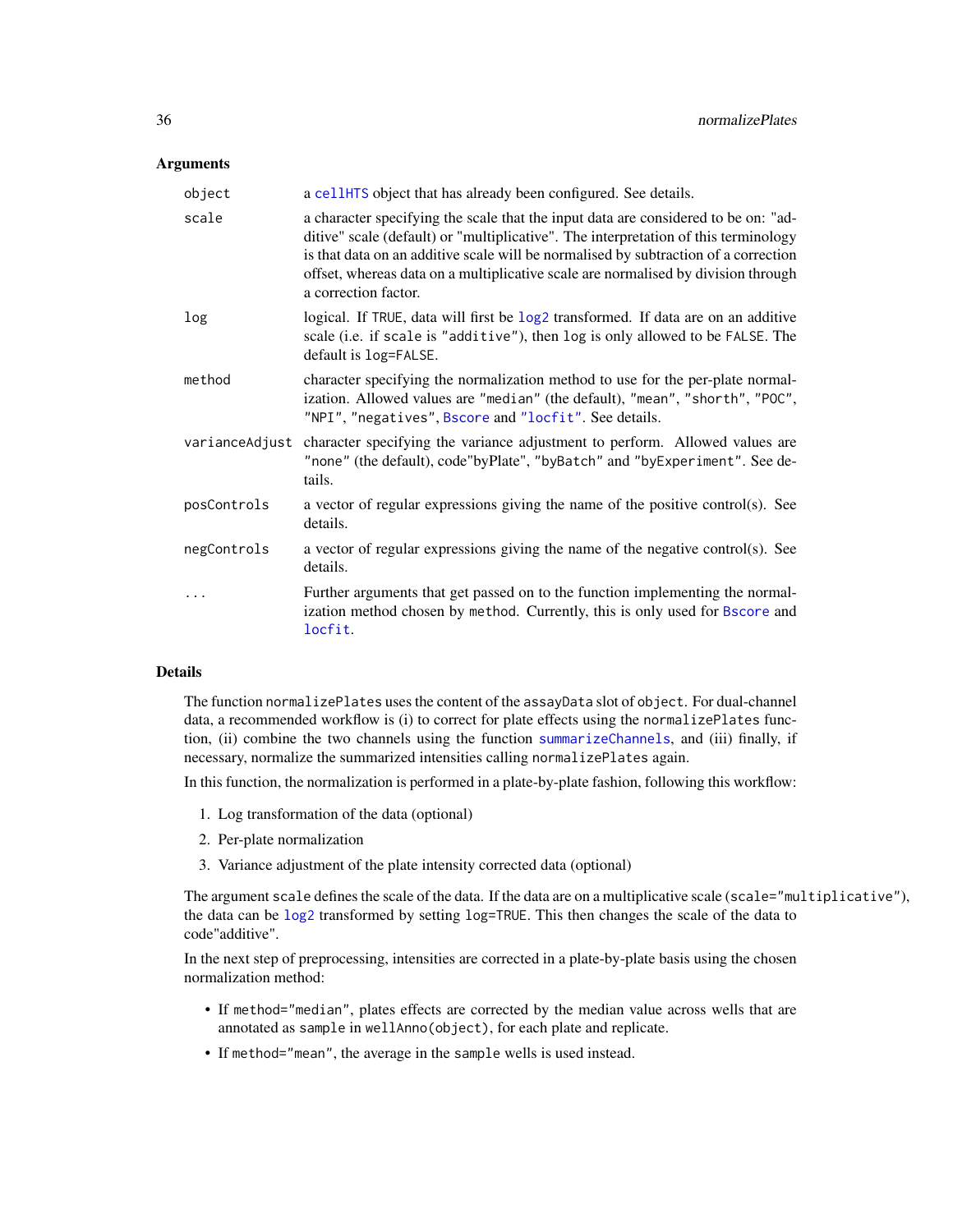- If method="shorth", the midpoint of the [shorth](#page-0-0) of the distribution of values in the wells annotated as sample is used.
- If method="negatives", the median of the negative controls is used.

Depending on the scale of the data prior to normalization, the data are divided by the above defined correction factors (scale: "multiplicative"), or the value is subtracted (scale: "additive").

Further available normalization methods are:

- method="POC" (percent of control): for each plate and replicate, each measurement is divided by the average of the measurements on the plate positive controls, and multiplied by 100.
- method="NPI" (normalized percent inhibition): each measurement is subtracted from the average of the intensities on the plate positive controls, and this result is divided by the difference between the means of the measurements on the positive and the negative controls.
- method="Bscore": for each plate and replicate, the [B-score method](#page-0-0), which is based on a 2-way median polish, is applied to remove row and column biases.
- method="locfit" (robust local fit regression): for each plate and replicate, spatial effects are removed by fitting a bivariate local polynomial regression (see [spatialNormalization](#page-59-0)).

In the final preprocessing step, variance of plate-corrected intensities can be adjusted as follows:

- varianceAdjust="byPlate": per plate normalized intensities are divided by the per-plate median absolute deviations (MAD) in "sample" wells. This is done separately for each replicate and channel;
- varianceAdjust="byBatch": using the content of slot batch, plates are split according to assay batches and the individual normalized intensities in each group of plates (batch) are divided by the per-batch of plates MAD values (calculated based on "sample" wells). This is done separately for each replicate and channel;
- varianceAdjust="byExperiment": each normalized measurement is divided by the overall MAD of normalized values in wells containing "sample". This is done separately for each replicate and channel;

By default, no variance adjustment is performed (varianceAdjust="none").

The arguments posControls and negControls are required for applying the normalization methods based on the control measurements that is, when method="POC", or method="NPI", or method="negatives"). posControls and negControls should be vectors of regular expression patterns specifying the name of the positive(s) and negative(s) controls, respectivey, as provided in the plate configuration file (and accessed via wellAnno(object)). The length of these vectors should be equal to the current number of channels in object (i.e. to the  $dim(Data(objject))[3])$ . By default, if posControls is not given, *pos* will be taken as the name for the wells containing positive controls. Similarly, if negControls is missing, by default *neg* will be considered as the name used to annotate the negative controls. The content of posControls and negControls will be passed to [regexpr](#page-0-0) for pattern matching within the well annotation given in the featureData slot of object (which can be accessed via wellAnno(object)) (see examples for [summarizeChannels](#page-61-0)). The arguments posControls and negControls are particularly useful in multi-channel data since the controls might be reporter-specific, or after normalizing multi-channel data.

See the Examples section for an example on how this function can be used to apply a robust version of the Z score method, whereby, for each plate and replicate, the per-plate median (computed only from sample wells) is subtracted from the measurements, and the result is divided by the per-plate MAD (only from sample wells).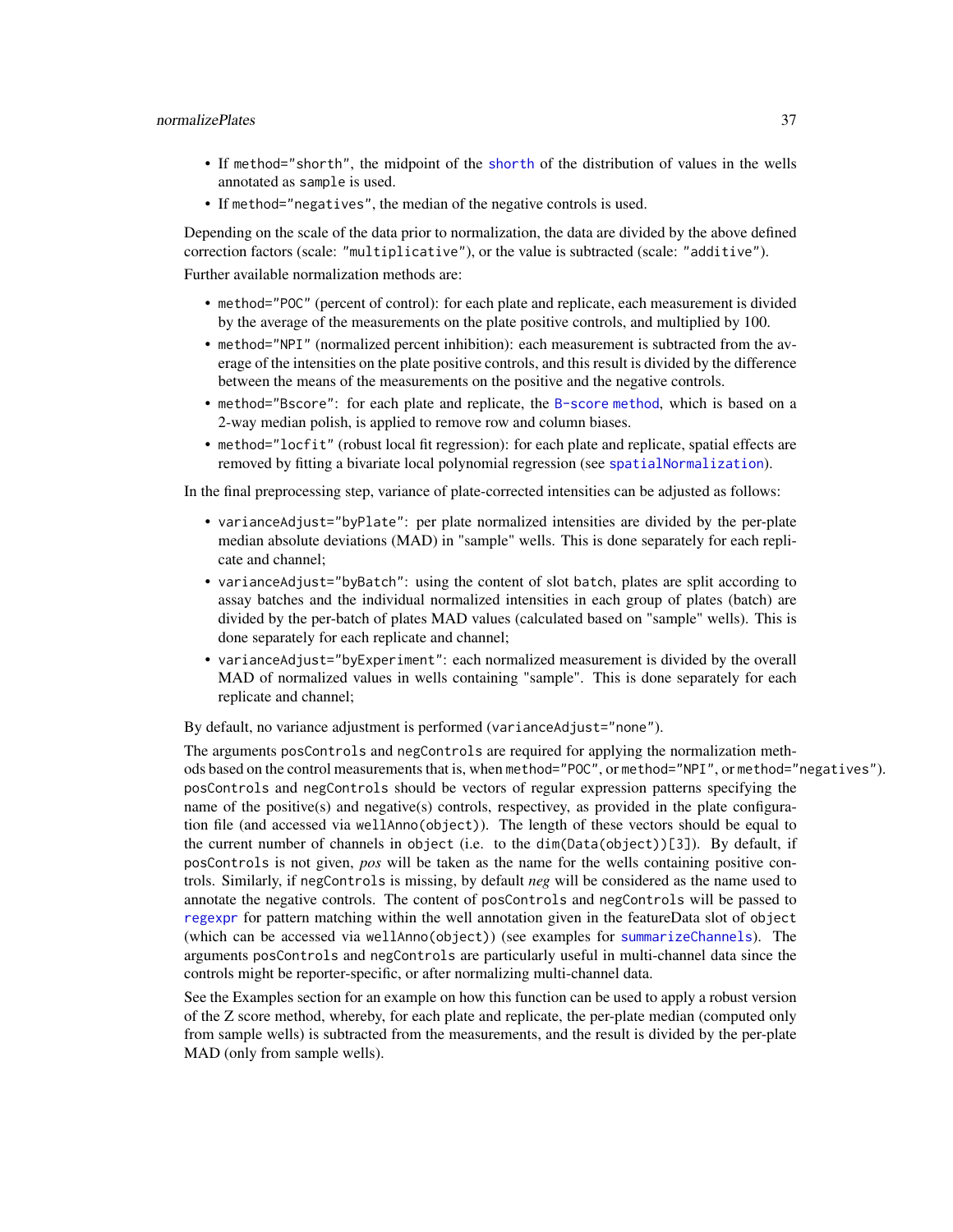An object of class [cellHTS](#page-8-0) with the normalized data stored in slot assayData (its previous contents were overridden). The processing status of the object is updated in the slot state to object@state[["normalized"]]=TRU

Additional slots of object may be updated if method="Bscore" or method="locfit" are used. Please refer to the help page of the [Bscore](#page-5-0) function and [spatialNormalization](#page-59-0) functions.

# Author(s)

Ligia Bras <ligia@ebi.ac.uk>, Wolfgang Huber <huber@ebi.ac.uk>

## References

Boutros, M., Bras, L.P. and Huber, W. (2006) Analysis of cell-based RNAi screens, *Genome Biology* 7, R66.

## See Also

[Bscore](#page-5-0), [spatialNormalization](#page-59-0), [summarizeChannels](#page-61-0)

## Examples

data(KcViabSmall)

- # per-plate median scaling of intensities
- x1 <- normalizePlates(KcViabSmall, scale="multiplicative", log=FALSE, method="median", varianceAdjust="none") # per-plate median subtraction of log2 transformed intensities
- x2 <- normalizePlates(KcViabSmall, scale="multiplicative", log=TRUE, method="median", varianceAdjust="none") ## Not run:
- x3 <- normalizePlates(KcViabSmall, scale="multiplicative", log=TRUE, method="Bscore", varianceAdjust="none", s

## End(Not run)

```
## robust Z score method (plate intensities are subtracted by the per-plate median on sample wells and divided by
xZ <- normalizePlates(KcViabSmall, scale="additive", log=FALSE, method="median", varianceAdjust="byPlate")
```

```
## an example to illustrate the use of slot 'batch':
 ## Not run:
try(xnorm <- normalizePlates(KcViabSmall, scale="multiplicative", method="median", varianceAdjust="byBatch"))
```

```
# It doesn't work because we need to have slot 'batch'!
# For example, we will suppose that a different lot of reagents was used for plate 1:
pp <- plate(KcViabSmall)
fData(KcViabSmall)$"reagent" <- "lot B"
fData(KcViabSmall)$"reagent"[pp==1] <- "lot A"
fvarMetadata(KcViabSmall)["reagent",] <- "Lot of reagent used"
```

```
bb <- as.factor(fData(KcViabSmall)$"reagent")
batch(KcViabSmall) <- array(as.integer(bb), dim=dim(Data(KcViabSmall)))
 ## check number of batches:
nbatch(KcViabSmall)
x1 <- normalizePlates(KcViabSmall, scale="multiplicative", log = FALSE, method="median", varianceAdjust="byBatc
```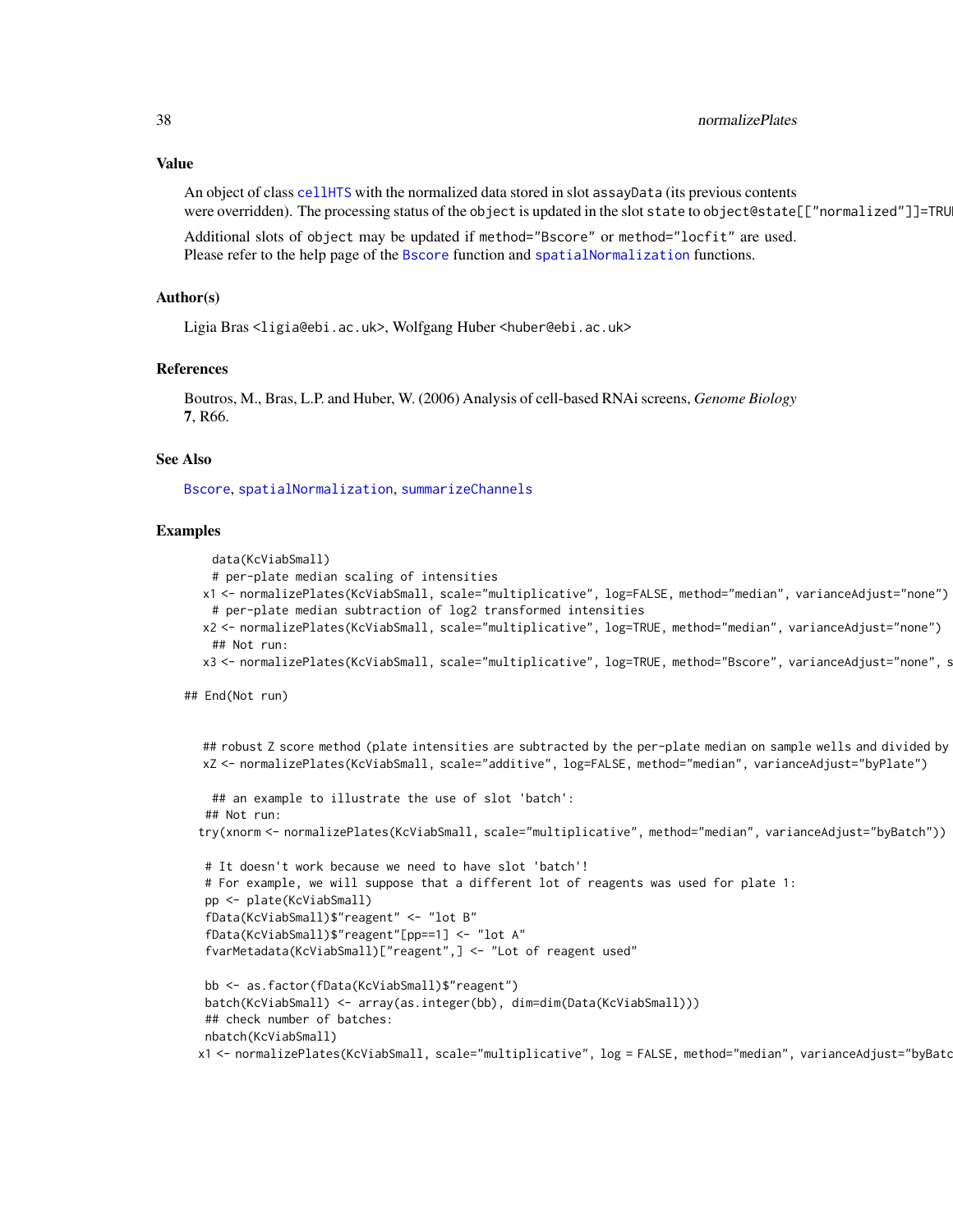## End(Not run)

oldKcViabSmall *A sample S3 class cellHTS object - D. melanogaster genome-wide RNAi screen*

# Description

Archived S3 class cellHTS object corresponding to the first three 384-well plates of a genome-wide RNAi screen of cell viability in *Drosophila* Kc167 cells. This data set was assembled and stored using cellHTS package and is used to show how to convert an old S3 class cellHTS object to the new S4 data class associated with cellHTS2 package.

# Usage

##cellHTS object, see examples for details

# Format

S3 class cellHTS object as detailed in package cellHTS.

## References

Boutros, M., Kiger, A.A., Armknecht,S., Kerr,K., Hild,M., Koch,B., Haas, S.A., Heidelberg Fly Array Consortium, Paro,R. and Perrimon, N. (2004) Genome-wide RNAi analysis of growth and viability in Drosophila cells, *Science* 303:832–5.

# Examples

data(oldKcViabSmall)

oneRowPerId *Rearrange dataframe entries such that there is exactly one row per ID.*

# Description

Rearrange dataframe entries such that there is exactly one row per ID. The IDs are taken from the argument ids and are matched against the first column of x. If an ID is missing in  $x$ [, 1], a row with NA values is inserted. If an ID occurs multiple times in  $x$ [,1], rows are collapsed into characters of comma-separated values.

## Usage

oneRowPerId(x, ids)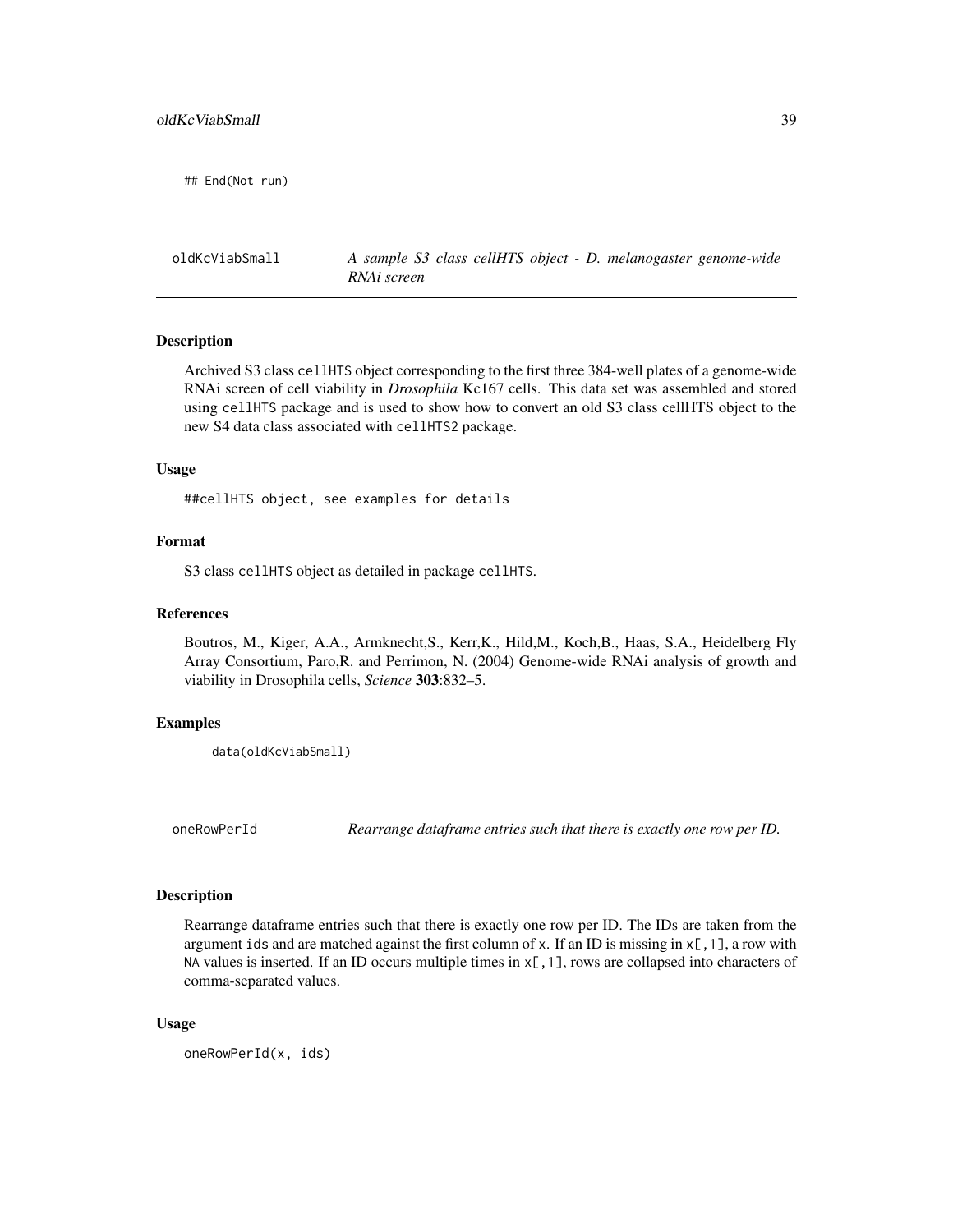#### **Arguments**

| X   | dataframe.        |
|-----|-------------------|
| ids | character vector. |

## Value

A dataframe whose rows correspond 1:1 to ids.

# Author(s)

W. Huber <huber@ebi.ac.uk>, Ligia Pedroso Bras <ligia@ebi.ac.uk>

#### Examples

```
x = data. frame(ids=I(c("a", "a", "c")), val=11:13)
oneRowPerId(x, letters[1:3])
```
plate *Retrieve information related with the format of a RNAi experiment*

## Description

These generic functions retrieves information related with the format of RNAi experiment conducted in multi-plate format and stored in an object of [cellHTS](#page-8-0) class.

# Usage

```
pdim(object)
plate(object)
well(object)
position(object)
```
#### Arguments

object an object of class [cellHTS](#page-8-0).

# Value

pdim returns a vector of length 2 containing integer values that correspond to the number of rows and columns in a plate. This corresponds to the plate format used in the screen (for example, 96-well or 384-well plates).

plate returns a vector of integers with the same length as the product between the number of wells per plate and the number of plates. This gives the plate number for each well in the assay. Corresponds to fData(object)[,"plate"].

well returns a character vector containing the wells identifiers (for example "A01", "H06"). Its length equals the product between the number of wells per plate and the number of plates. This vector corresponds to fData(object)[,"well"].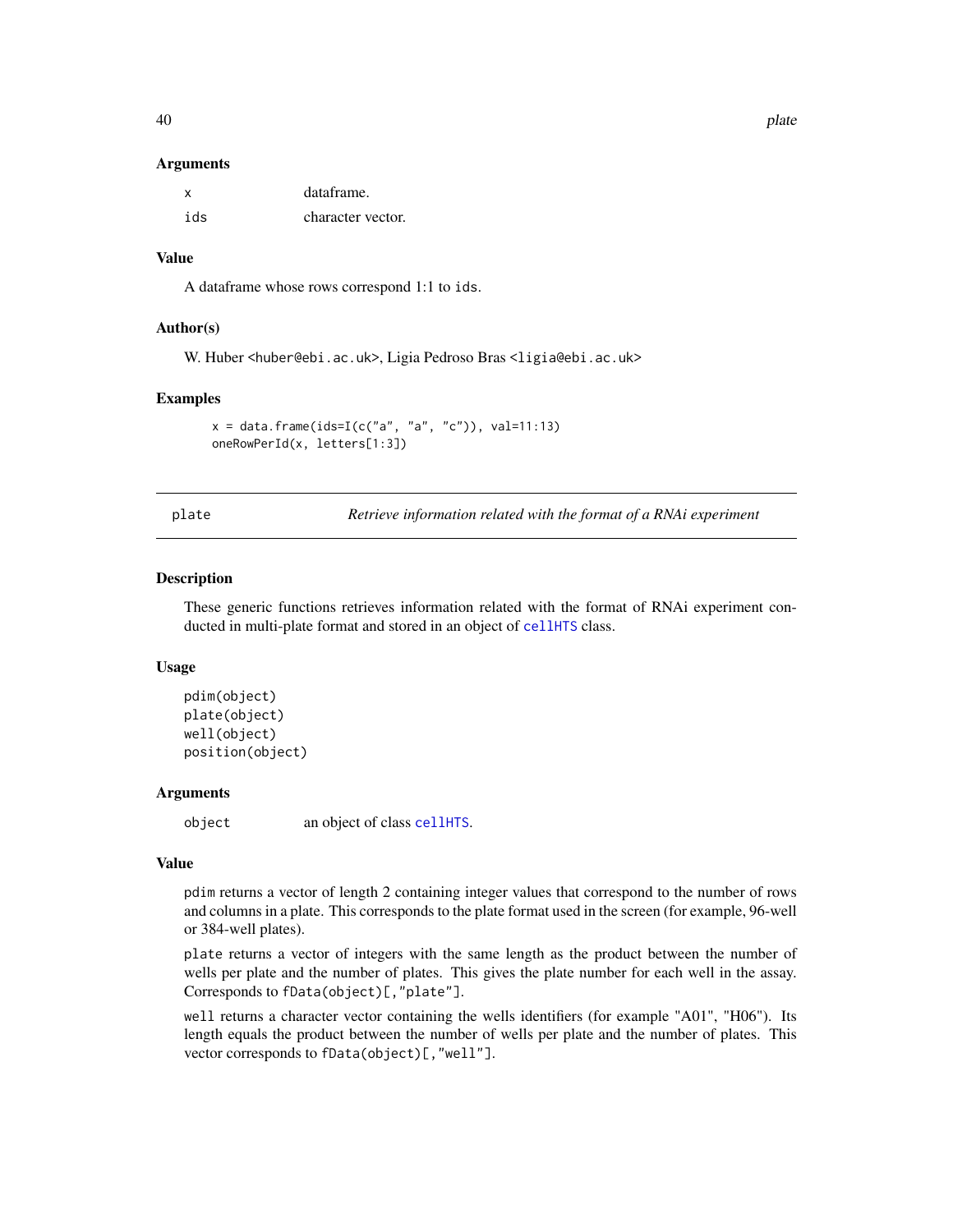#### plateEffects 41

position gives a numeric vector containing every well positions (1, 2, 3, ...). Its length is equal to the product between the number of wells per plate and the number of plates.

#### Author(s)

Ligia Bras <ligia@ebi.ac.uk>

# See Also

[cellHTS](#page-8-0)

<span id="page-40-0"></span>plateEffects *Access plate effects stored in a cellHTS object.*

## Description

This generic function accesses plate effects stored in slot rowcol.effects and overall.effects of a [cellHTS](#page-8-0) instance.

# Usage

plateEffects(object)

## Arguments

object Object derived from class [cellHTS](#page-8-0) that has been normalized by a spatial normalization method. See details.

# Value

plateEffects returns a list with two elements: rowcol and overall.

plateEffects[["rowcol"]] corresponds to the contents of slot rowcol.effects of object. This is a 3D array with the same dimensions as Data(object): nr of Features x nr of Samples x nr of Channels of the current [cellHTS](#page-8-0) object.

plateEffects[["overall"]] contains the data stored in slot overall.effects of object. This is a 3D array with dimensions nr Plates x nr Samples x nr Channels of object. Slot overall.effects is only estimated when B score method is used to normalize the data.

Note that these 2 slots accessed by this function were stored after preprocessing the data either using Bscore method or local regression fit (see [normalizePlates](#page-34-0) for details), by setting the option save.model=TRUE.

# Author(s)

Ligia Bras <ligia@ebi.ac.uk>

# See Also

[cellHTS](#page-8-0) [normalizePlates](#page-34-0) [Bscore](#page-5-0) [spatialNormalization](#page-59-0)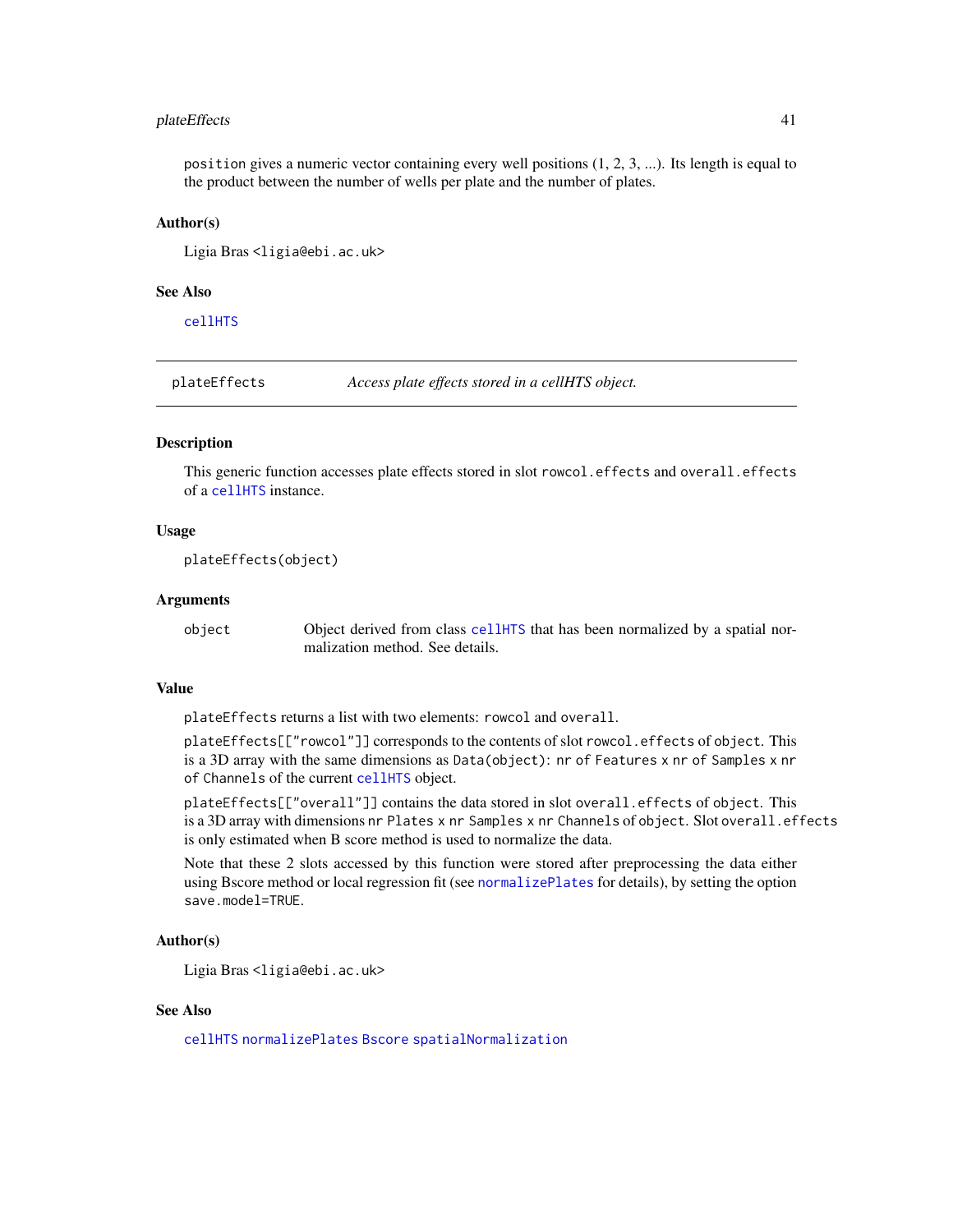<span id="page-41-0"></span>

# Description

The function plots the per-plate row and column effects estimated by the B score method or by the spatial normalization.

## Usage

```
plotSpatialEffects(object, channel = 1, plates)
```
## Arguments

| object  | a cellHTS object that has been normalized using the B score method or other<br>spatial normalization (see details). |
|---------|---------------------------------------------------------------------------------------------------------------------|
| channel | a numeric value giving the channel of object to plot.                                                               |
| plates  | a vector of integers giving the plate numbers to plot. If missing, the function<br>considers all of the plates.     |

#### Details

The function plots the [plate plots](#page-0-0) displaying the row and column offsets (stored in slot rowcol.effects of the [cellHTS](#page-8-0) object) within the plates in plates, and for channel channel, as determined by the [B score method](#page-0-0) or [spatial normalization](#page-0-0). Before plotting the spatial offsets, the values within the chosen channel (argument channel) are transformed in order to be confined in the range [0, 1], as follows:

$$
y^{t} = \frac{(y - min(y))}{max(y) - min(y)}
$$

Here,  $y<sup>t</sup>$  are the transformed values, and y the estimated spatial effects. The maximum and the minimum values are calculated using all the values in plateEffects(object)\$rowcol[,,channel].

# Author(s)

Ligia P. Bras <ligia@ebi.ac.uk>

#### See Also

[plotPlate](#page-0-0), [Bscore](#page-5-0), [spatialNormalization](#page-59-0), [normalizePlates](#page-34-0), [summarizeChannels](#page-61-0)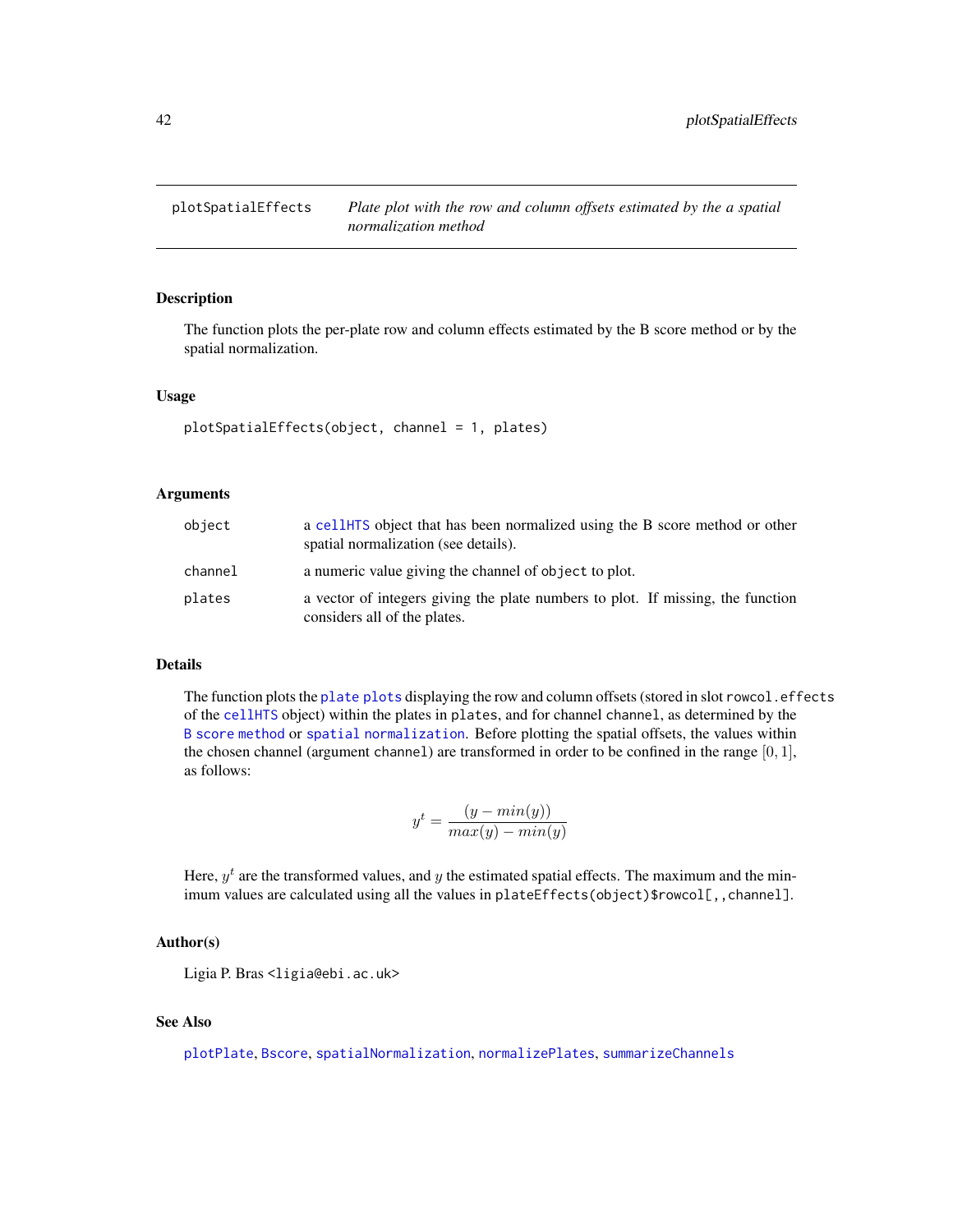# readHTAnalystData 43

## Examples

```
data(KcViabSmall)
x <- normalizePlates(KcViabSmall, scale="multiplicative", log=TRUE, method="Bscore", save.model = TRUE)
 ## see plate plots with the row and column estimated offsets for plates 1 and 3:
 plotSpatialEffects(x, plates=c(1,3))
```
<span id="page-42-0"></span>readHTAnalystData *Read a set of plate results obtained from a HTanalyser plate reader*

## Description

Reads input files (specified by the argument filenames) containing replicate data for the same set of assay plates and obtained using an HTanalyser. The number of replicates corresponds to the number of given files (length(filenames)), while the total number of plates should be given by the argument nrPlates.

## Usage

readHTAnalystData(filenames, path=dirname(filenames), name, nrPlates, verbose=interactive())

#### **Arguments**

| filenames | vector of characters giving the name(s) of the input file(s) obtained in a HTanal-<br>yser plate reader and containing the set of measurements for each set of replicate<br>plates (see details).                         |
|-----------|---------------------------------------------------------------------------------------------------------------------------------------------------------------------------------------------------------------------------|
| path      | can be either a character vector with the same length as filenames or a character<br>of length 1 indicating the path in which to find the input file(s) filenames. By<br>default, it can extract the path from filenames. |
| name      | a character of length 1 with the experiment name.                                                                                                                                                                         |
| nrPlates  | an integer value indicating the number of plates in the input file $(s)$ .                                                                                                                                                |
| verbose   | a logical value, if TRUE, the function reports some of its intermediate progress.<br>Defaults to the state of $interactive()$ .                                                                                           |

#### Details

This function reads input files obtained in a HTanalyser plate reader for a multi-plate format screening experiment. Data for the same set of replicate measurements of all plates are expected to come in a single input file. So, the argument filenames should be a character vector specifying the name of the input files for each replicate. Each of these files is expected to contain data for a total of nrPlates assay plates. It contains meta-experimental data together with plate measurements in a matrix-like format. The same type of format is expected for each of the nrPlates contained in each input file indicated in filenames. The input files should be suitable to be used as input for [readLines](#page-0-0).

The following metadata fields are expected to be repeated along the input file(s) for each assay plate: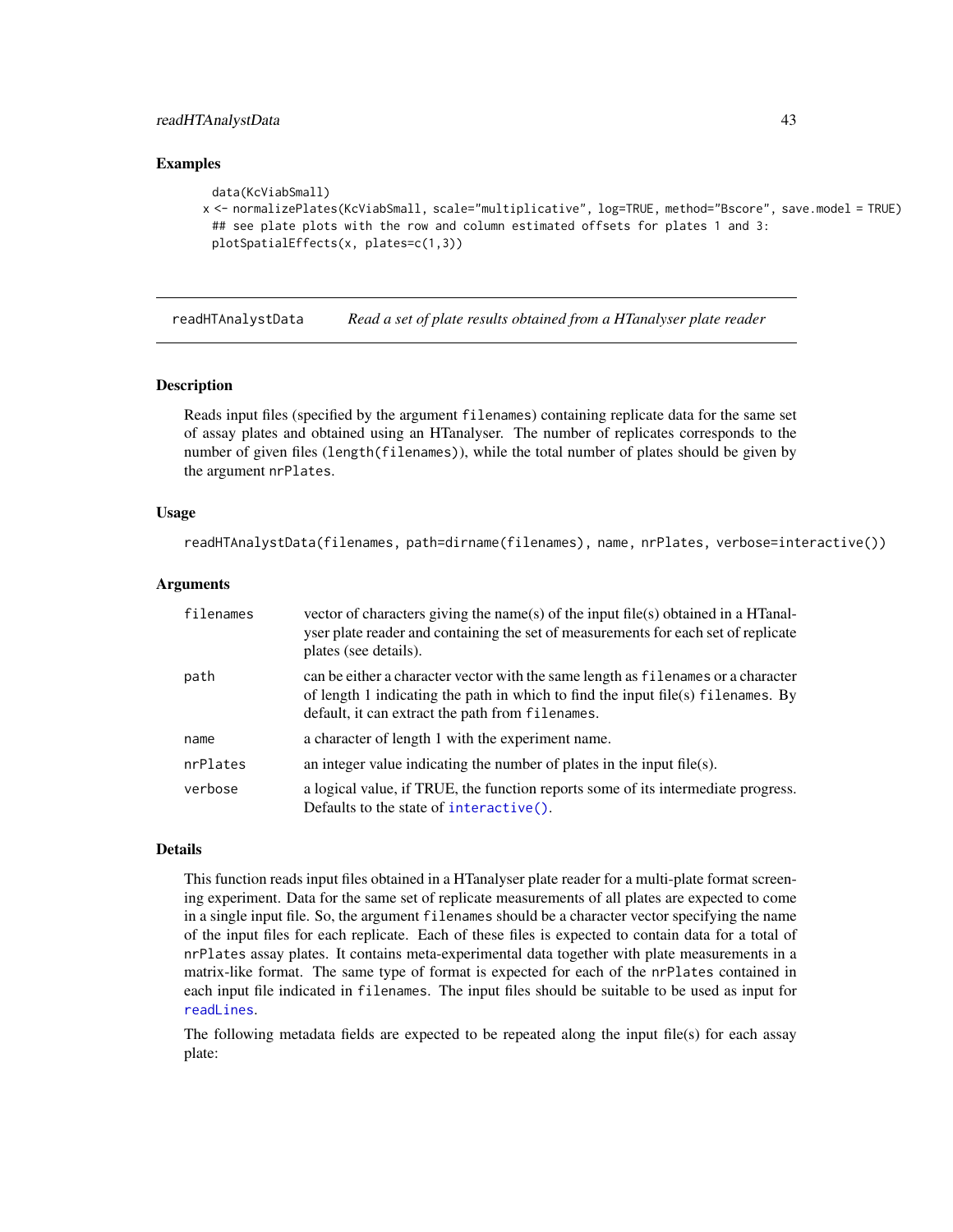- Microplate format, indicates the plate format used in the screen. Should be the same across plates.
- Barcode, this field is used to uniquely identify each assay plate.
- Method ID, indicates the method used to perform the assay. Should be the same for every plate.
- Data, indicates the type of data and should be the same for every plate.
- Units, indicates the units of the readings. Should be the same for every plate.
- Display format, indicating the numeric format used to display the data measurements. Should be the same along plates.

This function expects that the next line after the meta field "Display format" for a given plate contains the column numbers (1:ncol) which are then followed by the matrix of measurements in each well. Each entry of the data matrix corresponds to a position in the assay plate with coordinates (row, col), except the first column, which gives the row ID, as upper letters (A, B, ...).

# Value

An object of class [cellHTS](#page-8-0), which extends the class [NChannelSet](#page-0-0). After calling this function, the content of the following slots is as follows:

| assayData      | an object of class AssayData containing the imported measurement data. Each<br>matrix represents a single channel, and each sample (replicate) corresponds to<br>a column. Thus, the total number of rows in each matrix corresponds to the<br>product between the number of wells per plate and the number of assay plates.                                                                                                                                                                                                                                                                             |
|----------------|----------------------------------------------------------------------------------------------------------------------------------------------------------------------------------------------------------------------------------------------------------------------------------------------------------------------------------------------------------------------------------------------------------------------------------------------------------------------------------------------------------------------------------------------------------------------------------------------------------|
| phenoData      | the argument name is stored in its column assay.                                                                                                                                                                                                                                                                                                                                                                                                                                                                                                                                                         |
| featureData    | the information about the plate and well identifiers for each plate measurement<br>are stored in columns plate and well of this slot.                                                                                                                                                                                                                                                                                                                                                                                                                                                                    |
| intensityFiles | a list, where each component contains a copy of the measurement data of a<br>given plate, replicate and channel. Its length corresponds to the number of rows<br>of plateList.                                                                                                                                                                                                                                                                                                                                                                                                                           |
| plateList      | a data.frame containing the columns "Filename", "Plate", "Replicate", "Chan-<br>nel" and "status". Each row of this slot makes the correspondence between a<br>given component (name given in column "Filename") in the list stored in slot<br>intensityFiles (i.e. plate) and its respective plate, replicate and channel num-<br>ber. Thus, this data.frame contains as many rows as the product between the total<br>number of plates, replicates and channels. The last column named status is of<br>type character and contains the string "OK" indicated the success status of the<br>data import. |

# Author(s)

W. Huber <huber@ebi.ac.uk>, Ligia Bras <ligia@ebi.ac.uk>

#### References

Boutros, M., Bras, L.P. and Huber, W. (2006) Analysis of cell-based RNAi screens, *Genome Biology* 7, R66.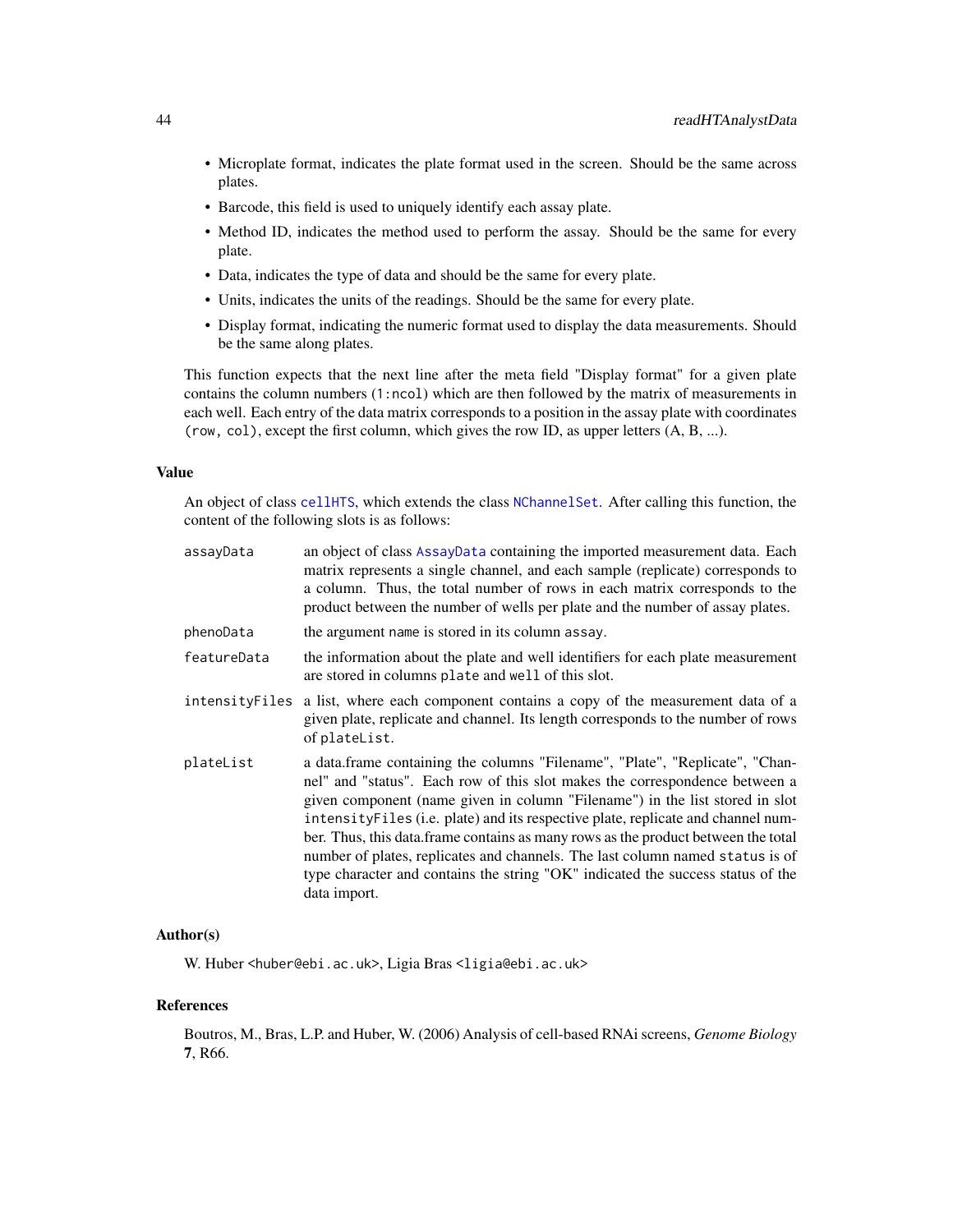#### readPlateList 45

# See Also

To read a collection of plate result files with measurements of a single plate and replicate, see [readPlateList](#page-44-0).

## Examples

```
datadir <- system.file("KcCellTiter", package = "cellHTS2")
x <- readHTAnalystData(filenames = c("KcCellTiter0607.txt", "KcCellTiter0707.txt"), name="KcData", path=datadi
x <- configure(x, confFile = "Plateconf.txt", logFile="Screenlog.txt", descripFile = "Description.txt",
        path = datadir)
```
<span id="page-44-0"></span>readPlateList *Read a collection of plate reader data files*

# Description

Reads a collection of plate reader data files into a cellHTS object. The names of the files, plus additional information (plate number, repeat number, assay/treatment/condition) is expected to be stored in a tab-delimited table specified by the argument filename. Alternatively, the data can be provided directly from non file-based sources, e.g. a data base (see details).

#### Usage

```
readPlateList(filename, path=NA, name="anonymous", importFun,
dec=".", verbose=interactive(), ...)
```
## Arguments

| filename  | the name of the plate list file (see details). This argument is just passed on to the<br>read. table function, so any of the valid argument types for the file argument<br>of read. table are valid here, too. Alternatively, a user-defined function which<br>is supposed to create a table-like R object of the plate list. Additional arguments<br>to readPlateList in  will be passed on to this function. |
|-----------|----------------------------------------------------------------------------------------------------------------------------------------------------------------------------------------------------------------------------------------------------------------------------------------------------------------------------------------------------------------------------------------------------------------|
| path      | a character of length 1 indicating the path in which to find the plate reader files.<br>If the import Fun argument is supplied, the value of path will not be automat-<br>ically prepended to the file names. This has to be explicitely dealt with in the<br>import Fun function. See details.                                                                                                                |
| name      | a character of length 1 with the experiment name.                                                                                                                                                                                                                                                                                                                                                              |
| importFun | a function to read the data files. The default function works for a certain file<br>format, such as that of the example files provided with this package. If your plate<br>reader software produces files with a different format or if you want to import<br>data from a non file-based source, the import function needs to be adapted. See<br>details and examples.                                         |
| dec       | Optional argument that is passed to importFun, and can be used to accommodate<br>for data files that use characters different from. to represent the decimal point<br>(e.g., the comma, ).                                                                                                                                                                                                                     |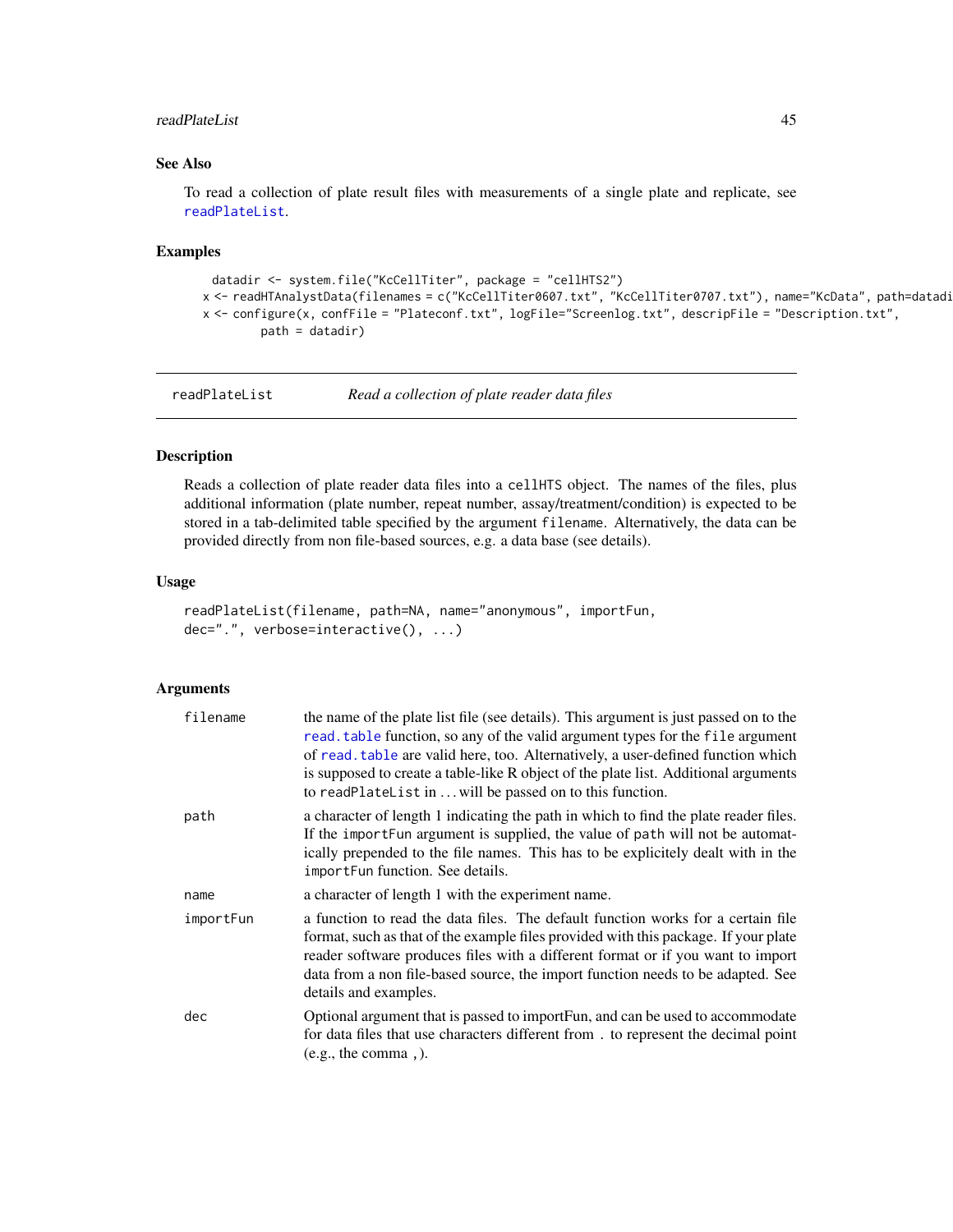verbose a logical value, if TRUE, the function reports some of its intermediate progress. ... additional arguments that are being passed on to filename if it is a function.

#### Details

The plate list is expected to be a tab-delimited file with at least three columns named Filename, Plate, and Replicate. The contents of the columns Plate and Replicate are expected to be integers. Filename should be a vector of file names of the respective raw data files. If the path argument is supplied and importFun is missing, its value will automatically be prepended to the file names. The optional Batch column can be used to supply batch information for an experiment, e.g., when a reagent has been changed or the experiment has been run over several days.

Further columns are allowed, and can be used to denote, for example, different variants of the assay, treatments, incubation times, conditions, etc.

Alternatively, the value of filename can be a user-defined function which creates a data.frame similar to the one described before. This is for instance useful if the plate list information is directly imported from a data base. In order to allow for non-elementary data types, the output of the function can also be a named list, where each element has to be a vector of equal length. The aforementioned type restrictions still apply. The function will be called with all additional . . . arguments, which allows to pass in additional information like experiment identifiers or data base queries.

importFun can be used to define a custom function to import data files. The importFun function should accept as its first argument names from the Filename column of the plate list (which in principle do not need to be individual files, they could also be handles for database entries, queries, or pointers into relevants parts of a file). As it second argument, the function should accept the value of the path argument, and the user needs to explicitely prepend this to the file names if needed. It should return a list with two components:

- The first component should be a data. frame with the following columns
	- well, a character vector with the well identifier in the plate.
	- val, the intensity values measured in that well.

and with as many rows as there are wells in the plate.

• The second component should be a character vector containing a copy of the imported input data file (such as the output of [readLines](#page-0-0)). It should be suitable to be used as input for [writeLines](#page-0-0), since it will be used to reproduce the intensity files that are linked in the HTML quality reports generated by [writeReport](#page-68-0).

For example, to import plate data files from EnVision plate reader, set importFun=getEnVisionRawData or importFun=getEnvisionCrosstalkCorrectedData. See function [getEnVisionRawData](#page-23-0).

Direct data base import without the need for any flat files at all could for instance be achieved by:

- Providing a user-defined function as the filename argument and an experiment identifier as an additional ... argument. The function would have to query the data base for the plate information using this identifier and return a table as described above, where the Filename column contains identifiers needed to fetch the respective raw data for a single plate in a subsequent query. Alternatively, this could be a data base handle, or the query itself.
- Providing a second user-defined function as the importFun argument, which takes the value of the Filename column for a single plate and retrieves the respective raw data from the data base.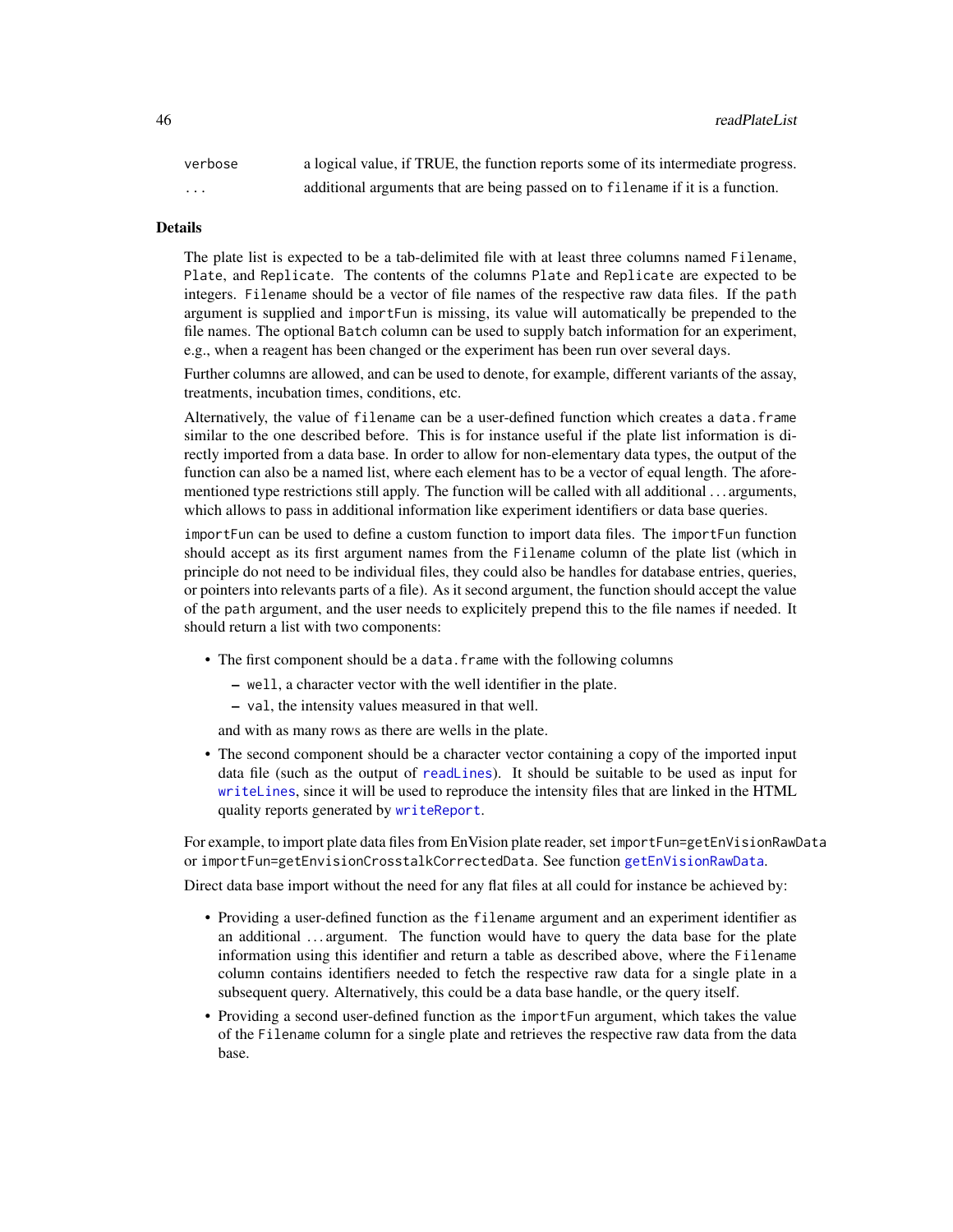## readPlateList 47

# Value

An object of class [cellHTS](#page-8-0), which extends the class [NChannelSet](#page-0-0).

After calling this function, the content of the following slots is as follows:

| assayData   | an object of class AssayData containing the imported measurement data. Each<br>matrix represents a single channel, and each run corresponds to a column. Thus,<br>the total number of rows in each matrix corresponds to the product between the<br>number of wells per plate and the number of assay plates. |
|-------------|---------------------------------------------------------------------------------------------------------------------------------------------------------------------------------------------------------------------------------------------------------------------------------------------------------------|
| phenoData   | information about the runs, inferred from the platelist file: which replicate,<br>which variant of the assay, treatment, incubation times etc.                                                                                                                                                                |
| featureData | the information about the plate and well identifiers for each plate measurement<br>are stored in columns plate and well of this slot.                                                                                                                                                                         |
| plateList   | a data.frame containing what was read from input file x, plus a column status<br>of type character: it contains the string "OK" if the data import appeared to have<br>gone well, and the respective error or warning message otherwise.                                                                      |
|             | intensity Files a list, where each component contains a copy of the imported input data files.<br>Its length corresponds to the number of rows of platelist.                                                                                                                                                  |

## Author(s)

W. Huber <huber@ebi.ac.uk>, Ligia Bras <ligia@ebi.ac.uk>, Florian Hahne <florian.hahne@novartis.com>

# References

Boutros, M., Bras, L.P. and Huber, W. (2006) Analysis of cell-based RNAi screens, *Genome Biology* 7, R66.

# See Also

To read input files obtained in a HTanalyser plate reader, see [readHTAnalystData](#page-42-0). To build a cellHTS2 object from a data frame, see [buildCellHTS2](#page-7-0).

# Examples

```
datadir <- system.file("KcViabSmall", package = "cellHTS2")
x <- readPlateList("Platelist.txt", "KcViabSmall", path=datadir)
## To read data files obtained from an EnVision plate reader:
datadir <- system.file("EnVisionExample", package = "cellHTS2")
x <- readPlateList("platelist.txt", name="EnVisionEx",
          importFun=getEnVisionRawData, path=datadir)
## to get the cross talk corrected data:
y <- readPlateList("platelist.txt", name="EnVisionEx",
```

```
importFun=getEnVisionCrosstalkCorrectedData, path=datadir)
```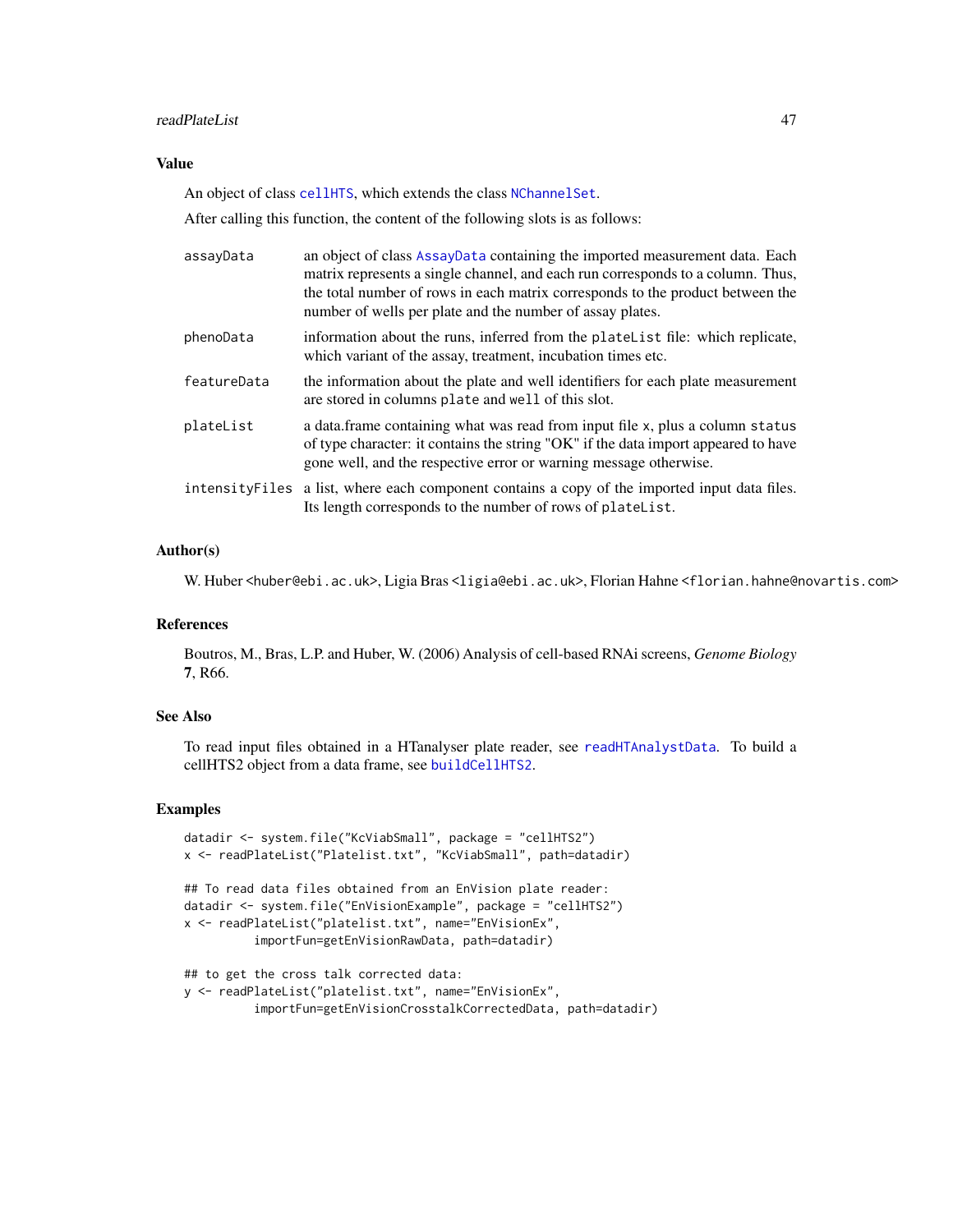# Description

The function ROC construct an object of S4 class [ROC](#page-48-0), which represents a receiver-operator-characteristic curve, from the data of the annotated positive and negative controls in a scored [cellHTS](#page-8-0) object.

# Usage

```
## S4 method for signature 'cellHTS'
ROC(object, positives, negatives)
## S4 method for signature 'ROC,missing'
plot(x, col="darkblue", type="l", main = "ROC curve", ...)
## S4 method for signature 'ROC'
lines(x, \ldots)
```
## Arguments

| object       | a cellHTS object which replicate data have already been scored and summarized<br>(see details).                                                                                                 |
|--------------|-------------------------------------------------------------------------------------------------------------------------------------------------------------------------------------------------|
| positives    | a list or vector of regular expressions specifying the name of the positive con-<br>trol(s). See the details for the argument posControls of writeReport function.<br>The default is " "pos\$". |
| negatives    | a vector of regular expressions specifying the name of the negative control(s).<br>See the details for the argument negControls of writeReport function. The<br>default is " neg\$".            |
| $\mathsf{x}$ | a ROC object obtained using function ROC.                                                                                                                                                       |
| col          | the graphical parameter for color; see par for details.                                                                                                                                         |
| type         | the graphical parameter giving the type of plot desired; see par for details.                                                                                                                   |
| main         | the graphical parameter giving the desired title of plot; see par for details.                                                                                                                  |
| $\ddots$     | other graphical parameters as in par may be also passed as arguments.                                                                                                                           |
|              |                                                                                                                                                                                                 |

# Details

The [cellHTS](#page-8-0) object object must be already scored (state(object)["scored"]=TRUE), and selection proceeds from large to small values of this single per-probe score. Furthermore, object is expected to contain positive and negative controls annotated in the column controlStatus of the featureData slot - which can be accessed via wellAnno(object). The arguments positives and negatives should be given as regular expression patterns specifying the name of the positive(s) and negative(s) controls, respectivey. By default, if positives is not given, *pos* will be taken as the name for the wells containing positive controls. Similarly, if negatives is missing, by default *neg* will be considered as the name used to annotate the negative controls. The content of posControls and negControls are passed to [regexpr](#page-0-0) for pattern matching within the well annotation (see examples for [summarizeChannels](#page-61-0)). If the assay is a two-way experiment, positives should be a list with components act and inh, specifying the name of the activators, and inhibitors, respectively. In this case, the ROC curve is constructed based on the absolute values of Data(object).

#### <span id="page-47-0"></span>ROC *Creates an object of class "ROC" which can be plotted as a ROC curve*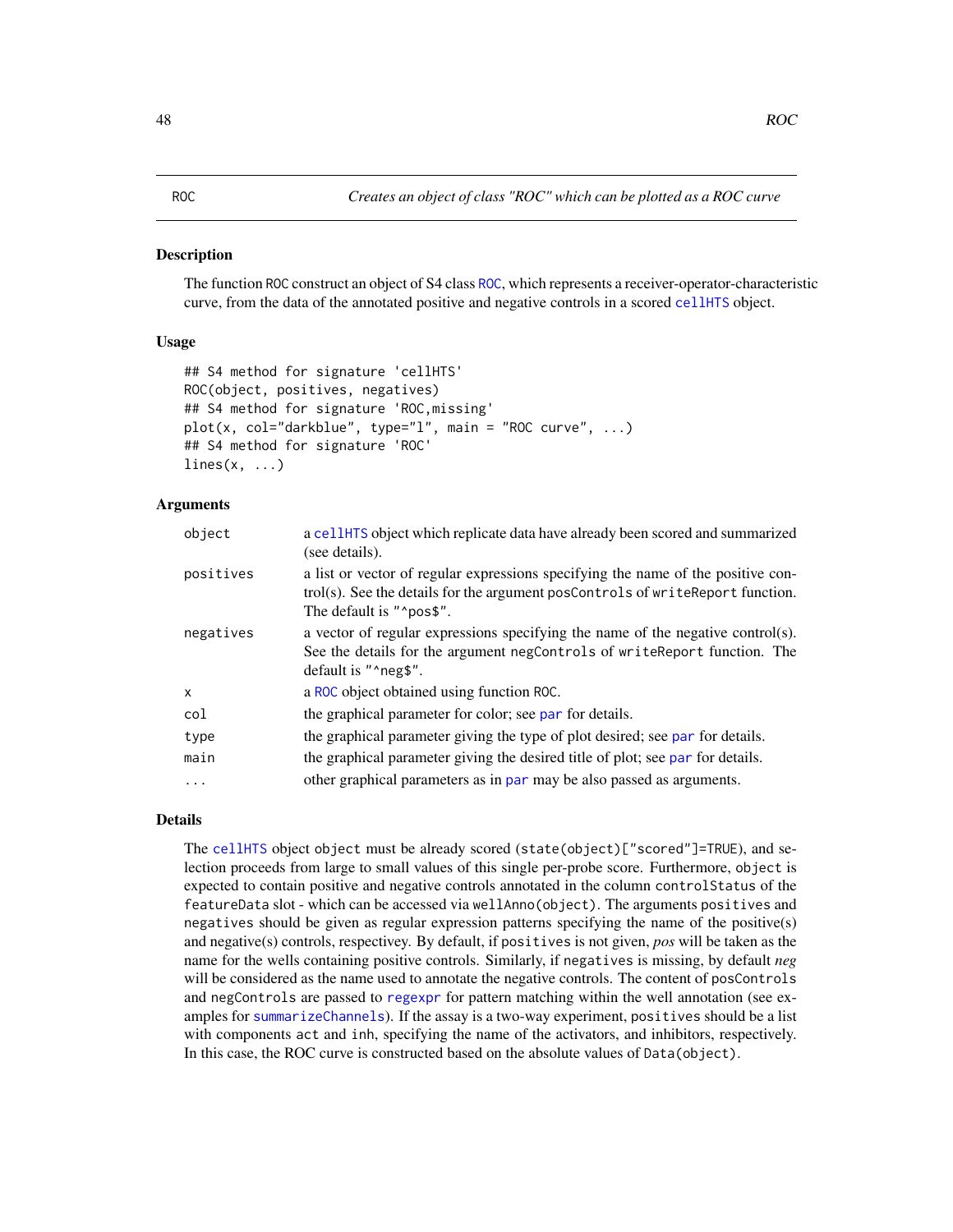### ROC-class 49

# Value

An S4 object of class [ROC](#page-48-0). There are methods show, plot and lines.

#### Author(s)

Ligia P. Bras <ligia@ebi.ac.uk>

# Examples

```
data(KcViabSmall)
x <- normalizePlates(KcViabSmall, scale="multiplicative", log=FALSE, method="median", varianceAdjust="byExper:
 x <- scoreReplicates(x, sign="-", method="zscore")
 x <- summarizeReplicates(x, summary="mean")
 y \leftarrow \text{ROC}(x)plot(y)
 lines(y, col="green")
 show(y)
```
ROC-class *Class that contain data that can be plotted as a ROC curve.*

#### Description

Container for data that represent a receiver-operator-characteristic curve, and that were generated from the data of the annotated positive and negative controls in a scored [cellHTS](#page-8-0) object.

# Creating Objects

new("ROC")

ROC(object, positives, negatives) with object being an [cellHTS](#page-8-0) instance.

# Slots

name: a character of length 1 with the name of the experiment from which the ROC object derives.

assayType: a character of length 1 with the type of screenning assay. Possible values are: "oneway assay" and "two-way assay".

TP: a vector of integers of length 1000.

FP: a vector of integers of length 1000.

posNames: a character vector with the name of the positive controls.

negNames: a character vector with the name of the negative controls.

## Methods

show Print a summary of the object.

plot Plot the ROC curve corresponding to the object.

lines Line plot of the ROC object.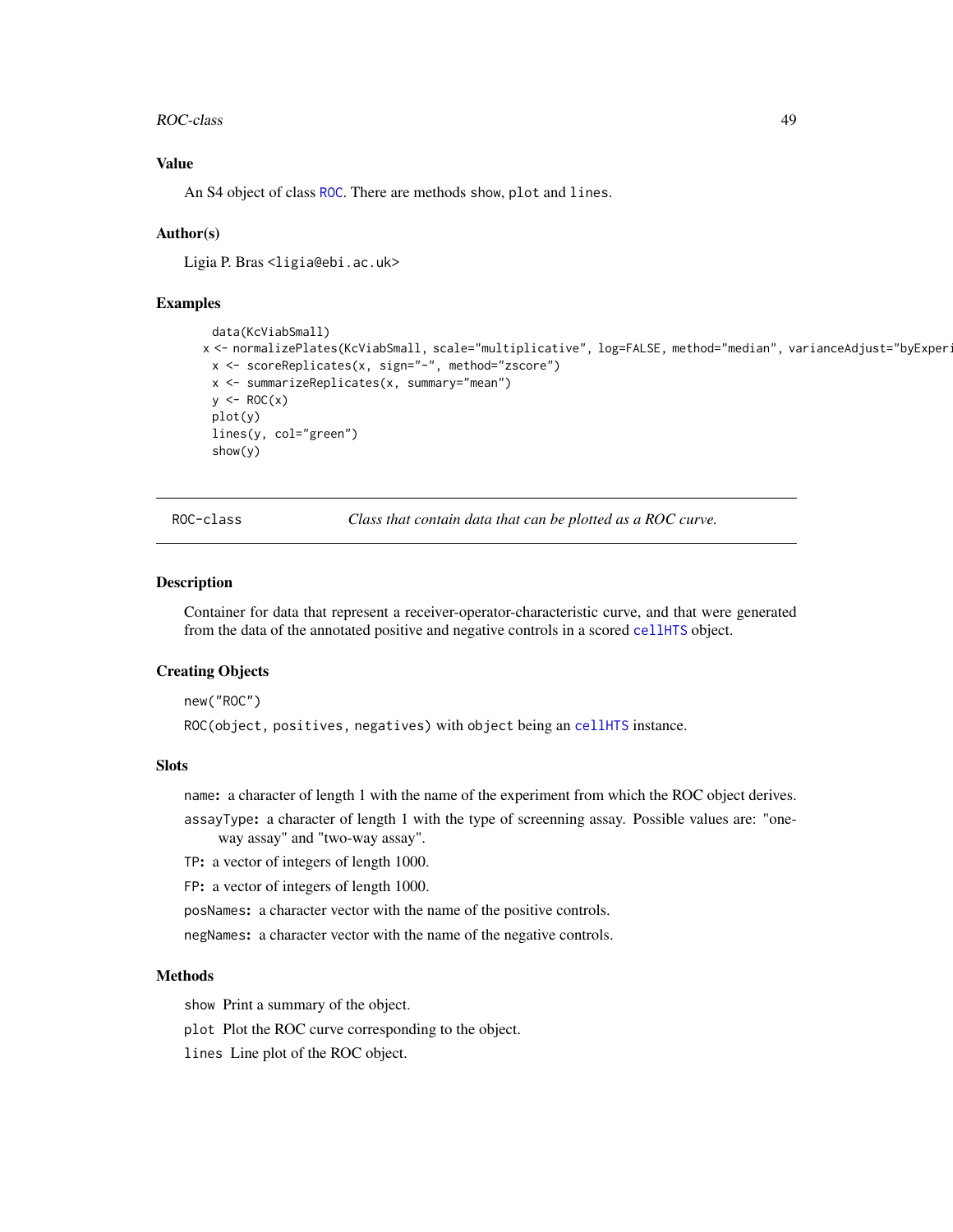# Author(s)

Ligia Bras <ligia@ebi.ac.uk>, Wolfgang Huber <huber@ebi.ac.uk>

# See Also

[ROC](#page-47-0)

# Examples

```
showClass("ROC")
 showMethods(class="ROC")
 ## Not run:
 data(KcViabSmall)
x <- normalizePlates(KcViabSmall, scale="multiplicative", log=FALSE, method="median", varianceAdjust="none")
 x <- scoreReplicates(x, sign="-", method="zscore")
 x <- summarizeReplicates(x, summary="mean")
 y \leftarrow \text{ROC}(x)plot(y)
 lines(y, col="green")
 show(y)
```
## End(Not run)

rsa *Perform RSA ranking on the screening results.*

# Description

The RSA method ranks the resulting hit list of a screening experiment, taking into account the design of the screening library (i.e., multiple probes targeting the same effector molecule).

# Usage

rsa(x, geneColumn="GeneID", lowerBound=0, upperBound=1, reverse=FALSE, drop=FALSE)

# Arguments

| X          | Object derived from class cellHTS.                                                                      |
|------------|---------------------------------------------------------------------------------------------------------|
| geneColumn | The name of the well annotation column to be used for the grouping of effector<br>molecules and probes. |
| lowerBound | The lower boundary parameter for the RSA algorithm.                                                     |
| upperBound | The upper boundary parameter for the RSA algorithm.                                                     |
| reverse    | Boolean. Reverse the ranking.                                                                           |
| drop       | Boolean. Drop all probes from the analysis for which no effector molecule is<br>defined.                |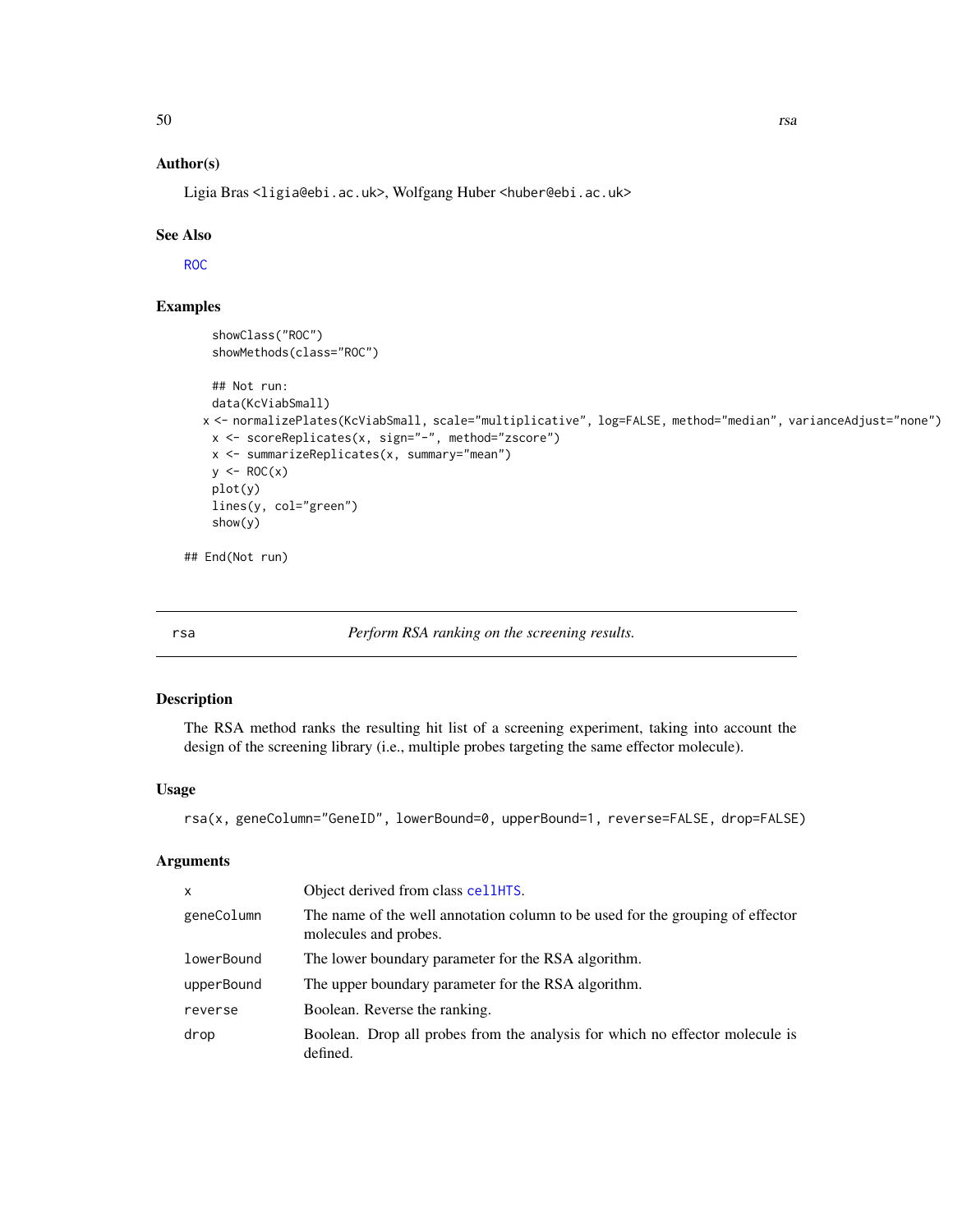# Details

The input argument x has to be a cellHTS2 object which has been scored, summarized and annotated. For details on the RSA algorithm please see the publication referenced below.

# Value

A data.frame with the following columns:

Value of argument geneColumn: the target molecule identifier.

| Plate:      | the plate identifier.                                                          |
|-------------|--------------------------------------------------------------------------------|
| Well:       | the well identifier.                                                           |
| Score:      | the probe score in the screen.                                                 |
| RSARank:    | the computed RSA rank.                                                         |
| ScoreRank:  | the rank based on a simple cutoff scheme.                                      |
| PValue:     | the computed RSA \$p\$-value.                                                  |
| RSAHit:     | the RSA hit flag.                                                              |
| #HitWell:   | the number of probes counted as positive RSA hits for a given target molecule. |
| #TotalWell: | the total number of probes for a given target molecule.                        |
| %HitWell:   | the percentage of postive hits for a given molecule.                           |
|             |                                                                                |

# Author(s)

Florian Hahne <florian.hahne@novartis.com>

# References

Renate Koenig, Chih-yuan Chiang, Buu P Tu, S Frank Yan, Paul D DeJesus, Angelica Romero, Tobias Bergauer, Anthony Orth, Ute Krueger, Yingyao Zhou & Sumit K Chanda: A probabilitybased approach for the analysis of large-scale RNAi screens

*NATURE METHODS | VOL.4 NO.10 | OCTOBER 2007 | 847*

## See Also

# [cellHTS](#page-8-0)

# Examples

```
data(KcViabSmall)
KcViabSmall <- scoreReplicates(KcViabSmall, sign="-", method="zscore")
KcViabSmall <- summarizeReplicates(KcViabSmall, summary="mean")
ranking <- rsa(KcViabSmall)
head(ranking)
```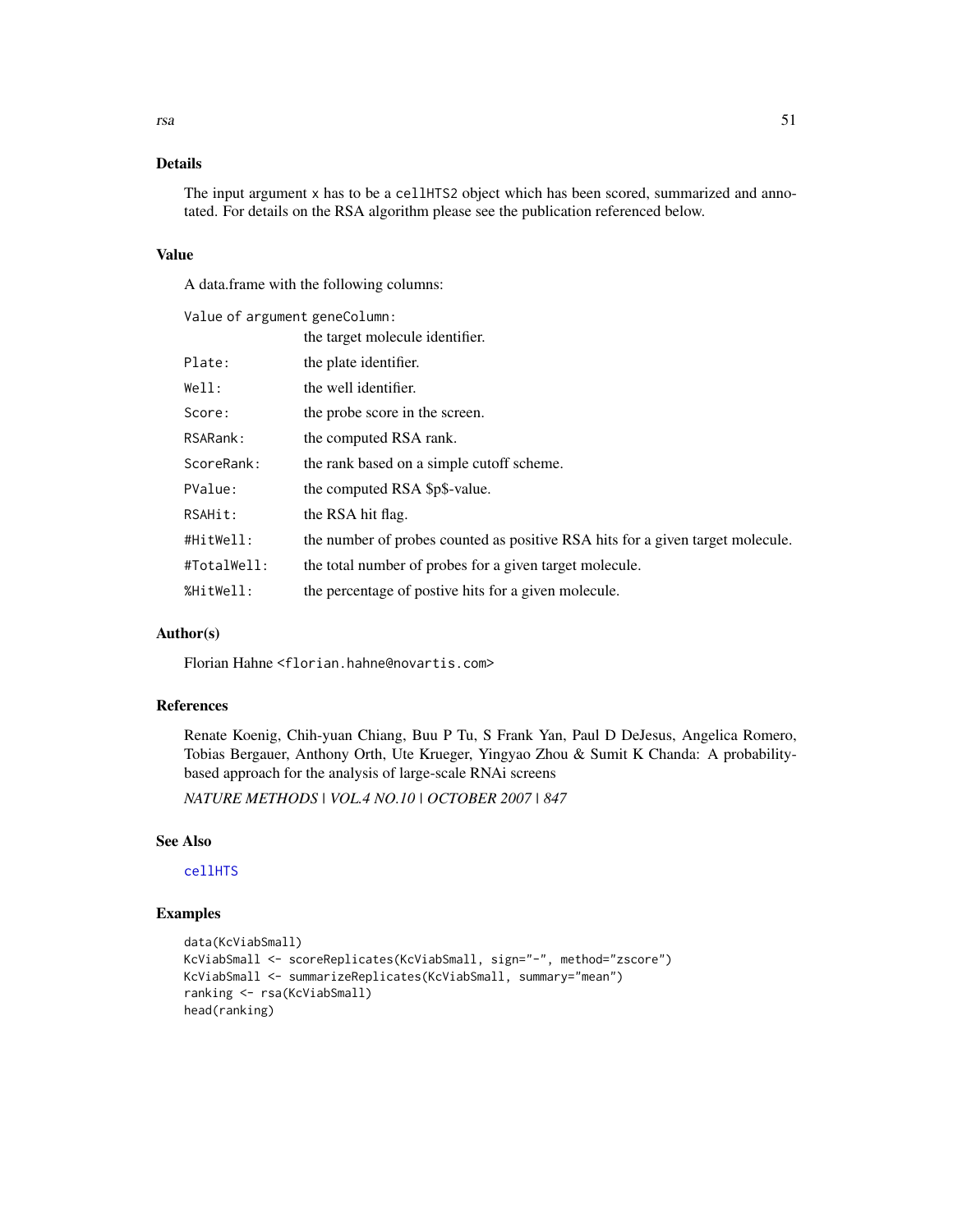## Description

This function scores the normalized replicate values stored in slot assayData of a [cellHTS](#page-8-0) object. Current available options are to take the *z*-score value or the per-replicate normalized percent inhibition (NPI). Data are stored in slot assayData overridding its current content.

# Usage

```
scoreReplicates(object, sign="+", method="zscore", ...)
```
## Arguments

| object   | an object of class cellet TS that has already been normalized.                                                                                                                                                |
|----------|---------------------------------------------------------------------------------------------------------------------------------------------------------------------------------------------------------------|
| sign     | a character string, either "+" (default) or "-", which corresponds to multiplying<br>the data by $+1$ or $-1$ , respectively, after applying the scoring method specified<br>by argument method. See details. |
| method   | a character string indicating which method to use to score the replicate measure-<br>ments. Available options are "none", "zscore" (default), "NPI". See details.                                             |
| $\cdots$ | additional parameters required by some of the methods chosen in method.                                                                                                                                       |

### Details

This function scores the normalized values given in the slot assayData of object. Current availabe scoring methods are:

- method="none", no scoring is applied.
- method="zscore" (robust *z*-scores), for each replicate, this is calculated by subtracting the overall median from each measurement and dividing the result by the overall [mad](#page-0-0). These are estimated for each replicate by considering the distribution of intensities (over all plates) in the wells whose content is annotated as sample.
- method="NPI" (normalized percent inhibition applied in a per-replicate basis, i.e. using the overall mean of positive and negative controls across all plates of a given replicate), for each replicate, this method consists of subtracting each measurement from the average of the intensities on the positive controls (taken across all plates), and this result is then divided by the difference between the averages of the measurements on the positive and the negative controls (taken across all plates). If this method is chosen, one may need to provide further arguments to scoreReplicates, namely, arguments posControls and negControls. These arguments should be vectors of regular expression patterns specifying the name of the positive(s) and negative(s) controls, respectivey, as provided in the plate configuration file. The length of these vectors should match the current number of channels in object (i.e. dim(Data(object))[3]). By default, if posControls or negControls are not given, *pos* and *neg* will be taken as the name for the wells containing positive or negative controls. The content of posControls and negControls is passed to [regexpr](#page-0-0) for pattern matching within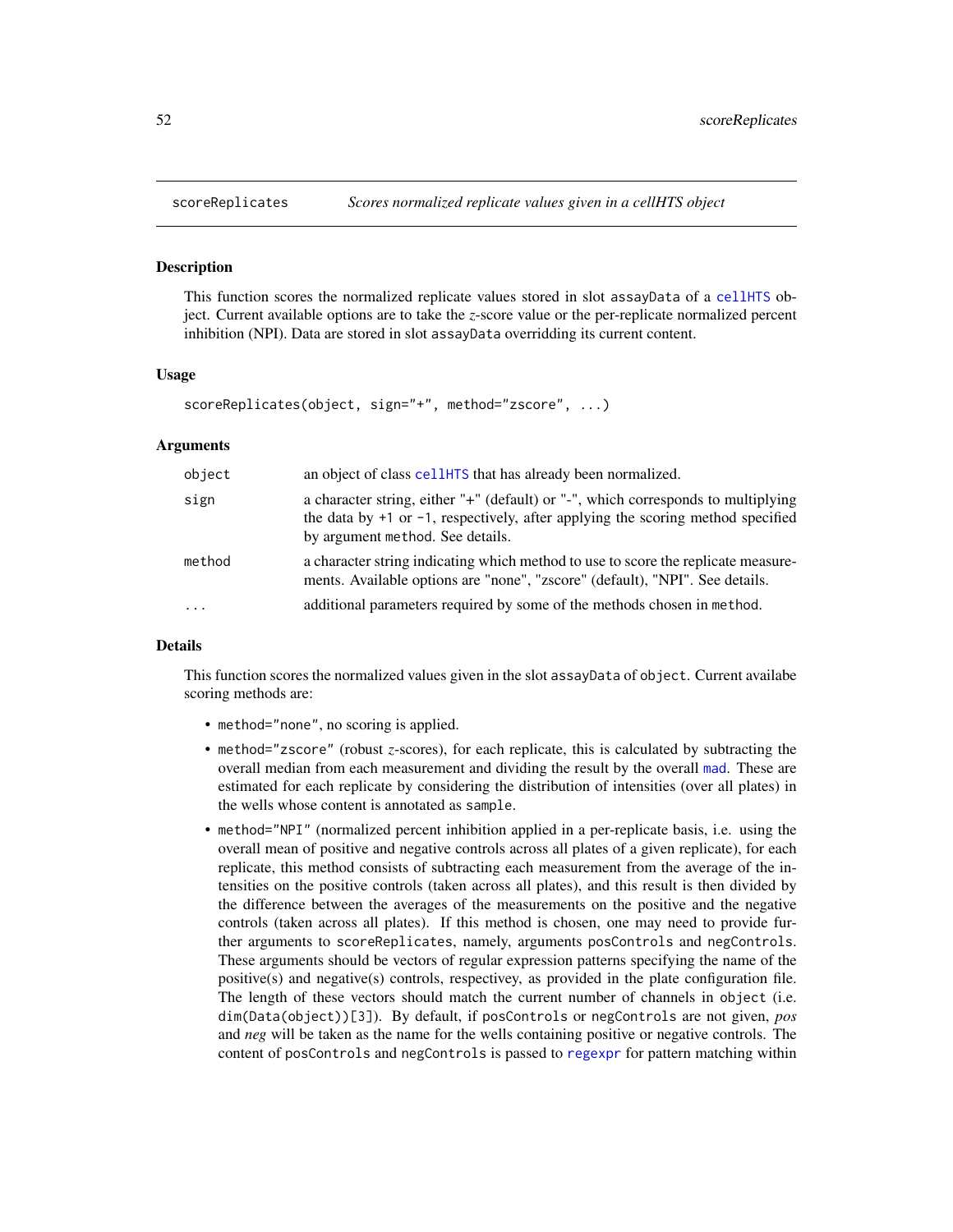#### scores2calls 53

the well annotation given in the featureData slot of object (which can be accessed via wellAnno(object)) (see examples for [summarizeChannels](#page-61-0)).

After replicate scoring using the chosen method, the value given in sign ("+" or "-") is used to set the sign of the calculated scores. For example, with a sign="-", a strong decrease in the signal will be represented by a positive score, whereas setting sign="+", such a phenotype will be represented by a negative score. This option can be set to calculate the results to the commonly used convention.

# Value

A cellHTS object with its slot assayData replaced with the scored values (same dimension).

*Important:* Note that the processing state "scored" of the cellHTS object is only updated to TRUE after summarizing the replicates, which is the next preprocessing step (see [summarizeReplicates](#page-63-0)).

## Author(s)

W. Huber <huber@ebi.ac.uk>, Ligia Braz <ligia@ebi.ac.uk>

# References

Boutros, M., Bras, L.P. and Huber, W. (2006) Analysis of cell-based RNAi screens, *Genome Biology* 7, R66.

## See Also

[normalizePlates](#page-34-0), [summarizeChannels](#page-61-0), [summarizeReplicates](#page-63-0).

#### Examples

```
data(KcViabSmall)
x <- normalizePlates(KcViabSmall, scale="multiplicative", method="median", varianceAdjust="none")
 x <- scoreReplicates(x, sign="-", method="zscore")
 x <- summarizeReplicates(x, summary="min") # conservative approach
```

| scores2calls | Sigmoidal transformation of the score values stored in a cellHTS ob- |
|--------------|----------------------------------------------------------------------|
|              | ject obtaining the call values for each probe.                       |

#### Description

Apply a sigmoidal transformation with parameters z0 and lambda to the summarized scored values stored in a [cellHTS](#page-8-0) object. The obtained results are called *calls* and are stored in slot assayData, overridding its current content.

Currently this function is implemented only for single-color data.

# Usage

scores2calls(x, z0, lambda)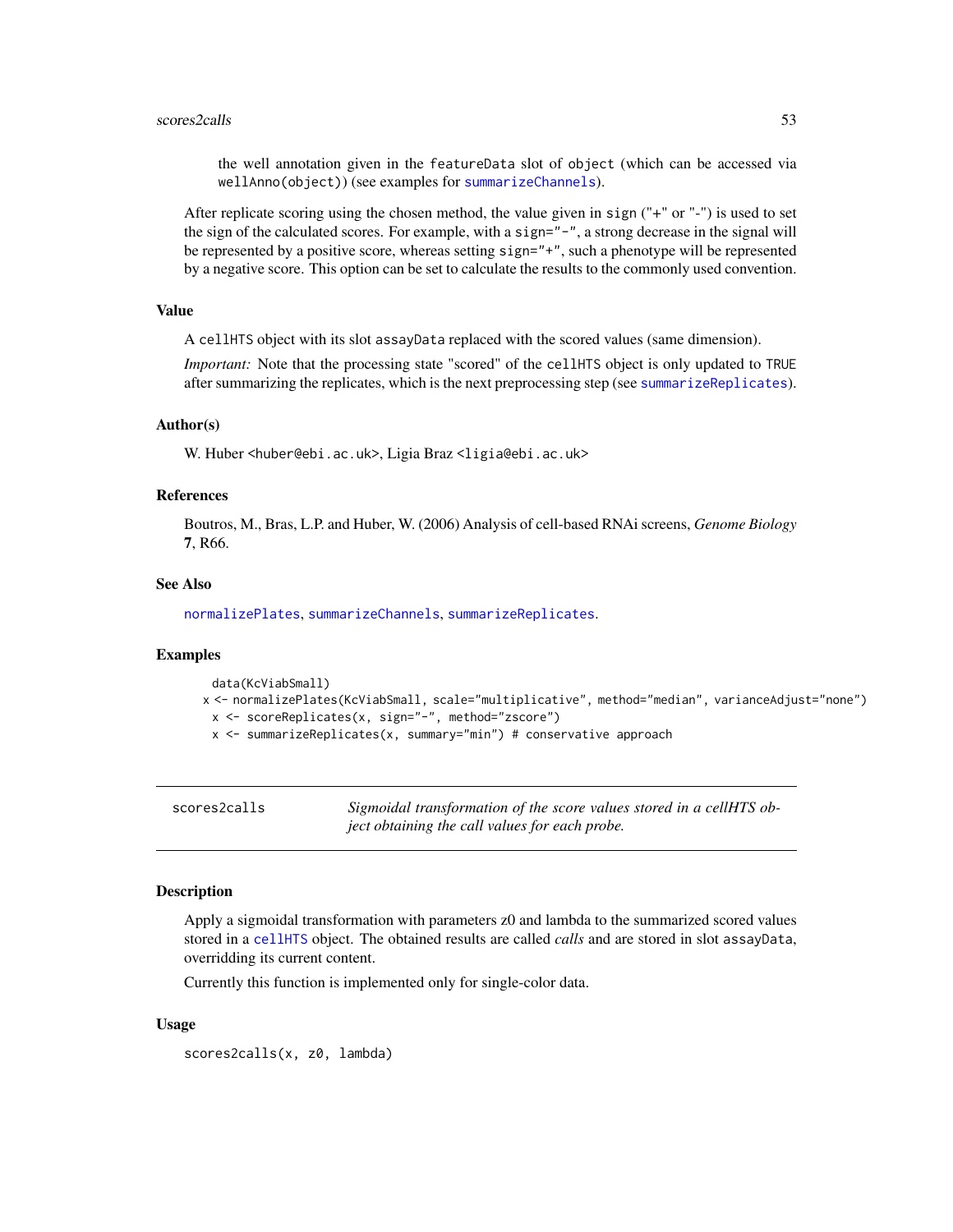## Arguments

| x      | an object of class cellently containing replicate data that have already been<br>scored and summarized (see details).                                                                                   |
|--------|---------------------------------------------------------------------------------------------------------------------------------------------------------------------------------------------------------|
| z0     | a numeric value giving the centre of the sigmoidal transformation. See details.                                                                                                                         |
| lambda | a numeric value $(>0)$ that corresponds to the parameter 1 ambda of the sigmoidal<br>transformation. This value should be $>0$ , but usually it makes more sense to use<br>a value $>=1$ . See details. |

#### Details

This function applies a sigmoidal transformation with parameters z0 and lambda to the single perprobe score values stored in a cellHTS object. The obtained results are called *calls*. The transformation is given by:

 $1/(1 + exp(-lambda * (z - z0)))$ 

where z are the score values,  $z\theta$  is the centre of the sigmoidal transformation, and the lambda is a parameter that controls the smoothness of the transformation. The higher is lambda, more steeper is the transition from lower to higher values. Lambda should be  $> 0$ , but usually it makes more sense to use a value >=1.

This transformation maps the score values to the interval  $[0,1]$ , and is intended to expand the scale of scores with intermediate values and shrink the ones showing extreme values, therefore making the difference between intermediate phenotypes larger.

# Value

The cellHTS object with the call values stored in slot assayData. This is an object of class assayData corresponding to a single matrix of dimensions Features x 1.

# Author(s)

W. Huber <huber@ebi.ac.uk>, Ligia Braz <ligia@ebi.ac.uk>

#### References

Boutros, M., Bras, L.P. and Huber, W. (2006) Analysis of cell-based RNAi screens, *Genome Biology* 7, R66.

#### See Also

[normalizePlates](#page-34-0), [summarizeChannels](#page-61-0), [scoreReplicates](#page-51-0), [summarizeReplicates](#page-63-0), [imageScreen](#page-31-0).

# Examples

```
data(KcViabSmall)
x <- normalizePlates(KcViabSmall, scale="multiplicative", method="median", varianceAdjust="none")
 x <- scoreReplicates(x, sign="-", method="zscore")
 x <- summarizeReplicates(x, summary="min")
```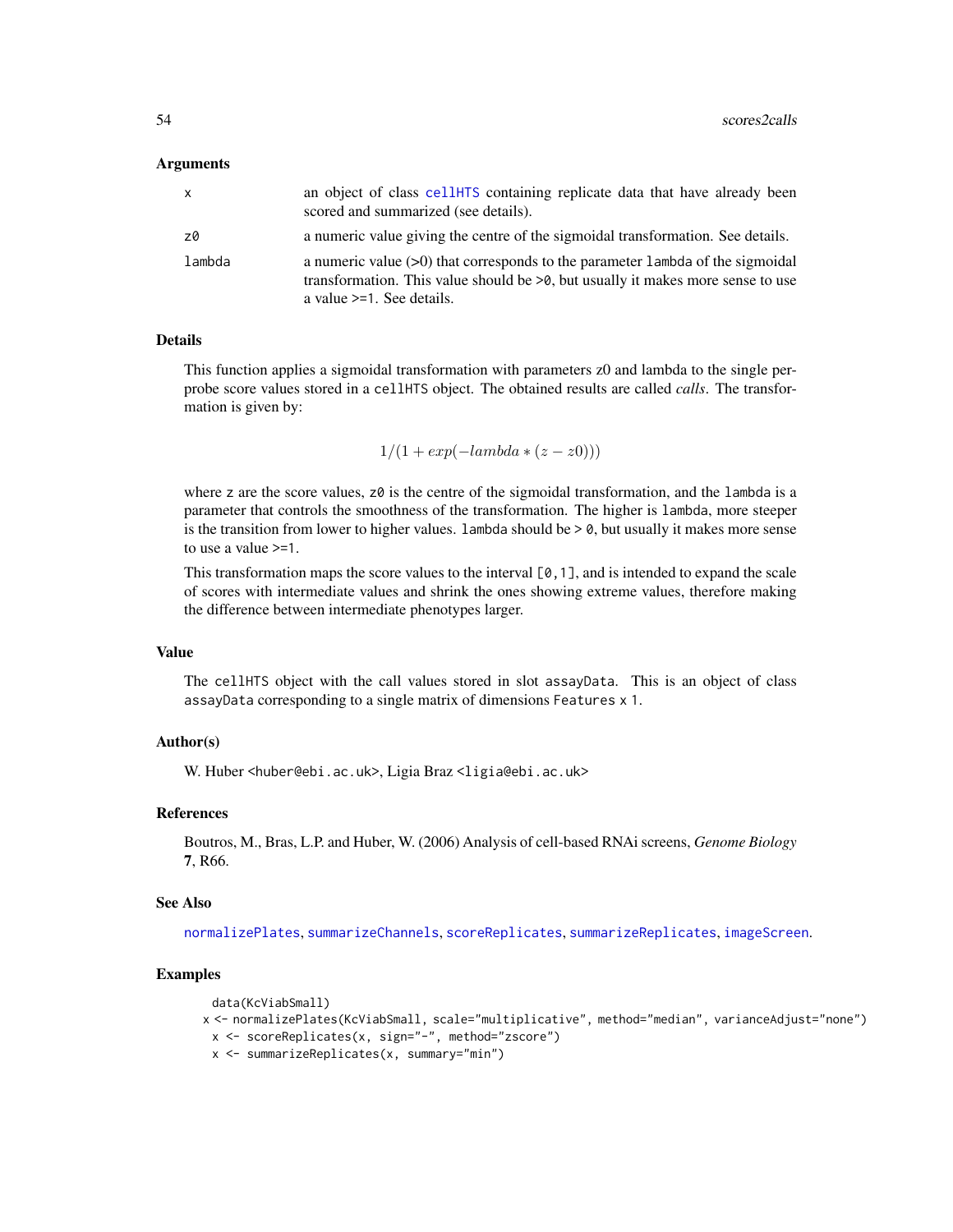#### settings 55

```
xc <- scores2calls(x, z0=1.5, lambda=2)
plot(Data(x), Data(xc), col="blue", xlab="z-scores", ylab="calls", main=expression(1/(1+e^{-lambda *(z-z[0])}
 if(require(splots)) {
  sp = split(Data(xc), plate(xc))plotScreen(sp, zrange=c(0,1), fill=c("white", "red"), na.fill="yellow",
            main="Calls", ncol=3L)
 }
```
<span id="page-54-0"></span>settings *cellHTS2 HTML report settings*

#### <span id="page-54-1"></span>Description

Functions to control the output of [writeReport](#page-68-0) through session-wide or call-specific settings.

## Usage

```
setSettings(x)
getSettings()
```
## Arguments

x A named list of settings. See details for supported values.

### **Details**

The [writeReport](#page-68-0) function produces a complete audit trail of the analysis in the form of an HTML report. The content of this report is highly customizable though session-wide and also though callspecific settings. The former are supposed to be set using the setSettings function by providing a named nested list of values. The latter can be set by passing a similiar list on to writeHTML as the optional settings argument. The current values for all available settings can be queried using the getSettings function.

Similar to the structure of the HTML report, the available settings are broken up into subsections, and the names of these subsection have to be matched by the names in the nestes list structure:

- plateList The settings for all the plots in the plate list section of the report. There are several sub-section:
	- correlation The settings for the correlation plots:
		- size The width in inches of the pdf device holding the plot. The default value is 7.5.
		- fontSize The point size of the font for all the text in the pdf version of the plot. The default value is 14.
		- font The font used for all the text in the pdf version of the plot. The default is "Helvetica".
		- thumbFactor The factor by which the thumbnail png version of the plot is smaller compared to the high-resolution pdf version. The default value is 1.5.
		- thumbFontSize The point size of the font for all the text in the thumbnail png version of the plot. The default value is 12.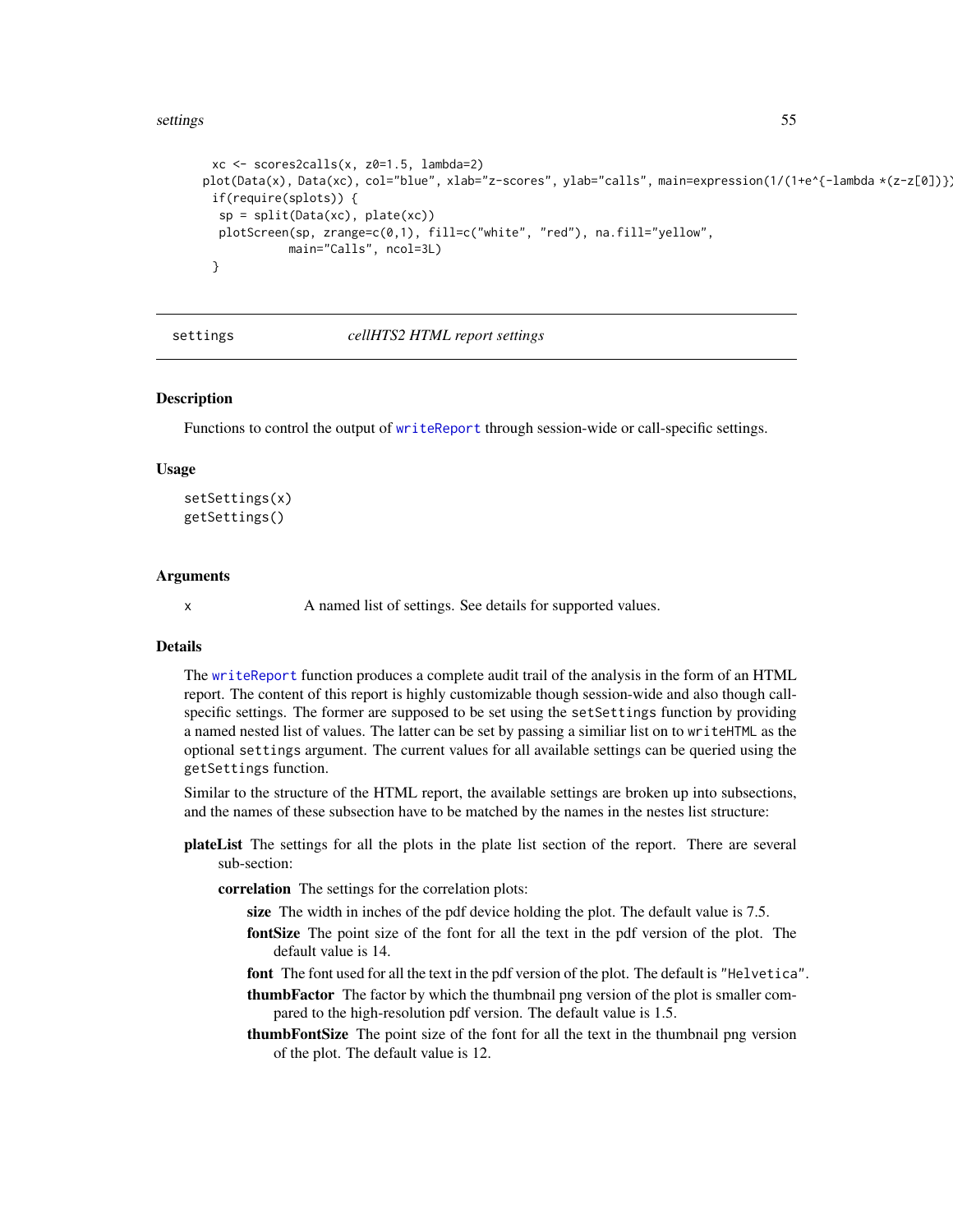- maplot The settings for the correlation plots:
	- size The width in inches of the pdf device holding the plot. The default value is 7.5.
	- fontSize The point size of the font for all the text in the pdf version of the plot. The default value is 14.
	- font The font used for all the text in the pdf version of the plot. The default is "Helvetica".
	- thumbFactor The factor by which the thumbnail png version of the plot is smaller compared to the high-resolution pdf version. The default value is 1.5.
	- thumbFontSize The point size of the font for all the text in the thumbnail png version of the plot. The default value is 12.
- histograms The settings for the histogram plots:
	- size The width in inches of the pdf device holding the plot. The default value is 8.
	- fontSize The point size of the font for all the text in the pdf version of the plot. The default value is 14.
	- font The font used for all the text in the pdf version of the plot. The default is "Helvetica".
	- thumbFactor The factor by which the thumbnail png version of the plot is smaller compared to the high-resolution pdf version. The default value is 2.
	- thumbFontSize The point size of the font for all the text in the thumbnail png version of the plot. The default value is 10.
	- type The type of plot produced here. One in *histogram* or *density*. Both plot types have pros and cons: histograms can be misleading because of bin size artefacts, whereas density plots hide the sample size information.
- reproducibility The settings for the reproducibility plate plots:
	- size The width in inches of the pdf device holding the plot. The default value is 8.
	- fontSize The point size of the font for all the text in the pdf version of the plot. The default value is 12.
	- font The font used for all the text in the pdf version of the plot. The default is "Helvetica".
	- thumbFactor The factor by which the thumbnail png version of the plot is smaller compared to the high-resolution pdf version. The default value is 1.3.
	- thumbFontSize The point size of the font for all the text in the thumbnail png version of the plot. The default value is 10.
	- col The color range that gets passed on to [plotPlate](#page-0-0) as argument col. The default value is brewer.pal(9, "YlOrRd").
	- range The data range that gets passed on to plotPlate as argument xrange. The default value is function(x)  $c(\emptyset,$  quantile(x,  $\emptyset$ .95, na.rm=TRUE)).
	- include A logical indicating whether to create the plate plot or not. The default value is FALSE.
	- map A logical indicating whether to tooltips containing the plate annotation for each well or not. The default value is FALSE.
- average The settings for the reproducibility plate plots:
	- size The width in inches of the pdf device holding the plot. The default value is 8.
	- fontSize The point size of the font for all the text in the pdf version of the plot. The default value is 12.
	- font The font used for all the text in the pdf version of the plot. The default is "Helvetica".
	- thumbFactor The factor by which the thumbnail png version of the plot is smaller compared to the high-resolution pdf version. The default value is 1.3.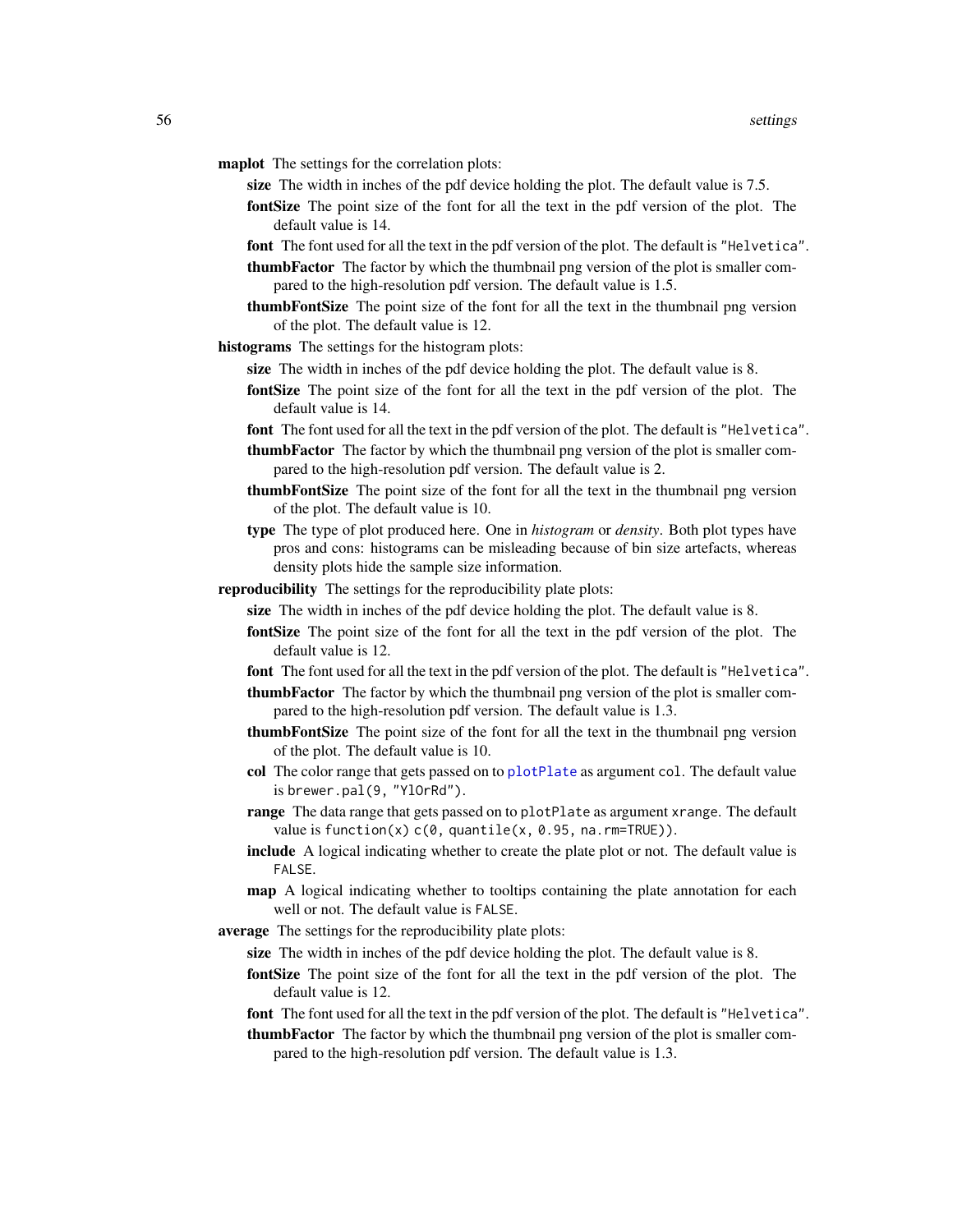#### settings 57

- thumbFontSize The point size of the font for all the text in the thumbnail png version of the plot. The default value is 10.
- col The color range that gets passed on to [plotPlate](#page-0-0) as argument col. The default value is brewer.pal(9, "YlOrRd").
- range The data range that gets passed on to plotPlate as argument xrange. The default value is function(x)  $c(\theta)$ , quantile(x,  $\theta$ .95, na.rm=TRUE)).
- include A logical indicating whether to create the plate plot or not. The default value is FALSE.
- map A logical indicating whether to tooltips containing the plate annotation for each well or not. The default value is FALSE.
- intensities The settings for the raw data plate plots:
	- size The width in inches of the pdf device holding the plot. The default value is 8.
	- fontSize The point size of the font for all the text in the pdf version of the plot. The default value is 12.
	- font The font used for all the text in the pdf version of the plot. The default is "Helvetica".
	- thumbFactor The factor by which the thumbnail png version of the plot is smaller compared to the high-resolution pdf version. The default value is 1.6.
	- thumbFontSize The point size of the font for all the text in the thumbnail png version of the plot. The default value is 10.
	- col The color range that gets passed on to plotPlate as argument col. The default value is rev(brewer.pal(9, "RdBu")).
	- range The data range that gets passed on to plotPlate as argument xrange. The default value is function(x) quantile(x, c(0.025, 0.975), na.rm = TRUE). A useful alternative setting here would be function(x)  $c(-1,1)$  \* max(abs(x), na.rm=TRUE), which forces a value of  $\theta$  to be white.
	- include A logical indicating whether to create the plate plot or not. The default value is FALSE.
	- map A logical indicating whether to tooltips containing the plate annotation for each well or not. The default value is FALSE.
- plateConfiguration This controls settings for the plate configuration part of the report. Available settings are:
	- size The width in inches of the pdf device holding the plot. The default value is 14.
	- fontSize The point size of the font for all the text in the pdf version of the plot. The default value is 12.
	- font The font used for all the text in the pdf version of the plot. The default is "Helvetica".
	- thumbFactor The factor by which the thumbnail png version of the plot is smaller compared to the high-resolution pdf version. The default value is 2.
	- thumbFontSize The point size of the font for all the text in the thumbnail png version of the plot. The default value is 9.
	- include A logical indicating whether to create the plate configuration plot or not. The default value is TRUE.
- plateSummaries This controls settings for the plate summary plots in the report. There are two sub-sections:
	- boxplot size The width in inches of the pdf device holding the plot. The default value is 7.5.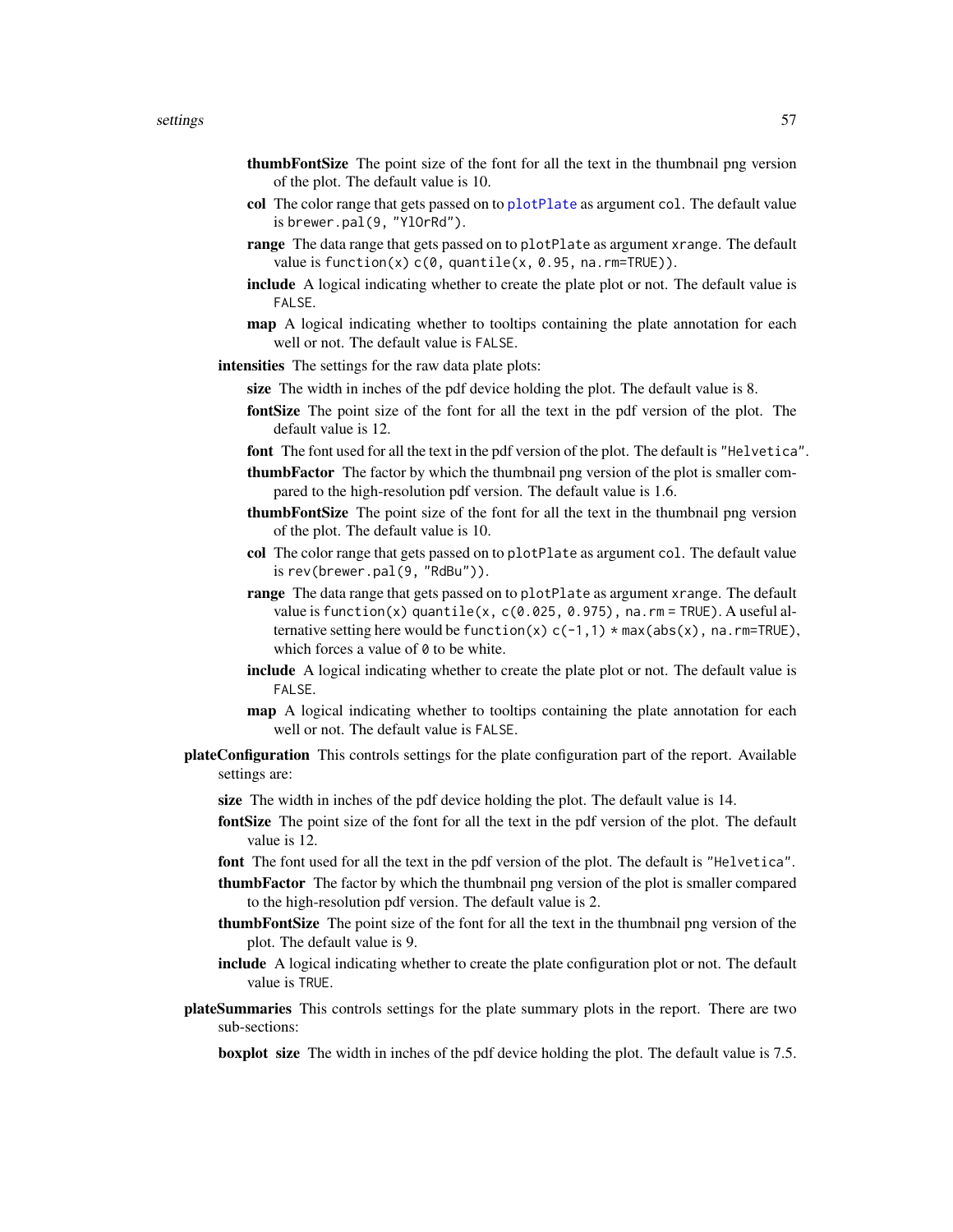- fontSize The point size of the font for all the text in the pdf version of the plot. The default value is 12.
- font The font used for all the text in the pdf version of the plot. The default is "Helvetica".
- thumbFactor The factor by which the thumbnail png version of the plot is smaller compared to the high-resolution pdf version. The default value is 1.5.
- thumbFontSize The point size of the font for all the text in the thumbnail png version of the plot. The default value is 11.
- col The colors used to fill the boxes. A vector of length two, where the first item specifies the color for the raw data panel and the second item specifies the color for the normalized data panel. The default value is c("pink", "lightblue").
- controls size The width in inches of the pdf device holding the plot. The default value is 7.5.
	- fontSize The point size of the font for all the text in the pdf version of the plot. The default value is 12.
		- font The font used for all the text in the pdf version of the plot. The default is "Helvetica".
		- thumbFactor The factor by which the thumbnail png version of the plot is smaller compared to the high-resolution pdf version. The default value is 1.5.
		- thumbFontSize The point size of the font for all the text in the thumbnail png version of the plot. The default value is 11.
- screenSummary The settings for all the plots in the screen summary section of the report. There are several sub-section:
	- scores The settings for summary screen image plots:
		- size The width in inches of the pdf device holding the plot. The default value is 7.
		- fontSize The point size of the font for all the text in the pdf version of the plot. The default value is 10.
		- font The font used for all the text in the pdf version of the plot. The default is "Helvetica".
		- thumbFactor The factor by which the thumbnail png version of the plot is smaller compared to the high-resolution pdf version. The default value is 1.
		- thumbFontSize The point size of the font for all the text in the thumbnail png version of the plot. The default value is 9.
		- col The color range used to map the data values into. This has to be a named list of length two, with the first item posNeg being the color range used when there are both positive and negative values, and the second item being the color range for positive values only. One usually wants the former to be centered on white to blend into the background, and the former to start from white. The default value is list(posNeg=rev(brewer.pal(11, "RdBu"))[c(1:5, rep(6,3), 7:11)], pos=brewer.pal(9, "Greys")).
		- aspect The aspect ratio of the plot. The default value is 1.
		- annotation An alternative character vector of annotation mappings. See [imageScreen](#page-31-0) for details.
		- map A logical indicating whether to tooltips containing the plate annotation for each well or not. The default value is FALSE.

range The range of values into which the colors will be mapped. A numeric of length 2.

nbImageBins The number of color bins used in the map. Default is 256.

nbLegendBins The number of color bins shown in the legend. Default is 7.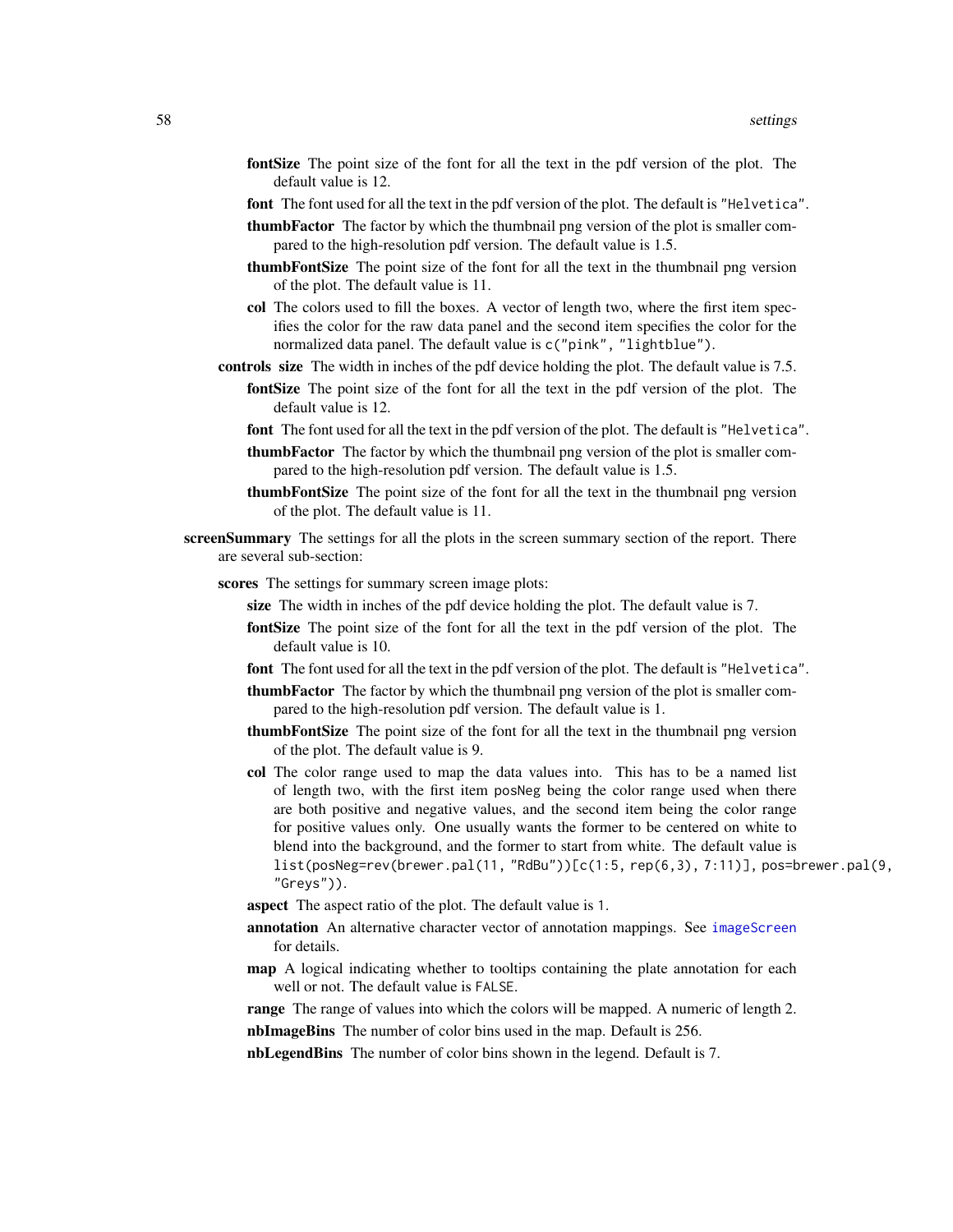- qqplot The settings for the Normal Q-Q plots:
	- size The width in inches of the pdf device holding the plot. The default value is 7.
	- fontSize The point size of the font for all the text in the pdf version of the plot. The default value is 10.
	- font The font used for all the text in the pdf version of the plot. The default is "Helvetica".
	- thumbFactor The factor by which the thumbnail png version of the plot is smaller compared to the high-resolution pdf version. The default value is 1.
	- thumbFontSize The point size of the font for all the text in the thumbnail png version of the plot. The default value is 9.
- distribution The settings for the density distribution plot:
	- size The width in inches of the pdf device holding the plot. The default value is 7.
	- fontSize The point size of the font for all the text in the pdf version of the plot. The default value is 10.
	- font The font used for all the text in the pdf version of the plot. The default is "Helvetica".
	- thumbFactor The factor by which the thumbnail png version of the plot is smaller compared to the high-resolution pdf version. The default value is 1.
	- thumbFontSize The point size of the font for all the text in the thumbnail png version of the plot. The default value is 9.

screenResults The settings for the screen results panel:

- keepFieldPattern A regular expression indicating which column names to keep. Default is "^plate\$|^well\$|^score\$|^wellAnno\$|^finalWellAnno\$|raw\_|normalized\_|GeneID|GeneSymbol".
- htmlMaxItems The maximal number of cells in the output table to produce an HTML table. Default is 20000.
- htmlLinks A data frame containing a plate column, a well column, followed by the columns containing the HTML hyper links to add to the output table. Default is NULL, no links.
- controls The settings for the annotation of control wells and other type of wells. Currently these are only two item:
	- col A named vector of colors to be used across all plots for the annotation of the well types. Allowed values are: sample, neg, controls, other, empty, flagged, act, inh and pos. Additional user-defined well types that don't fall in any of these groups will be assigned a color from the palette defined in otherCol.
	- col A color palette from which colors are drawn for well types not defined in col.
- controls Global report settings:
	- ppi A numeric indicating the resolution of the screen. This parameter is used to generate PNG images. Large numbers produce large PNG images. Default is 72.

## Value

The current settings for getSettings.

setSettings is called for its side effect of setting session-wide settings.

# Author(s)

Florian Hahne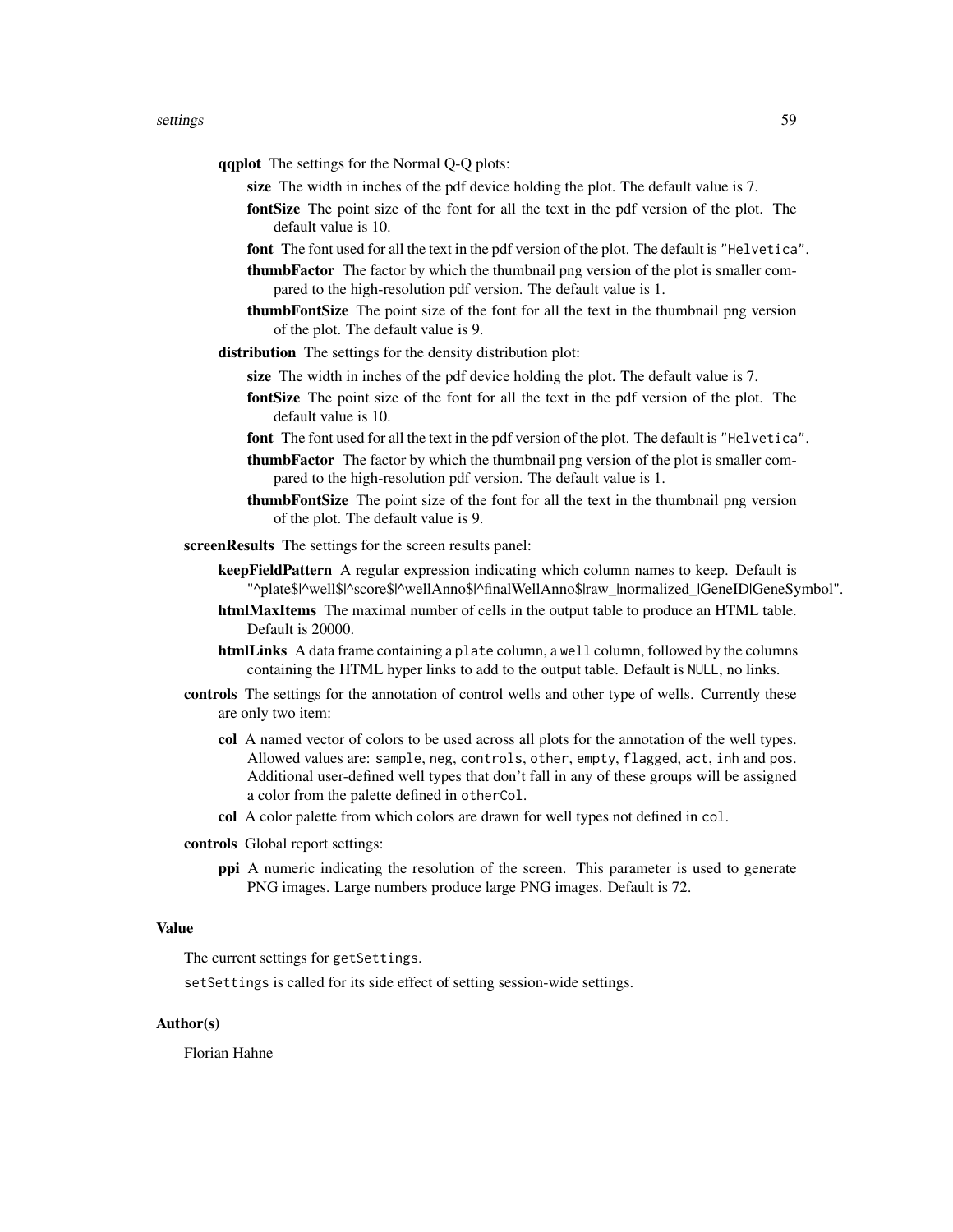## See Also

[writeReport](#page-68-0)

# Examples

```
oset <- getSettings()
oset
setSettings(list(plateConfiguration=list(size=2),
list(plateList=list(intensities=list(include=FALSE)))))
getSettings()
```
setSettings(oset)

<span id="page-59-0"></span>spatialNormalization *Spatial normalization*

# Description

Adjust spatial plate effects. This function works on the data stored in the slot assayData of a [cellHTS](#page-8-0) object by fitting a bivariate function within each plate using local regression ([robust](#page-0-0) [local fit](#page-0-0)) with second degree polynomials. Only wells containing "sample" are considered for the parameter fitting, but adjusted data for all wells are returned.

#### Usage

```
spatialNormalization(object, save.model=FALSE, ...)
```
# Arguments

| object                  | a cellet a cellet that has already been configured.                                                                                                        |  |
|-------------------------|------------------------------------------------------------------------------------------------------------------------------------------------------------|--|
| $\cdot$ $\cdot$ $\cdot$ | Parameters that get passed on to the 1p function of locfit. Most relevant are<br>nn and h.                                                                 |  |
| save.model              | a logical value specifying whether the values of the fitted adjustment functions<br>should be returned in the slot rowcol. effects of the returned object. |  |

#### Details

This function is typically not called directly, but rather indirectly from [normalizePlates](#page-34-0) function. The normalization is performed separately for each replicate and channel.

## Value

An object of class [cellHTS](#page-8-0) with normalized data stored in slot assayData. Furthermore, if save.model=TRUE, it will contain a slot rowcol.effects, a 3D array with the same dimension as Data(object). Moreover, the processing status of the [cellHTS](#page-8-0) object is updated in the slot state to object@state[["normalized"]]=TRUE.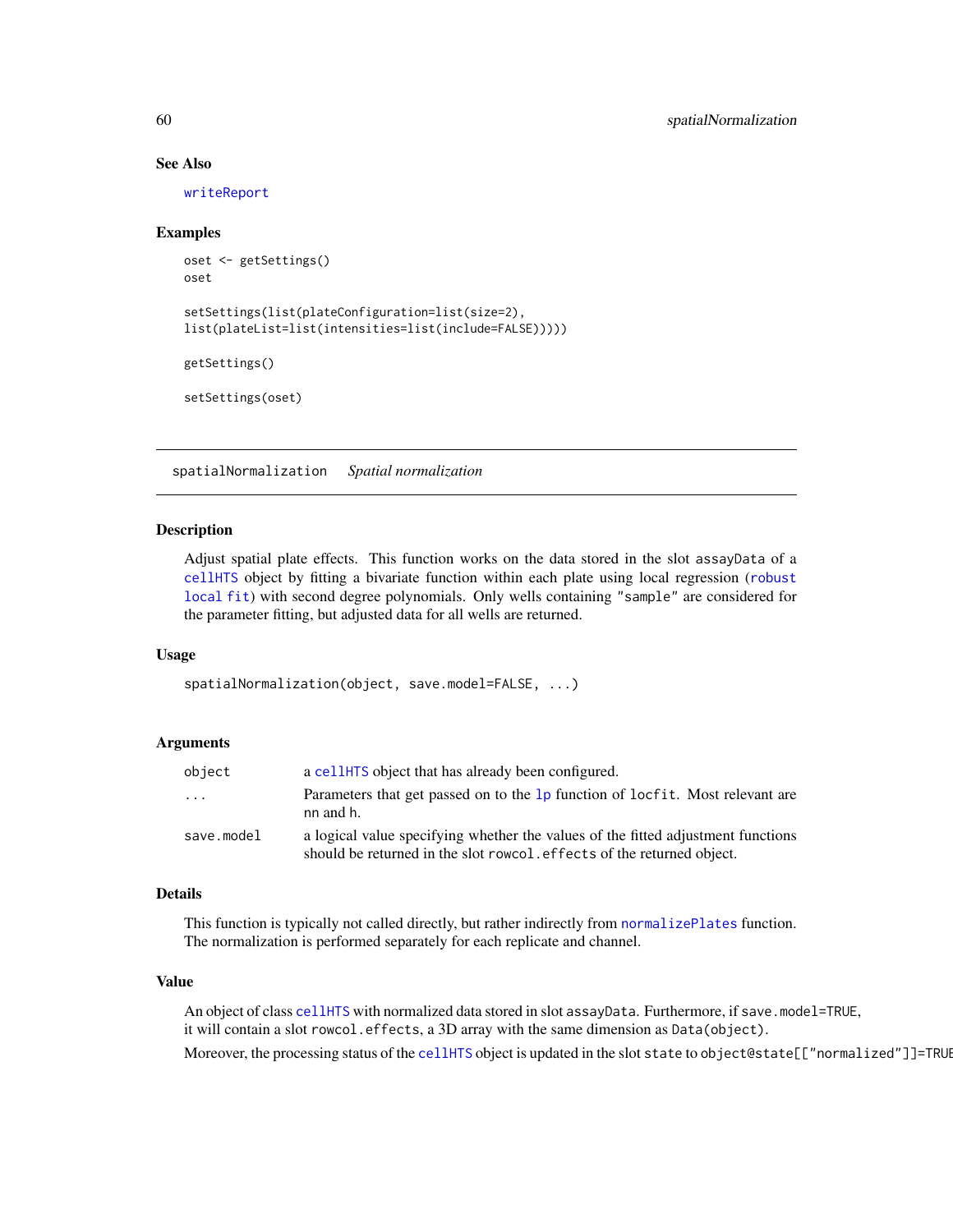state 61

# Author(s)

Ligia Bras<ligia@ebi.ac.uk>

# See Also

[medpolish](#page-0-0), [locfit](#page-0-0), [plotSpatialEffects](#page-41-0), [normalizePlates](#page-34-0), [summarizeChannels](#page-61-0), [plateEffects](#page-40-0)

# Examples

```
data(KcViabSmall)
 x <- KcViabSmall
 xs <- spatialNormalization(x, save.model = TRUE, h=3)
 ## Calling spatialNormalization function from "normalizePlates":
xopt <- normalizePlates(x, varianceAdjust="none", save.model = TRUE, method="locfit", h=3)
 all(xs@rowcol.effects == xopt@rowcol.effects)
```
state *Retrieve the state of a cellHTS object.*

# Description

This generic function accesses the state of an object derived from the [cellHTS](#page-8-0) class.

# Usage

```
state(object)
```
# Arguments

object an object of class [cellHTS](#page-8-0).

## Value

state returns a logical vector corresponding to the contents of slot state of object.

#### Author(s)

```
Ligia Bras <ligia@ebi.ac.uk>
```
#### See Also

[cellHTS](#page-8-0)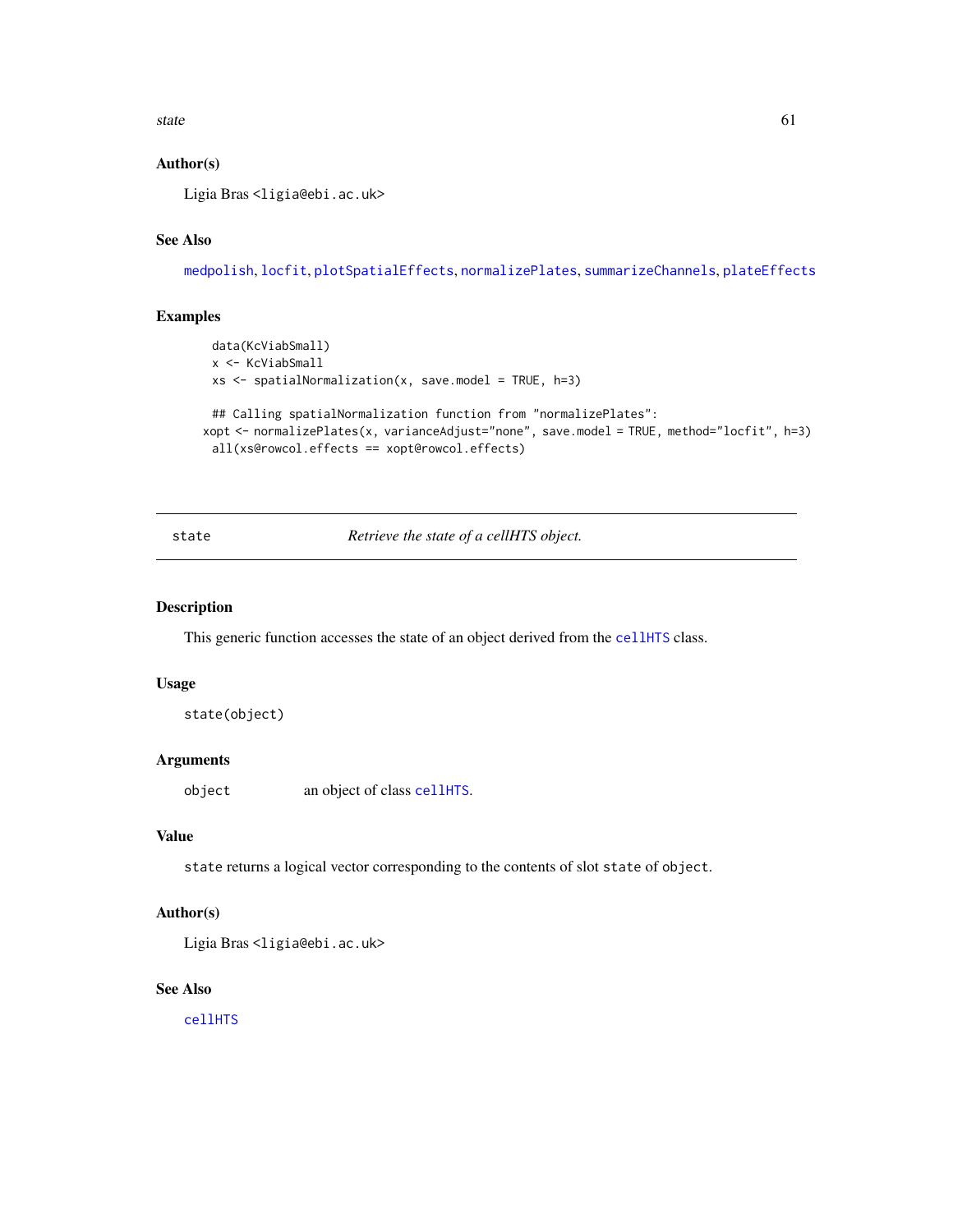<span id="page-61-0"></span>summarizeChannels *Summarization of dual-channel data*

## Description

Combines plate intensities (raw or already corrected in a per-plate fashion) from multi-channel data stored in slot assayData of a [cellHTS](#page-8-0) instance by applying the function defined in fun.

## Usage

```
summarizeChannels(object,
   fun = function(r1, r2, thresh=-Inf) ifelse(r1>thresh, r2/r1, as.numeric(NA)))
```
# Arguments

| object | an object of class cellently that has been configured. See details.                                                                                                                                                                                                                                                                                                           |
|--------|-------------------------------------------------------------------------------------------------------------------------------------------------------------------------------------------------------------------------------------------------------------------------------------------------------------------------------------------------------------------------------|
| fun    | a user-defined function for the multi channel summarization. Fun takes as many<br>numeric vectors as there are channels, names r1, r2, etc., and returns a single<br>numeric vector of the same length. The default is to take the ratio between the<br>second and first channels, with a threshold on r1 shown above in the Usage<br>section that should be set by the user. |

#### Details

For each plate and replicate of a multi-color experiment, the function defined in fun is applied to relate the intensity values in the respective channels of the cellHTS object. The default is to take the ratio between the second and first channels, with a threshold on r1 (see the *Usage* section). This threshold should be adjusted by the user according to the data. For an example, see the *Examples* section. This function uses the content of slot assayData of object and can be applied either to raw data or after per-plate correction of the intensity values in each channel using function [normalizePlates](#page-34-0). This choice depends on channel summarization method that one intends to apply (i.e., the function given by argument fun).

#### Value

An object of class [cellHTS](#page-8-0) with the summarized multi-channel intensities stored in slot assayData. This is an object of class assayData containing one matrix with the summarized channel data (dimensions nrFeatures x nrSamples).

# Author(s)

Ligia Bras <ligia@ebi.ac.uk>, Wolfgang Huber <huber@ebi.ac.uk>

#### References

Boutros, M., Bras, L.P. and Huber, W. (2006) Analysis of cell-based RNAi screens, *Genome Biology* 7, R66.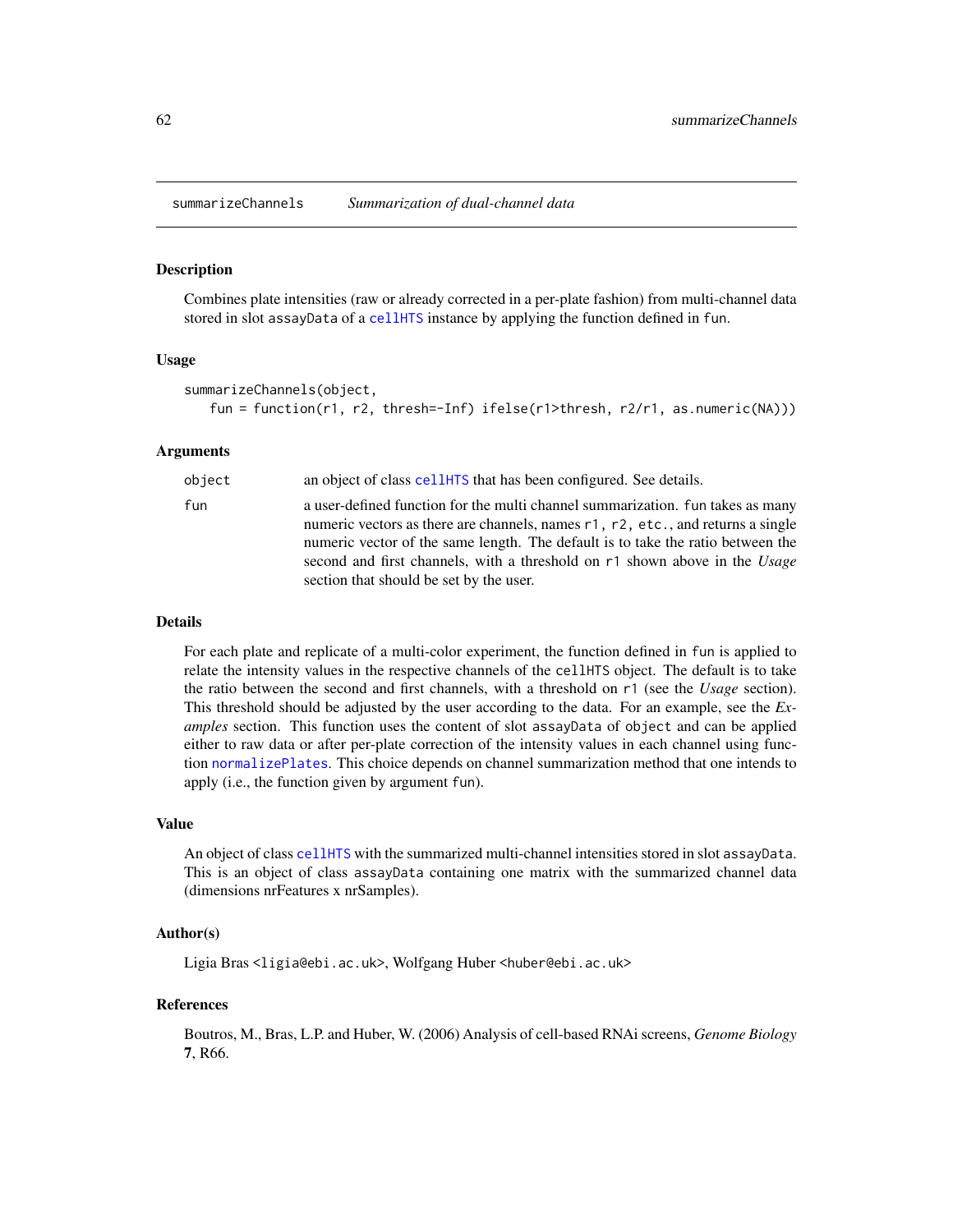summarizeChannels 63

#### See Also

[normalizePlates](#page-34-0), [scoreReplicates](#page-51-0), [summarizeReplicates](#page-63-0).

## Examples

```
data(dualCh)
x <- dualCh
table(wellAnno(x))
## Define the controls for the different channels:
negControls=vector("character", length=dim(Data(x))[3])
```

```
## channel 1 - gene A
## case-insensitive and match the empty string at the beginning and end of a line (to distinguish between "geneA"
```

```
negControls[1]= "(?i)^geneA$"
   ## channel 2 - gene A and geneB
  negControls[2]= "(?i)^geneA$|^geneB$"
   posControls = vector("character", length=dim(Data(x))[3])
   ## channel 1 - no controls
   ## channel 2 - geneC and geneD
   posControls[2]="(?i)^geneC$|^geneD$"
## Not run:
```

```
writeReport(cellHTSlist=list("raw"=x), map=TRUE, plotPlateArgs=TRUE, posControls=posControls, negControls=neg
```

```
## End(Not run)
```

```
## In this example, we first normalize each channel separately by
  ## plate median scaling (no variance adjustment), since we need to make the measurements
   ## comparable across plates for the next step of channel summarization:
    xn = normalizePlates(x, scale="multiplicative", log=FALSE, method="median", varianceAdjust="none")
 ## Then, we define a low intensity threshold for the measurements in the constitutive channel R1,
 ## which will be set to the 5% quantile of the overall plate median corrected intensities in R1,
   ## and take the ratio R2/R1.
       xn = summarizeChannels(xn, fun = function(r1, r2, ...))thresh=quantile(r1, probs=0.05, na.rm=TRUE)) ifelse(r1>thresh, r2/r1, as.numeric(NA)))
  ## After channel summarization, we take the log2 and apply plate median normalization,
  ## and opt to not adjust the variance:
 xn = normalizePlates(xn, scale="multiplicative", log=TRUE, method="median", varianceAdjust="none")
 ## Define the controls for the normalized and summarized intensities (only one channel):
  negControls = vector("character", length=dim(Data(xn))[3])
   ## For the single channel, the negative controls are geneA and geneB
  negControls[1]= "(?i)^geneA$|^geneB$"
  posControls = vector("character", length=dim(Data(xn))[3])
   ## For the single channel, the negative controls are geneC and geneD
   posControls[1]="(?i)^geneC$|^geneD$"
## Not run:
 writeReport(cellHTSlist=list("raw"=x, "normalized"=xn), force=TRUE, map=TRUE, plotPlateArgs=list(xrange=c(-3,
        posControls=posControls, negControls=negControls)
```
#### ## End(Not run)

## Another option could be to just take the log2 of the ratio between R2 and R1 raw intensities: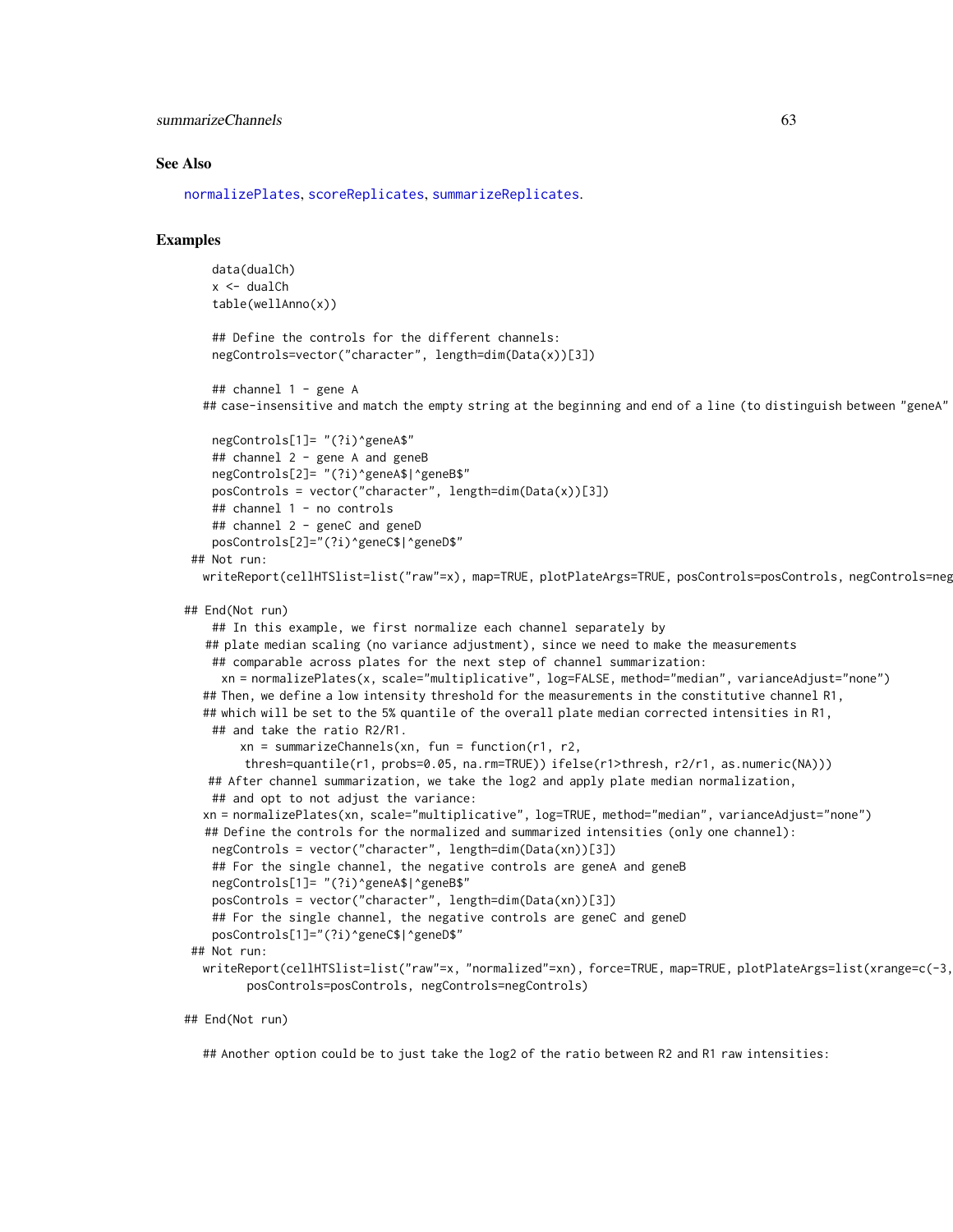```
xn1 = summarizeChannels(x, fun = function(r1, r2) log2(r2/r1))
```
<span id="page-63-0"></span>summarizeReplicates *Summarize between scored replicate values given in a cellHTS object to obtain a single value for each probe*

#### Description

This function summarizes the replicate values stored in slot assayData of a [cellHTS](#page-8-0) object and calculates a single score for each probe. Data are stored in slot assayData overridding its current content.

This function is implemented for single- and multi-channel data.

## Usage

```
summarizeReplicates(object, summary ="min")
```
## **Arguments**

| object  | an object of class cellently that has already been normalized and scored (see<br>details).                                                                                                                     |
|---------|----------------------------------------------------------------------------------------------------------------------------------------------------------------------------------------------------------------|
| summary | a character string indicating how to summarize between replicate measurements.<br>One of "min" (default), "mean", "median", "max", "rms", "closestToZero", or<br>"FurthestFromZero" can be used (see details). |

#### Details

A single value per probe is calculated by summarizing between scored replicates stored in the slot assayData of object. The summary is performed as follows:

- If summary="mean", the average of replicate values is considered;
- If summary="median", the median of replicate values is considered;
- If summary="max", the maximum of replicate intensities is taken;
- If summary="min", the minimum is considered, instead;
- If summary="rms", the square root of the mean squared value of the replicates (root mean square) is taken as a summary function;
- If summary="closestToZero", the value closest to zero is taken as a summary (useful when both sides of the distribution of z-score values are of interest);
- If summary="furthestFromZero", the value furthest from zero is taken as a summary (useful when both sides of the distribution of z-score values are of interest).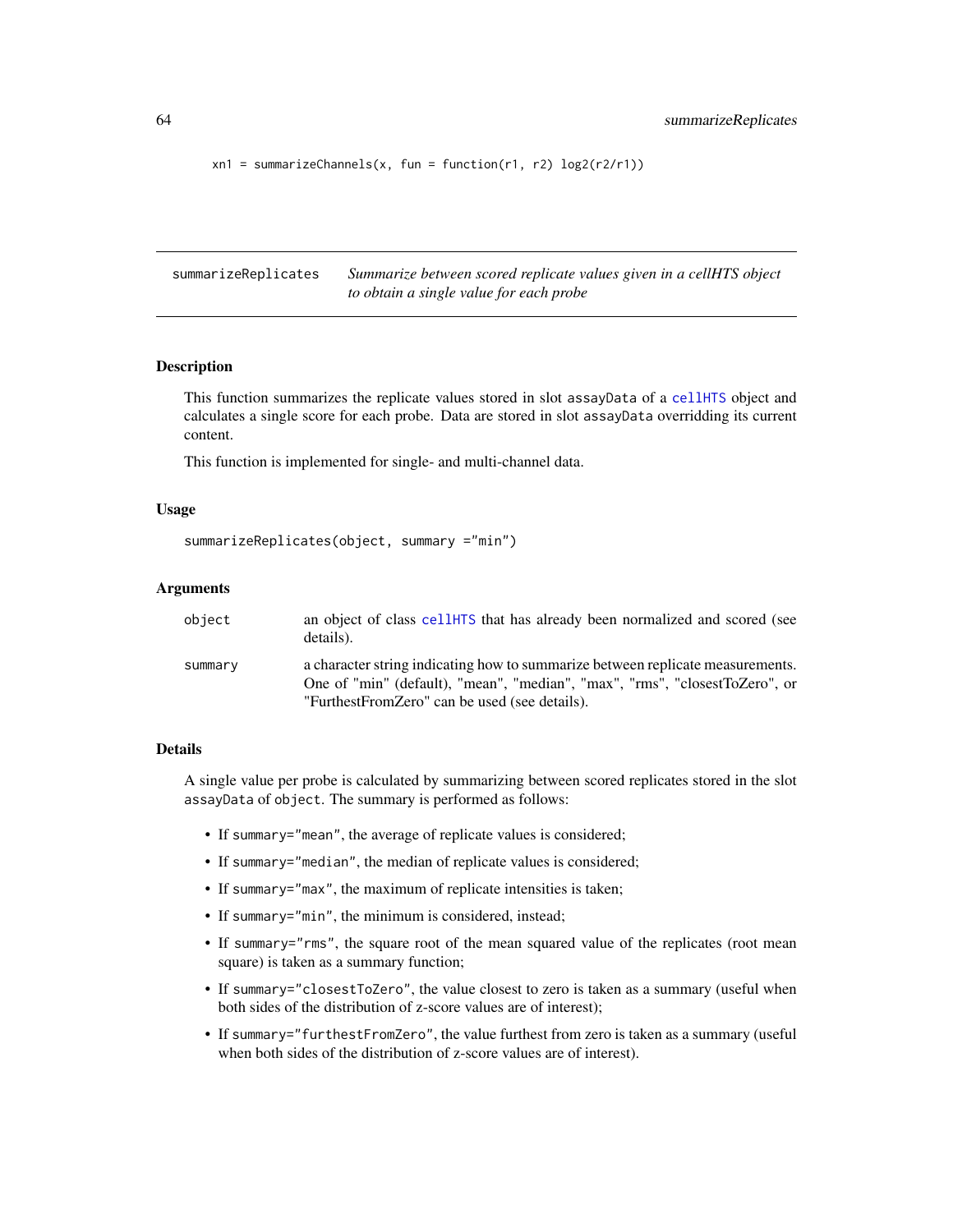# Value

The cellHTS object with the summarized scored values stored in slot assayData. This is an object of class assayData corresponding to matrices of dimensions Features x 1 for each channel. Moreover, the processing status of the cellHTS object is updated in the slot state to object@state[["scored"]]= TRUE.

# Author(s)

W. Huber <huber@ebi.ac.uk>, Ligia Bras <ligia@ebi.ac.uk>

# References

Boutros, M., Bras, L.P. and Huber, W. (2006) Analysis of cell-based RNAi screens, *Genome Biology* 7, R66.

# See Also

[normalizePlates](#page-34-0), [summarizeChannels](#page-61-0), [scoreReplicates](#page-51-0), [imageScreen](#page-31-0).

## Examples

```
data(KcViabSmall)
 # normalize
x <- normalizePlates(KcViabSmall, scale="multiplicative", method="median", varianceAdjust="none")
 # score the replicates
 x <- scoreReplicates(x, sign="-", method="zscore")
# summarize the replicates (conservative approach: take the minimum value between replicates)
 x <- summarizeReplicates(x, summary="min")
```
templateDescriptionFile

*Creates a template description file for an RNAi experiment*

#### Description

This function creates a template description file for an RNAi experiment with default entries compliant with MIAME class and with additional entries specific for a [cellHTS](#page-8-0) object.

#### Usage

```
templateDescriptionFile(filename="Description.txt", path, force=FALSE)
```
#### **Arguments**

| filename | the name of the output file. Default is "Description.txt".                                                                                                             |
|----------|------------------------------------------------------------------------------------------------------------------------------------------------------------------------|
| path     | a character of length 1 indicating the path in which to create the screen descrip-<br>tion file. By default, it can extract the path from filename.                    |
| force    | a logical value, determines the behaviour of the function if file filename exists.<br>If force is TRUE, the function overwrites filename, otherwise it casts an error. |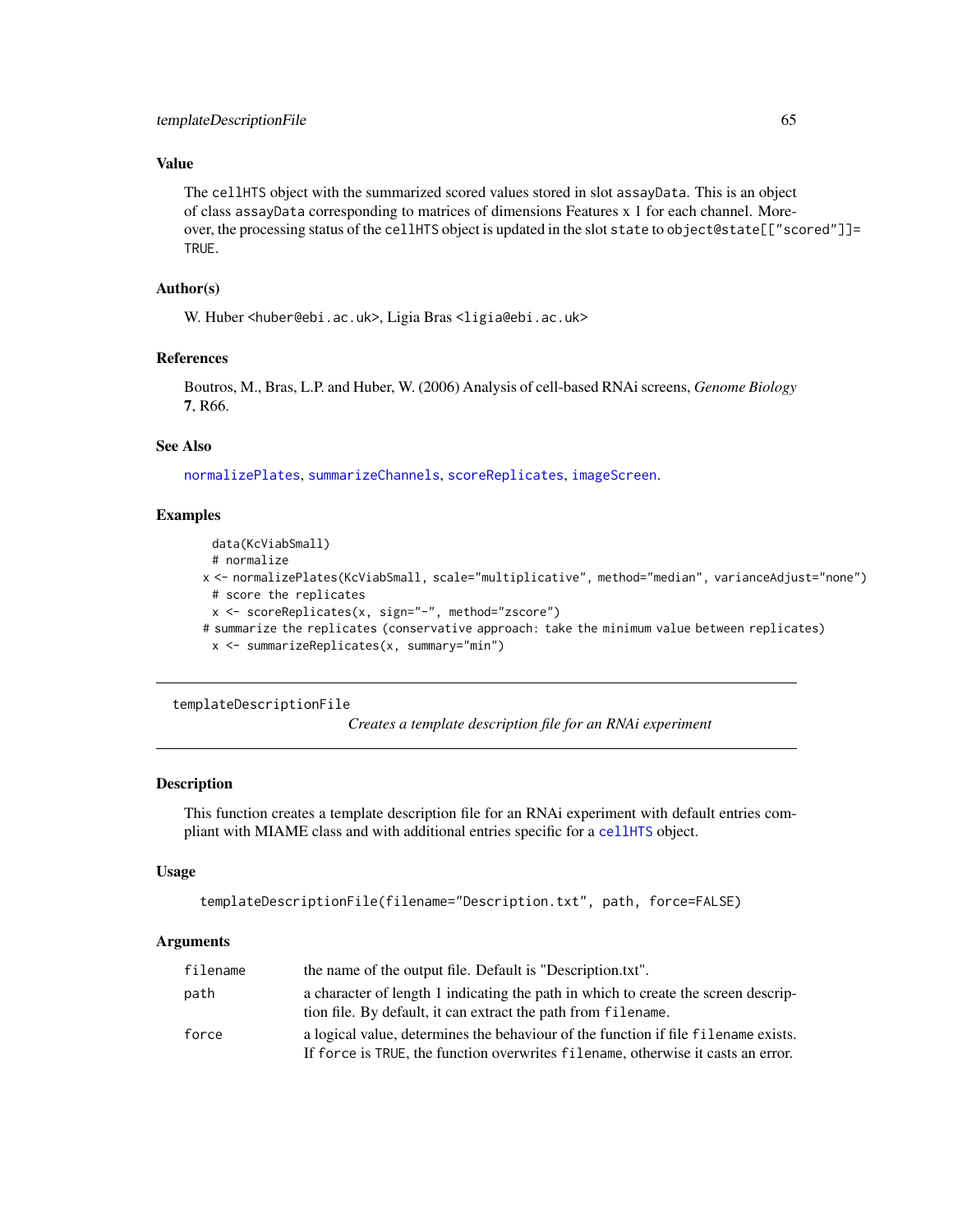# Details

This function can be called to generate a template file for the RNAi experiment. This file contains the fields that are compliant with the [MIAME](#page-0-0) class and also additional entries specific for the [cellHTS](#page-8-0) class, which should be edited and completed by the user.

This file, which we call *Screen description file*, is required to configure the [cellHTS](#page-8-0) object via function [configure](#page-16-0). It is intended to contain general information about the screen, such as its title, its goal, when and how it was performed, which organism, which library, type of assay, references, and any other information that is pertinent to the biological interpretation of the experiments.

#### Value

The function returns a character with the full path and name of the file that was created.

## Author(s)

Ligia Bras <ligia@ebi.ac.uk>

# See Also

[configure](#page-16-0)

# Examples

```
out <- templateDescriptionFile("Description.txt", path=tempdir())
out
readLines(out)
```
updateCellHTS *Update old serialized cellHTS objects.*

## Description

During the development of the cellHTS2 package, the definition of the cellHTS object hasd changes. This function can be used to update old serialized cellHTS objects.

#### Usage

```
updateCellHTS(object)
```
# Arguments

object The cellHTS object to update.

# Value

An updated cellHTS object.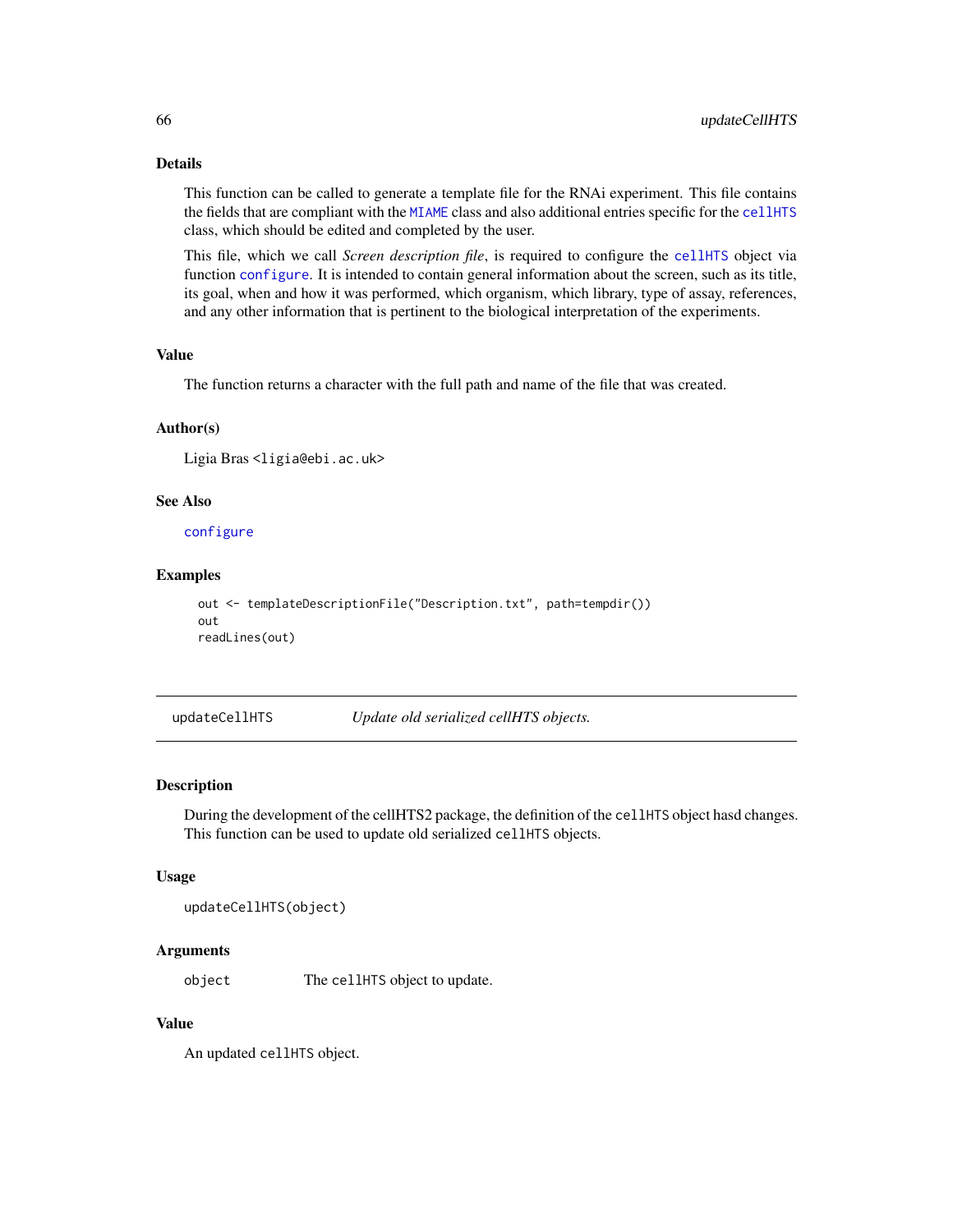#### wellAnno 67

#### Author(s)

Florian Hahne

## See Also

[convertOldCellHTS](#page-18-0)

## Examples

```
data(KcViabSmall)
updateCellHTS(KcViabSmall)
```
wellAnno *Access the annotation from a cellHTS object.*

# Description

These generic functions access the annotation data stored in the featureData slot of an object of class [cellHTS](#page-8-0).

## Usage

```
wellAnno(object)
geneAnno(object)
```
# Arguments

object Object derived from class [cellHTS](#page-8-0).

# Value

wellAnno returns a [factor](#page-0-0) of length equal to the total number of features (number of plates x number of wells per plate) indicating the contents of the wells. Corresponds to fData(object)[,"controlStatus"].

geneAnno returns a vector of the same length as the number of features in object (number of plates x number of wells per plate) containing the gene IDs used in the screen. This corresponds to the contents of fData(object)[,"GeneID"].

See [cellHTS](#page-8-0) class for details.

# Author(s)

Ligia Bras <ligia@ebi.ac.uk>

#### References

Boutros, M., Bras, L.P. and Huber, W. (2006) Analysis of cell-based RNAi screens, *Genome Biology* 7, R66.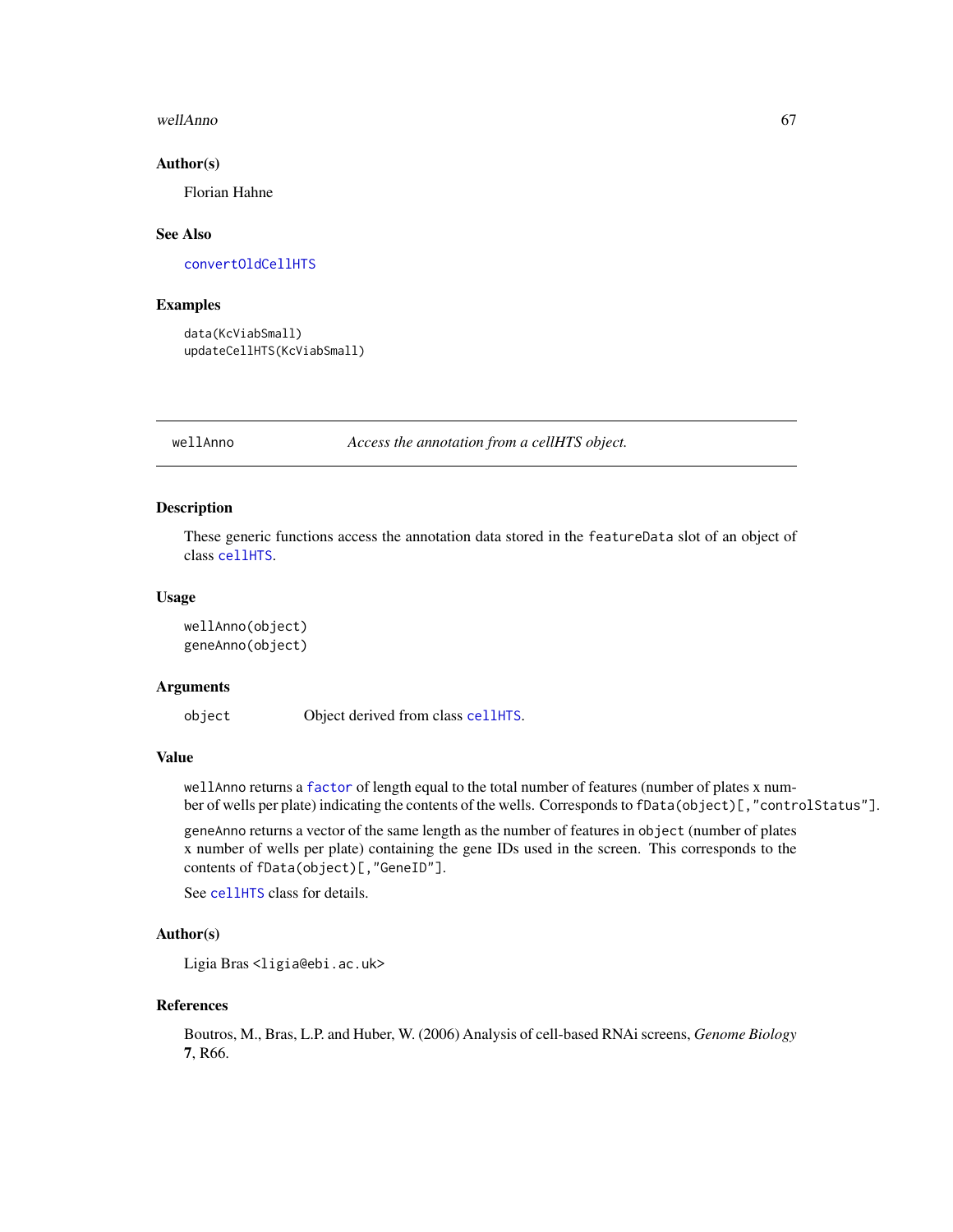# See Also

[cellHTS](#page-8-0)

write.tabdel *Wrapper to function 'write.table' used to write data to a tab-delimited file*

# Description

Wrapper for the function [write.table](#page-0-0) to write data to a tab-delimited file.

#### Usage

```
write.tabdel(...)
```
## Arguments

... arguments that get passed on to the function [write.table](#page-0-0).

## Details

A trivial function, which we have included for convenience.

#### Value

The name of the file that was written.

#### Author(s)

Ligia Bras <ligia@ebi.ac.uk>

# See Also

[write.table](#page-0-0)

# Examples

```
data(KcViabSmall)
x <- KcViabSmall
## determine the ratio between each well and the plate median
xraw \leftarrow Data(x)y <- array(as.numeric(NA), dim=dim(xraw))
nrWell < - \text{prod}(pdim(x))for(p in 1:max(plate(x))) {
  ind \leftarrow (1:nrWell)+nrWell*(p-1)samples <- (wellAnno(x)[ind] == "sample")
y[ind, ,] <- apply(xraw[ind, , ,drop=FALSE], 2:3, function(w) w/median(w[samples], na.rm=TRUE))
}
```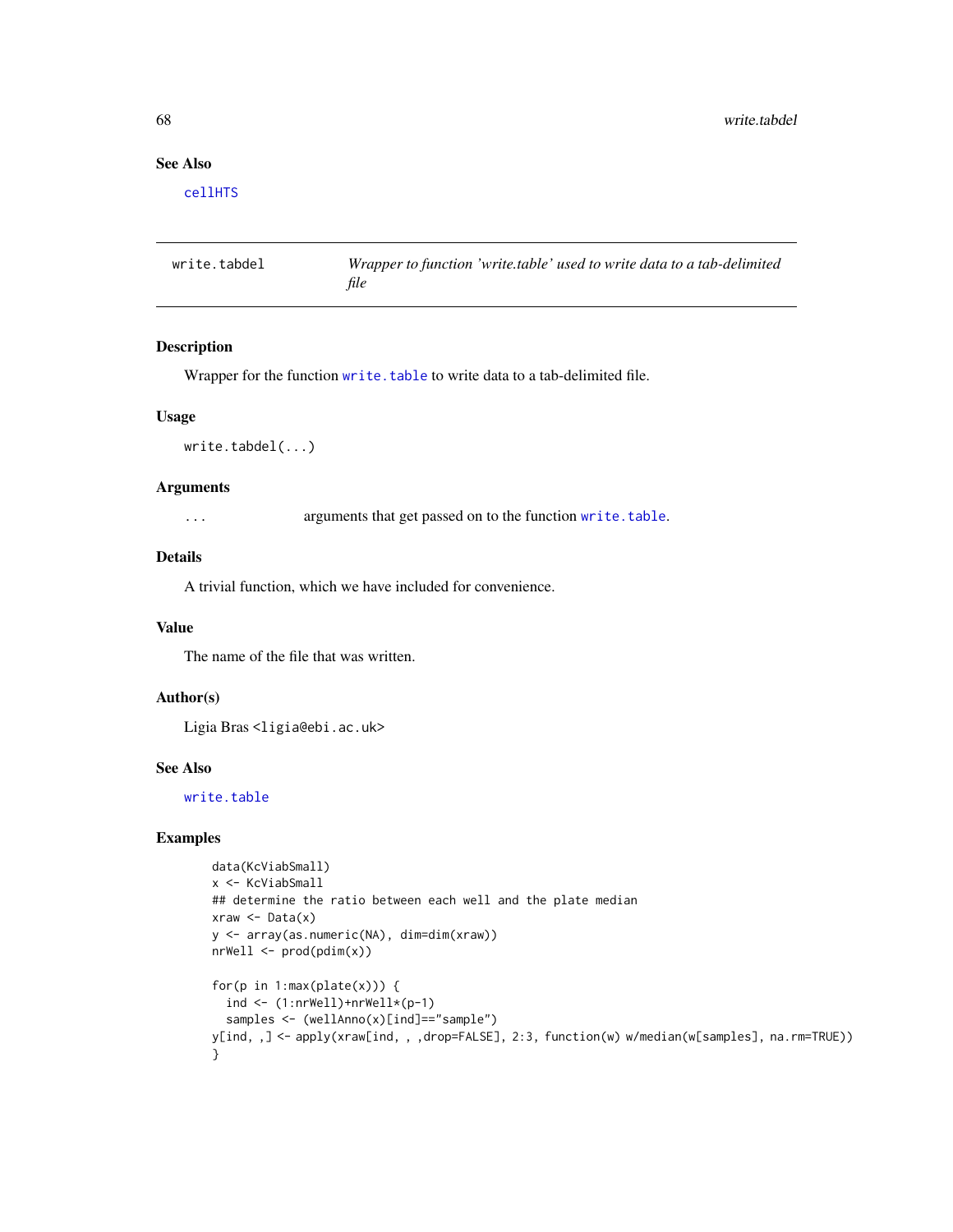# writeReport 69

```
y \leftarrow signif(y, 4)
out \leq -y[,,1]
out <- cbind(geneAnno(x), wellAnno(x), out)
colnames(out) <- c("GeneID", "wellAnno",
sprintf("Well/Median_r%d_ch%d", rep(1:dim(y)[2], dim(y)[3]), rep(1:dim(y)[3], each=dim(y)[2])))
write.tabdel(out, file = tempfile())
```
<span id="page-68-0"></span>writeReport *Create a directory with HTML pages of linked tables and plots documenting the contents of a cellHTS experiment*

# Description

Creates a directory with HTML pages of linked tables and plots documenting the contents of the preprocessing of a [cellHTS](#page-8-0) object.

# Usage

```
writeReport(
  raw,
  normalized=NULL,
  scored=NULL,
  cellHTSlist=NULL,
  outdir,
  force=FALSE,
  map=FALSE,
  plotPlateArgs=NULL,
  imageScreenArgs=NULL,
  posControls,
  negControls,
  mainScriptFile=NA,
  gseaModule=NULL,
  settings=list())
```
#### Arguments

| raw         | the intitial raw cellently object. See details.                                                                                                                                                                                                                                                                                                                                                                               |
|-------------|-------------------------------------------------------------------------------------------------------------------------------------------------------------------------------------------------------------------------------------------------------------------------------------------------------------------------------------------------------------------------------------------------------------------------------|
| normalized  | a normalized cellHTS object. See details.                                                                                                                                                                                                                                                                                                                                                                                     |
| scored      | a scored cellHTS object. See details.                                                                                                                                                                                                                                                                                                                                                                                         |
| cellHTSlist | a list of cellently objects. See details. Note: this argument is deprecated. Please<br>use the separate arguments raw, normalized and scored instead.                                                                                                                                                                                                                                                                         |
| outdir      | a character of length 1 with the name of a directory where to write the report<br>HTML file and images. If the directory does not exist, it is created. If it exists<br>and is not empty, then the behaviour depends on the value of force. If outdir<br>is missing, it is set to file.path(getwd(), name(cellHTSlist[['xraw']])),<br>i.e. a directory with the name of the cellHTS object(s) in the current working<br>path. |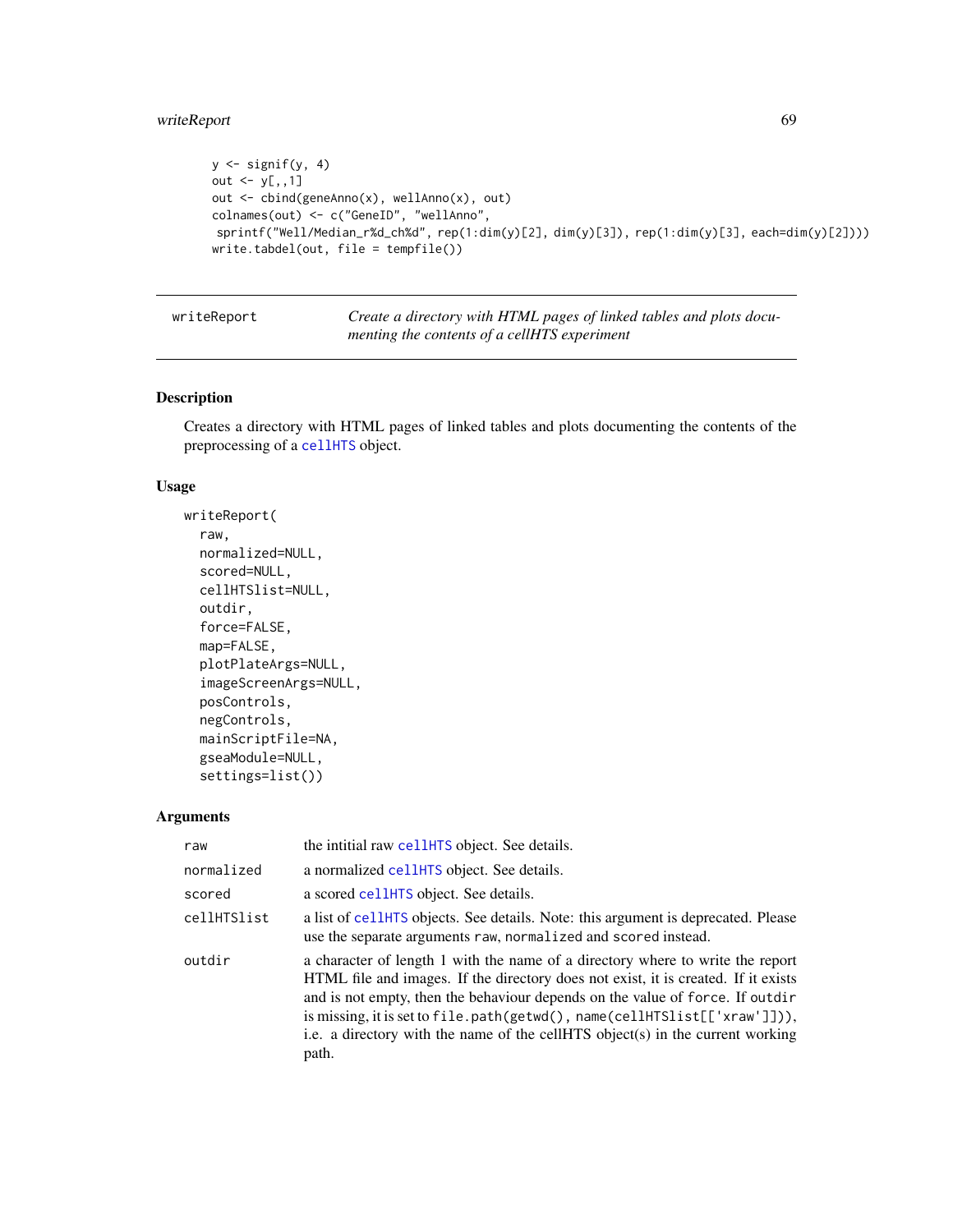| force           | a logical value, determines the behaviour of the function if outdir exists and<br>is not empty. If force is TRUE, the function overwrites (removes and recreates)<br>outdir, otherwise it casts an error.                                                                                                                                                                                                                                          |  |
|-----------------|----------------------------------------------------------------------------------------------------------------------------------------------------------------------------------------------------------------------------------------------------------------------------------------------------------------------------------------------------------------------------------------------------------------------------------------------------|--|
| map             | a logical value indicating whether tooltips with the annotation should be added<br>to the plate plots and image screen. Default value is FALSE. NOTE: This argu-<br>ment is deprecated and will go away in the next release. Please see settings to<br>learn how to control the output of writeReport.                                                                                                                                             |  |
| plotPlateArgs   | either a list with parameters for the plate plots of the per plate quality report<br>pages, or a logical scalar with values FALSE or TRUE. If FALSE or NULL, the plate<br>plots are omitted, this option is here because the production of the plate plots<br>takes a long time. See details. NOTE: This argument is deprecated and will go<br>away in the next release. Please see settings to learn how to control the output<br>of writeReport. |  |
| imageScreenArgs |                                                                                                                                                                                                                                                                                                                                                                                                                                                    |  |
|                 | a list with parameters for the function imageScreen. See details. NOTE: This<br>argument is deprecated and will go away in the next release. Please see settings<br>to learn how to control the output of writeReport.                                                                                                                                                                                                                             |  |
| posControls     | a list or vector of regular expressions specifying the name of the positive con-<br>trols. See details.                                                                                                                                                                                                                                                                                                                                            |  |
| negControls     | a vector of regular expressions specifying the name of the negative controls. See<br>details.                                                                                                                                                                                                                                                                                                                                                      |  |
| mainScriptFile  | The path to the R script generating the current report. We strongly advice to<br>store this script in the compendium for future reference.                                                                                                                                                                                                                                                                                                         |  |
| gseaModule      | Add the output of a gene set enrichment analysis to the report. This is totally<br>experimental at this time.                                                                                                                                                                                                                                                                                                                                      |  |
| settings        | A named list of settings controlling the output of writeReport. Please see<br>settings for details.                                                                                                                                                                                                                                                                                                                                                |  |

# Details

The function has to be called with the mandatory argument raw corresponding to an unnormalized [cellHTS](#page-8-0) object (i.e. state(cellHTSlist[["raw"]])["normalized"]=FALSE). Additional optional arguments are:

- "normalized": a cellHTS object containing normalized data (i.e. state(cellHTSlist[["normalized"]])["normal and state(cellHTSlist[["normalized"]])["scored"]=FALSE).
- "scored": a cellHTS object containing data scored data (i.e. state(cellHTSlist[["scored"]])["scored"]=TRUE). If this component is available, then cellHTSlist[["normalized"]] should also be given.

All of the above arguments have to be cellHTS objects containing data from the same experiment, but in different preprocessing stages.

The cellHTS argument is deprecated and should no be used anymore.

The following elements are recognized for plotPlateArgs and passed on to [plotPlate](#page-0-0): sdcol, the color scheme for the standard deviation plate plot, sdrange, the sd range to which the colors are mapped, xcol, the color scheme for the intensity plate plot, xrange, the intensity range to which the colors are mapped. If an element is not specified, default values are used. Both sdrange and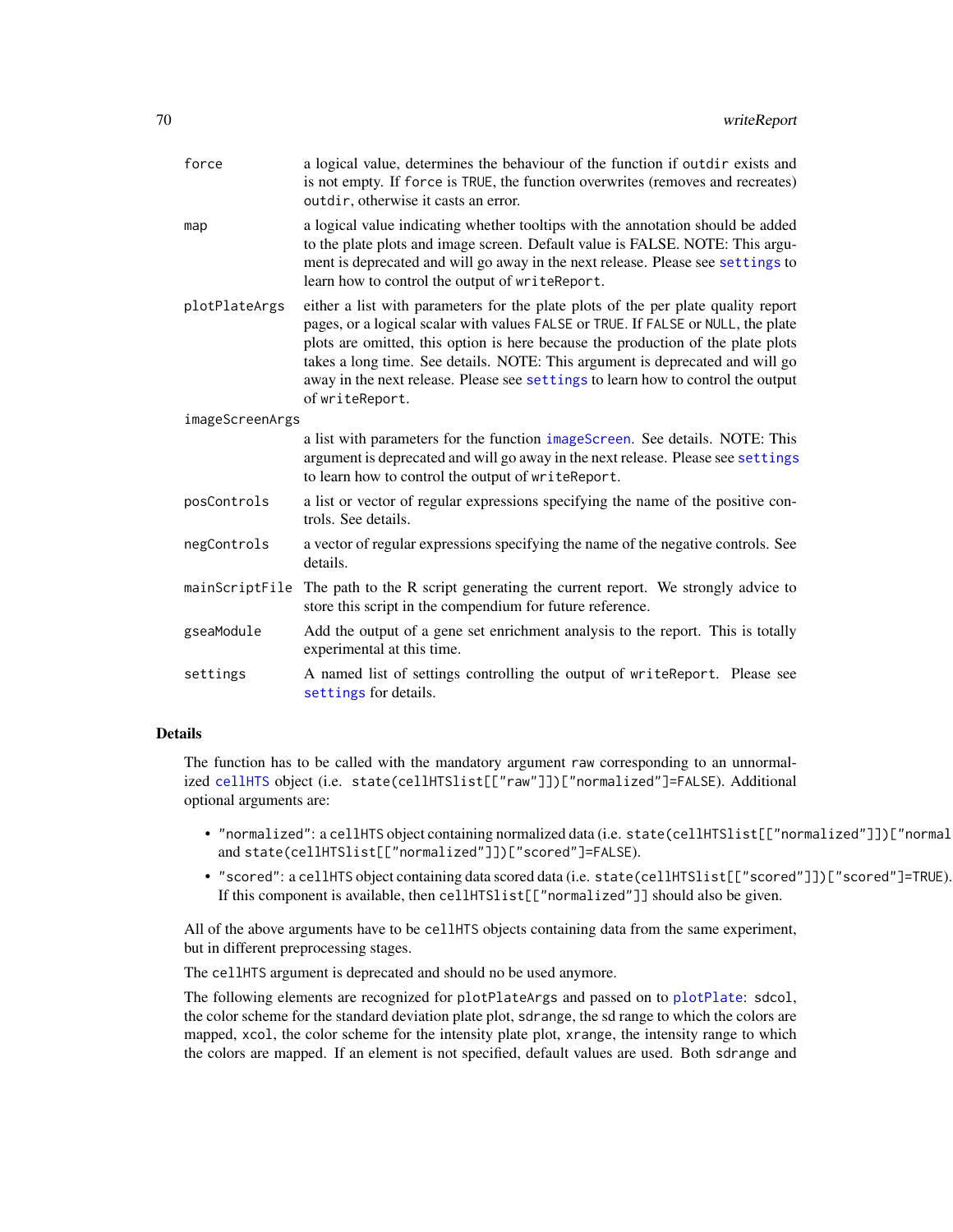#### writeReport 71

xrange can also be provided as functions, which take the values to be plotted by platePlot as a single argument and has to return a numeric vector of length 2. See its documentation for details.

The following elements are recognized for imageScreenArgs and passed on to [imageScreen](#page-31-0): ar, aspect ratio, zrange, range, anno, gene annotation for the image map (if map=TRUE).

From now on, all settings controlling the output of writeReport should either be provided through the settings argument, or as session-wide parameters set using [setSettings](#page-54-1). Please see [settings](#page-54-0) for details.

posControls and negControls should be given as a vector of regular expression patterns specifying the name of the positive(s) and negative(s) controls, respectivey, as provided in the plate configuration file (and acccessed via wellAnno(objects)).

If the cellHTS object containing normalized data was provided as argument norm, the length of posControls and negControls should be equal to the number of channels in this cellHTS object (dim(Data(cellHTSlist[["normalized"]]))[3]). Otherwise, the length of these vectors should be equal to the number of channels in the unpreprocessed cellHTS object (i.e., dim(Data(cellHTSlist[["raw"]]))[3]).

By default, if posControls is not given, "pos" will be taken as the name for the wells containing positive controls. Similarly, if negControls is missing, by default "neg" will be considered as the name used to annotate the negative controls. The content of posControls and negControls will be passed to [regexpr](#page-0-0) for pattern matching within the well annotation given in column controlStatus of the featureData slot of the cellHTS object. If no controls are available for a given channel, use "" or NA for that channel. For example, posControls =  $c("", "(?i)^{\land diap$")$  means that channel 1 has no positive controls, while "diap" is the positive control for channel 2.

The arguments posControls and negControls are particularly useful in multi-channel data since the controls might be reporter-specific, or after normalizing multi-channel data.

In the case of a two-way assay, where two types of "positive" controls are used in the screen ("activators" and "inhibitors"), posControls should be defined as a list with two components (called act and inh), each of which should be vectors of regular expressions of the same length as the current number of reporters (as explained above).

By default, tooltips doing the mapping between the probe annotation and the plate wells are not added to the plate plots and to the overall screen plot. If any of the cellHTS objects in cellHTSlist is annotated, the probe annotation uses the information contained either in column GeneSymbol or column GeneID (if the former is missing) of the featureData slot of the annotated cellHTS object. Otherwise, the mapping simply uses the well identifiers.

#### Value

The function is called for its side-effect. It returns a character with the full path and name of the report index file, this is an HTML file which can be read by a web browser.

## Author(s)

Florian Hahne <florian.hahne@novartis.com>, Ligia P. Bras <ligia@ebi.ac.uk>, Wolfgang Huber <huber@ebi.ac.uk>, Gabor Bakos

#### References

Boutros, M., Bras, L.P. and Huber, W. (2006) Analysis of cell-based RNAi screens, *Genome Biology* 7, R66.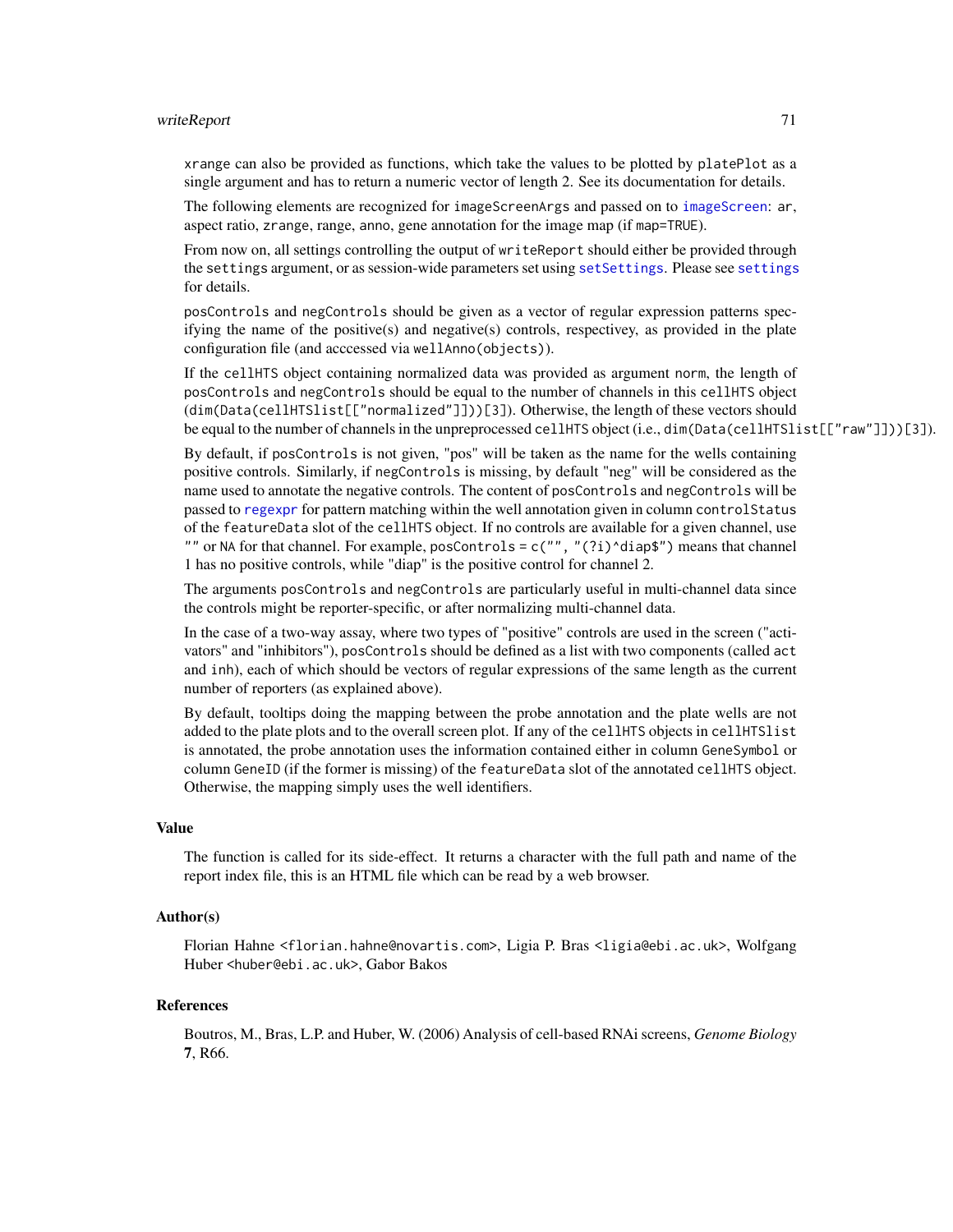# See Also

[plotPlate](#page-0-0), [imageScreen](#page-31-0)

## Examples

```
data(KcViabSmall)
   pCtrls <- c("pos")
   nCtrls <- c("neg")
## Not run:
   ## or for safety reasons (not a problem for the current well annotation, however)
    pCtrls <- c("^pos$")
    nCtrls <- c("^neg$")
   writeReport(raw=KcViabSmall, posControls=pCtrls, negControls=nCtrls)
   ## same as
   ## writeReport(raw=KcViabSmall)
  xn <- normalizePlates(KcViabSmall, scale="multiplicative", log=FALSE, method="median")
   xsc <- scoreReplicates(xn, sign="-", method="zscore")
   xsc <- summarizeReplicates(xsc, summary="min")
    ## to turn on the tooltips in the plate plots and in the image screen plot:
  writeReport(raw=KcViabSmall, normalized=xn, scored=xsc, force=TRUE, map=TRUE, plotPlateArgs = TRUE, imageScree
```
## End(Not run)

writeTab *Write the data from a cellHTS object to a tab-delimited file*

# Description

Write the data from a [cellHTS](#page-8-0) object to a tab-delimited file.

# Usage

```
## S4 method for signature 'cellHTS'
writeTab(object, file=paste(name(object), "txt", sep="."))
```
## Arguments

| object | a cellHTS object.            |
|--------|------------------------------|
| file   | the name of the output file. |

# Details

This function is a wrapper for function [write.table](#page-0-0) to write the contents of assayData slot of a [cellHTS](#page-8-0) object to a tab-delimited file. If the object is already annotated, the probe information (fData(object)@GeneID) is also added.

## Value

The name of the file that was written.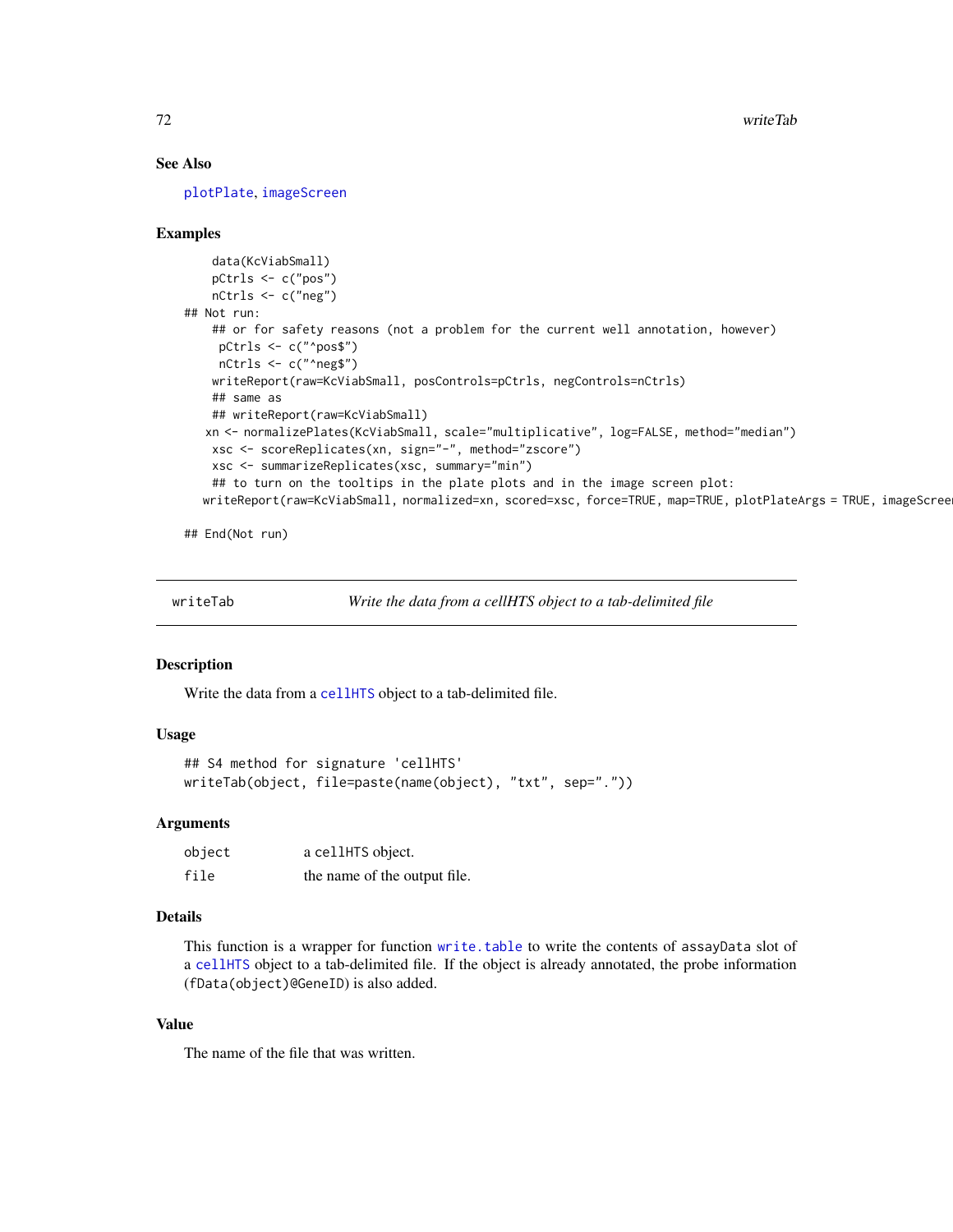### <span id="page-72-0"></span>writeTab 73

## Author(s)

Wolfgang Huber <huber@ebi.ac.uk>, Ligia P. Bras <ligia@ebi.ac.uk>

### See Also

[cellHTS](#page-8-0)

# Examples

```
data(KcViabSmall)
writeTab(KcViabSmall, file=tempfile())
```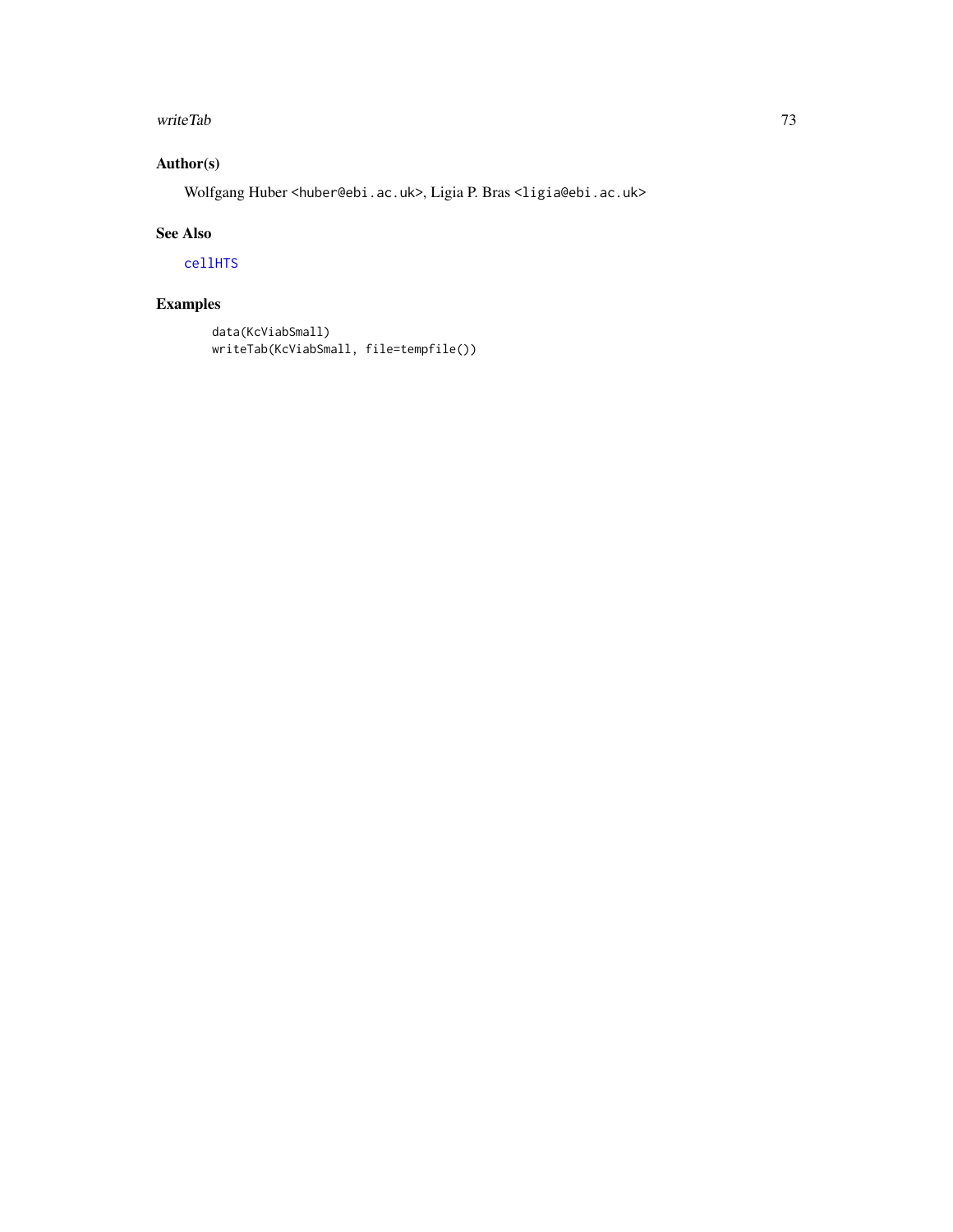# **Index**

∗ B score method plotSpatialEffects, [42](#page-41-0) ∗ Spatial normalization plotSpatialEffects, [42](#page-41-0) spatialNormalization, [60](#page-59-0) ∗ classes cellHTS-class, [9](#page-8-1) ROC-class, [49](#page-48-0) ∗ datasets bdgpbiomart, [5](#page-4-0) dualCh, [22](#page-21-0) KcViab, [34](#page-33-0) KcViabSmall, [35](#page-34-0) oldKcViabSmall, [39](#page-38-0) ∗ manip batch, [4](#page-3-0) Bscore, [6](#page-5-0) Data, [21](#page-20-0) getDynamicRange, [22](#page-21-0) getEnVisionRawData, [24](#page-23-0) getMeasureRepAgreement, [25](#page-24-0) getTopTable, [27](#page-26-0) getZfactor, [29](#page-28-0) imageScreen, [32](#page-31-0) intensityFiles, [33](#page-32-0) normalizePlates, [35](#page-34-0) oneRowPerId, [39](#page-38-0) plate, [40](#page-39-0) plateEffects, [41](#page-40-0) plotSpatialEffects, [42](#page-41-0) readHTAnalystData, [43](#page-42-0) readPlateList, [45](#page-44-0) rsa, [50](#page-49-0) scoreReplicates, [52](#page-51-0) scores2calls, [53](#page-52-0) spatialNormalization, [60](#page-59-0) state, [61](#page-60-0) summarizeChannels, [62](#page-61-0) summarizeReplicates, [64](#page-63-0)

templateDescriptionFile, [65](#page-64-0) wellAnno, [67](#page-66-0) write.tabdel, [68](#page-67-0) writeReport, [69](#page-68-0) writeTab, [72](#page-71-0) ∗ multi-channel screens summarizeChannels, [62](#page-61-0) ∗ normalization normalizePlates, [35](#page-34-0) spatialNormalization, [60](#page-59-0) summarizeChannels, [62](#page-61-0) ∗ package cellHTS2, [12](#page-11-0) ∗ spatial effects plotSpatialEffects, [42](#page-41-0) ∗ univar ROC, [48](#page-47-0)

annotate, [3,](#page-2-0) *[12,](#page-11-0) [13](#page-12-0)* annotate,cellHTS-method *(*annotate*)*, [3](#page-2-0) AnnotatedDataFrame, *[10](#page-9-0)* applyByCategory, *[31](#page-30-0)* AssayData, *[10](#page-9-0)*, *[44](#page-43-0)*, *[47](#page-46-0)*

batch, [4,](#page-3-0) *[13](#page-12-0)* batch,cellHTS-method *(*batch*)*, [4](#page-3-0) batch<- *(*batch*)*, [4](#page-3-0) batch<-,cellHTS,data.frame-method *(*batch*)*, [4](#page-3-0) bdgpbiomart, [5,](#page-4-0) *[12](#page-11-0)* Bscore, [6,](#page-5-0) *[13,](#page-12-0) [14](#page-13-0)*, *[36](#page-35-0)*, *[38](#page-37-0)*, *[41,](#page-40-0) [42](#page-41-0)* buildCellHTS2, [8,](#page-7-0) *[47](#page-46-0)*

cellHTS, *[3](#page-2-0)[–8](#page-7-0)*, *[10](#page-9-0)[–19](#page-18-0)*, *[21](#page-20-0)[–23](#page-22-0)*, *[25](#page-24-0)[–29](#page-28-0)*, *[32](#page-31-0)[–36](#page-35-0)*, *[38](#page-37-0)*, *[40](#page-39-0)[–42](#page-41-0)*, *[44](#page-43-0)*, *[47](#page-46-0)[–54](#page-53-0)*, *[60](#page-59-0)[–62](#page-61-0)*, *[64](#page-63-0)[–70](#page-69-0)*, *[72,](#page-71-0) [73](#page-72-0)* cellHTS *(*cellHTS-class*)*, [9](#page-8-1) cellHTS-class, [9](#page-8-1) cellHTS2, [12](#page-11-0) cellHTS2-package *(*cellHTS2*)*, [12](#page-11-0)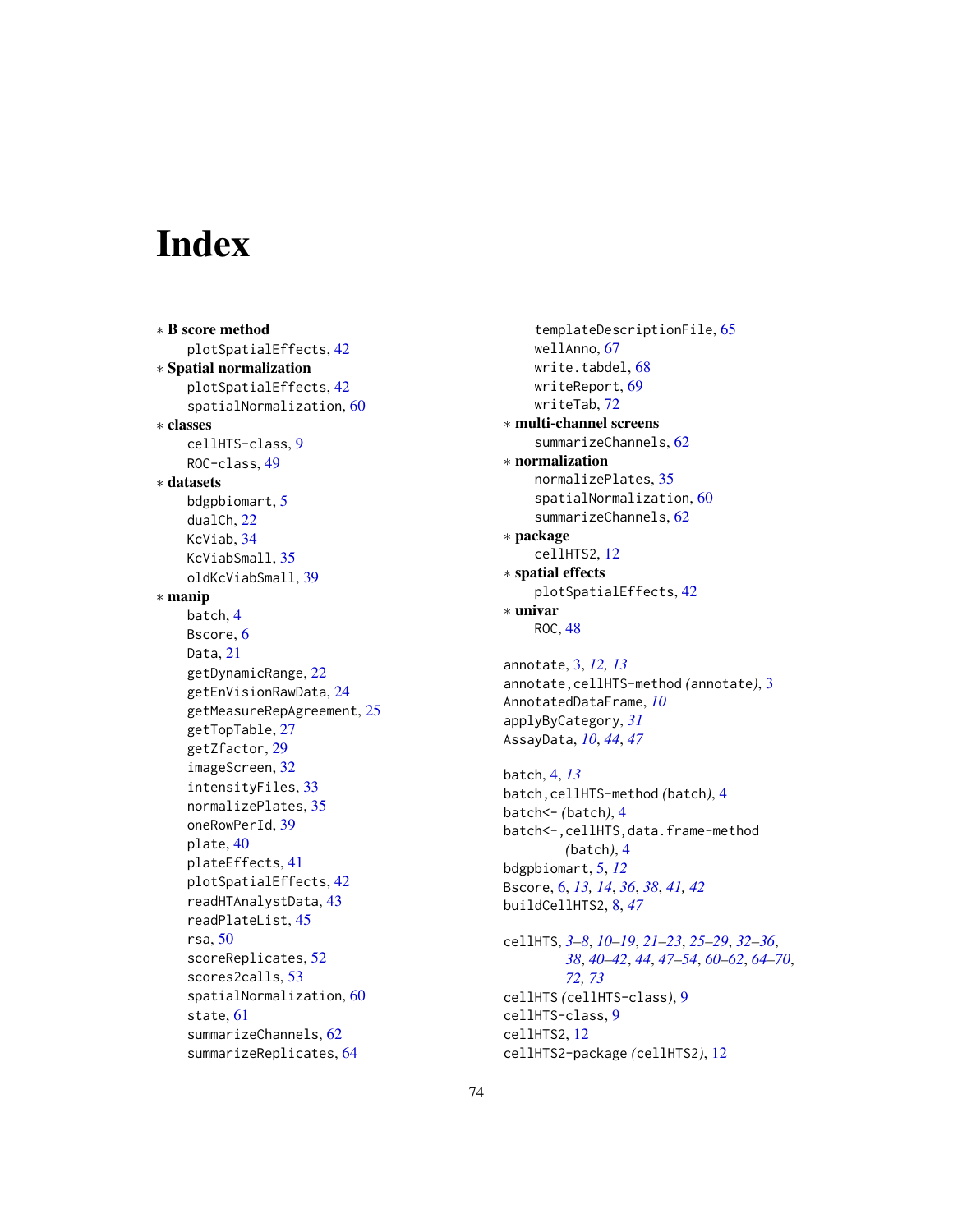### INDEX 75

class.cellHTS *(*cellHTS-class*)*, [9](#page-8-1) classVersion, *[11](#page-10-0)* coerce,chtsImage,data.frame-method *(*cellHTS-class*)*, [9](#page-8-1) compare2cellHTS, *[13,](#page-12-0) [14](#page-13-0)* compare2cellHTS *(*cellHTS-class*)*, [9](#page-8-1) compare2cellHTS,cellHTS,cellHTS-method *(*cellHTS-class*)*, [9](#page-8-1) configurationAsScreenPlot, *[13](#page-12-0)*, [15](#page-14-0) configure, *[4](#page-3-0)*, *[12,](#page-11-0) [13](#page-12-0)*, *[16](#page-15-0)*, [17,](#page-16-0) *[24](#page-23-0)*, *[26](#page-25-0)*, *[30](#page-29-0)*, *[33,](#page-32-0) [34](#page-33-0)*, *[66](#page-65-0)* configure,cellHTS-method *(*configure*)*, [17](#page-16-0) convertOldCellHTS, *[13,](#page-12-0) [14](#page-13-0)*, [19,](#page-18-0) *[67](#page-66-0)* convertWellCoordinates, *[14](#page-13-0)*, [20](#page-19-0) cor, *[26](#page-25-0)*

Data, *[12,](#page-11-0) [13](#page-12-0)*, [21,](#page-20-0) *[33](#page-32-0)* Data,cellHTS-method *(*Data*)*, [21](#page-20-0) data.frame, *[9,](#page-8-1) [10](#page-9-0)*, *[28](#page-27-0)* Data<- *(*Data*)*, [21](#page-20-0) Data<-,cellHTS,array-method *(*Data*)*, [21](#page-20-0) dualCh, *[12](#page-11-0)*, [22](#page-21-0)

eSet, *[11](#page-10-0)*

factor, *[67](#page-66-0)*

geneAnno, *[13](#page-12-0)* geneAnno *(*wellAnno*)*, [67](#page-66-0) geneAnno,cellHTS-method *(*wellAnno*)*, [67](#page-66-0) GeneSetCollection, *[31](#page-30-0)* getDynamicRange, *[13](#page-12-0)*, *[15](#page-14-0)*, [22](#page-21-0) getEnVisionCrosstalkCorrectedData, *[13](#page-12-0)* getEnVisionCrosstalkCorrectedData *(*getEnVisionRawData*)*, [24](#page-23-0) getEnVisionRawData, *[13](#page-12-0)*, [24,](#page-23-0) *[46](#page-45-0)* getMeasureRepAgreement, *[13](#page-12-0)*, *[15](#page-14-0)*, [25](#page-24-0) getSettings *(*settings*)*, [55](#page-54-0) getTopTable, *[13](#page-12-0)*, *[15](#page-14-0)*, [27](#page-26-0) getZfactor, *[13](#page-12-0)*, *[15](#page-14-0)*, [29](#page-28-0) gseaModule, [31](#page-30-0)

imageScreen, *[13](#page-12-0)*, *[15](#page-14-0)*, [32,](#page-31-0) *[54](#page-53-0)*, *[58](#page-57-0)*, *[65](#page-64-0)*, *[70–](#page-69-0)[72](#page-71-0)* initialize, *[13](#page-12-0)* initialize,cellHTS-method *(*cellHTS-class*)*, [9](#page-8-1) intensityFiles, *[13](#page-12-0)*, [33](#page-32-0) intensityFiles,cellHTS-method *(*intensityFiles*)*, [33](#page-32-0)

interactive(), *[16](#page-15-0)*, *[22](#page-21-0)*, *[27](#page-26-0)*, *[29](#page-28-0)*, *[43](#page-42-0)* KcViab, *[12](#page-11-0)*, [34](#page-33-0) KcViabSmall, *[12](#page-11-0)*, [35](#page-34-0) length,GeneSet-method *(*gseaModule*)*, [31](#page-30-0) lines,ROC-method *(*ROC*)*, [48](#page-47-0) lmFit, *[9](#page-8-1)* locfit, *[36](#page-35-0)*, *[61](#page-60-0)* locfit.robust, *[7](#page-6-0)* loess, *[7](#page-6-0)*, *[14](#page-13-0)* log2, *[36](#page-35-0)* lp, *[60](#page-59-0)* mad, *[52](#page-51-0)* meanSdPlot, *[12](#page-11-0)*, *[15](#page-14-0)* meanSdPlot *(*cellHTS-class*)*, [9](#page-8-1) meanSdPlot,cellHTS-method *(*cellHTS-class*)*, [9](#page-8-1) medpolish, *[7](#page-6-0)*, *[61](#page-60-0)* MIAME, *[10](#page-9-0)*, *[18](#page-17-0)*, *[66](#page-65-0)* name, *[13,](#page-12-0) [14](#page-13-0)*, *[34](#page-33-0)* name *(*cellHTS-class*)*, [9](#page-8-1) name,cellHTS-method *(*cellHTS-class*)*, [9](#page-8-1) name<- *(*cellHTS-class*)*, [9](#page-8-1) name<-,cellHTS,character-method *(*cellHTS-class*)*, [9](#page-8-1)

nbatch, *[5](#page-4-0)*, *[13](#page-12-0)*, *[15](#page-14-0)* nbatch *(*cellHTS-class*)*, [9](#page-8-1) nbatch,cellHTS-method *(*cellHTS-class*)*, [9](#page-8-1) NChannelSet, *[8](#page-7-0)[–12](#page-11-0)*, *[44](#page-43-0)*, *[47](#page-46-0)* normalizePlates, *[6,](#page-5-0) [7](#page-6-0)*, *[12](#page-11-0)[–14](#page-13-0)*, *[33](#page-32-0)*, [35,](#page-34-0) *[41,](#page-40-0) [42](#page-41-0)*, *[53,](#page-52-0) [54](#page-53-0)*, *[60](#page-59-0)[–63](#page-62-0)*, *[65](#page-64-0)*

oldKcViabSmall, *[12](#page-11-0)*, [39](#page-38-0) oneRowPerId, *[13](#page-12-0)*, *[15](#page-14-0)*, [39](#page-38-0)

par, *[48](#page-47-0)* pdim, *[13,](#page-12-0) [14](#page-13-0)* pdim *(*plate*)*, [40](#page-39-0) pdim,cellHTS-method *(*plate*)*, [40](#page-39-0) plate, *[13,](#page-12-0) [14](#page-13-0)*, [40](#page-39-0) plate,cellHTS-method *(*plate*)*, [40](#page-39-0) plateConf, *[13,](#page-12-0) [14](#page-13-0)* plateConf *(*intensityFiles*)*, [33](#page-32-0) plateConf,cellHTS-method *(*intensityFiles*)*, [33](#page-32-0) plateEffects, *[7](#page-6-0)*, *[13,](#page-12-0) [14](#page-13-0)*, [41,](#page-40-0) *[61](#page-60-0)*